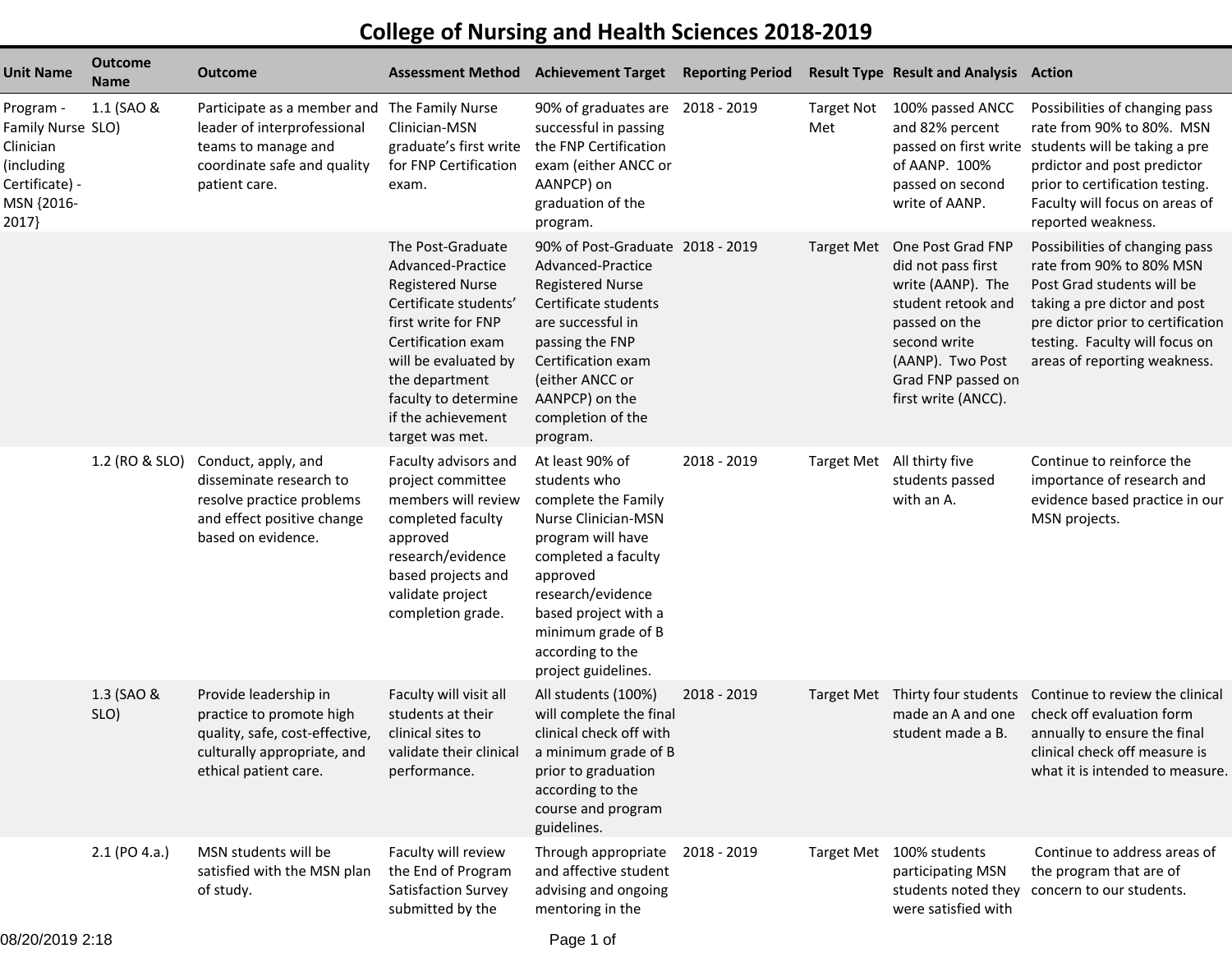| <b>Unit Name</b>                                                                                                                                  | <b>Outcome</b><br>Name | <b>Outcome</b>                                                                                                                                | <b>Assessment Method</b>                                                                                                                                                                                                                                                     | <b>Achievement Target</b>                                                                                                                                                                                                                                 | <b>Reporting Period</b> | <b>Result Type Result and Analysis Action</b>                                                                                                                                                                                                                      |                                                                                                                                                                                                                                                                |
|---------------------------------------------------------------------------------------------------------------------------------------------------|------------------------|-----------------------------------------------------------------------------------------------------------------------------------------------|------------------------------------------------------------------------------------------------------------------------------------------------------------------------------------------------------------------------------------------------------------------------------|-----------------------------------------------------------------------------------------------------------------------------------------------------------------------------------------------------------------------------------------------------------|-------------------------|--------------------------------------------------------------------------------------------------------------------------------------------------------------------------------------------------------------------------------------------------------------------|----------------------------------------------------------------------------------------------------------------------------------------------------------------------------------------------------------------------------------------------------------------|
|                                                                                                                                                   | $2.1$ (PO 4.a.)        | MSN students will be<br>satisfied with the MSN plan<br>of study.                                                                              | students at the time<br>of graduation.                                                                                                                                                                                                                                       | <b>Family Nurse</b><br>Clinician-MSN<br>program, at least 90%<br>of all participating<br>MSN students will be<br>satisfied with the<br><b>Family Nurse</b><br>Clinician-MSN Plan of<br>Study.                                                             | 2018 - 2019             | Target Met the MSN program.                                                                                                                                                                                                                                        | Continue to address areas of<br>the program that are of<br>concern to our students.                                                                                                                                                                            |
| Program -<br>Kinesiology<br>(including<br>Exercise<br>Science<br>Minor and<br>Pre-Physical<br>Therapy<br>Concentratio<br>n) - BS<br>${2016-2017}$ | $1.1$ (SLO)            | Students will demonstrate<br>knowledge consistent with<br>the ACSM Certified Exercise<br>Physiologist.                                        | Students will<br>complete a<br>comprehensive<br>examination<br>(Certification Practice Practice Test as part<br>Test) as part of KIN<br>316 Practicum in<br>Kinesiology.<br>Departmental faculty<br>will review the results<br>of the students'<br>examinations.             | At least 85% of<br>students will pass,<br>minimum score of<br>70%, a Certification<br>of KIN 316 Practicum<br>in Kinesiology.                                                                                                                             | 2018 - 2019             | 316 during the<br>2018/2019 school<br>year. The average<br>score for all<br>students was 88.6%.<br>31/33 (94%) of<br>students passed the<br>practice exam.                                                                                                         | Target Met 33 students took the Update the practice test for<br>Certification Practice the 19/20 academic year to<br>Test as a part of KIN reflect updated guidelines.                                                                                         |
|                                                                                                                                                   | 1.2 (SLO)              | Students will demonstrate<br>health-fitness assessment<br>skills consistent with ACSM<br><b>Certified Exercise</b><br>Physiologist.           | Students will<br>complete a Health-<br><b>Fitness Assessment</b><br>Skills Evaluation as<br>part of KIN 316.<br>Departmental faculty<br>will review the<br><b>Health-Related Skills</b><br><b>Evaluation Rubric</b><br>results of the<br>students' evaluations. Practicum in | Student scores on all<br>components of a<br><b>Health-Related Skills</b><br>Evaluation will<br>average a score of 2<br>(Acceptable) or<br>greater on a Health-<br><b>Related Skills</b><br><b>Evaluation Rubric as</b><br>part of KIN 316<br>Kinesiology. | 2018 - 2019             | Target Met 33 Students were<br>analyzed in KIN 316<br>Practicum in<br>Kinesiology. The<br>average for all<br>students was<br>2.15797. 24/33<br>(72.7%) of students<br>scored a composite<br>score of 2.0 or<br>higher. 9 students<br>fell below this<br>threshold. | Continue to annually review<br>rubric for up to date adequacy.                                                                                                                                                                                                 |
|                                                                                                                                                   | 1.3 (GEO 1.c.)         | Students will develop and<br>evaluate appropriate<br>exercise/rehabilitation<br>programs for individuals in a<br>practical, hands-on setting. | Students will<br>complete two Case<br>Studies on actual<br>clients/patients as<br>part of KIN 416<br>Internship in<br>Kinesiology.<br>Departmental faculty<br>will review the<br>AAC&U Written<br><b>Communication Value</b>                                                 | Students completing<br>Case Studies will<br>average a score of 2<br>(Milestone) or greater<br>on all components of<br>the AAC&U Written<br><b>Communication Value</b><br>Rubric as part of KIN<br>416 Internship in<br>Kinesiology.                       | 2018 - 2019             | Target Met 25 students were<br>analyzed with the<br>following results:<br>8 students scored<br>4.0.<br>13 students scored<br>3.75.<br>4 students scored<br>3.5.<br>The average score<br>was 3.79.                                                                  | Goal score will be increased to<br>2.5 for the 2019-2020<br>academic year. 1.3a and 1.3b<br>will be examined to determine<br>of satisfactory evaluation can<br>be accomplished utilizing only<br>1.3b in the future to avoid<br>analyzing the same data twice. |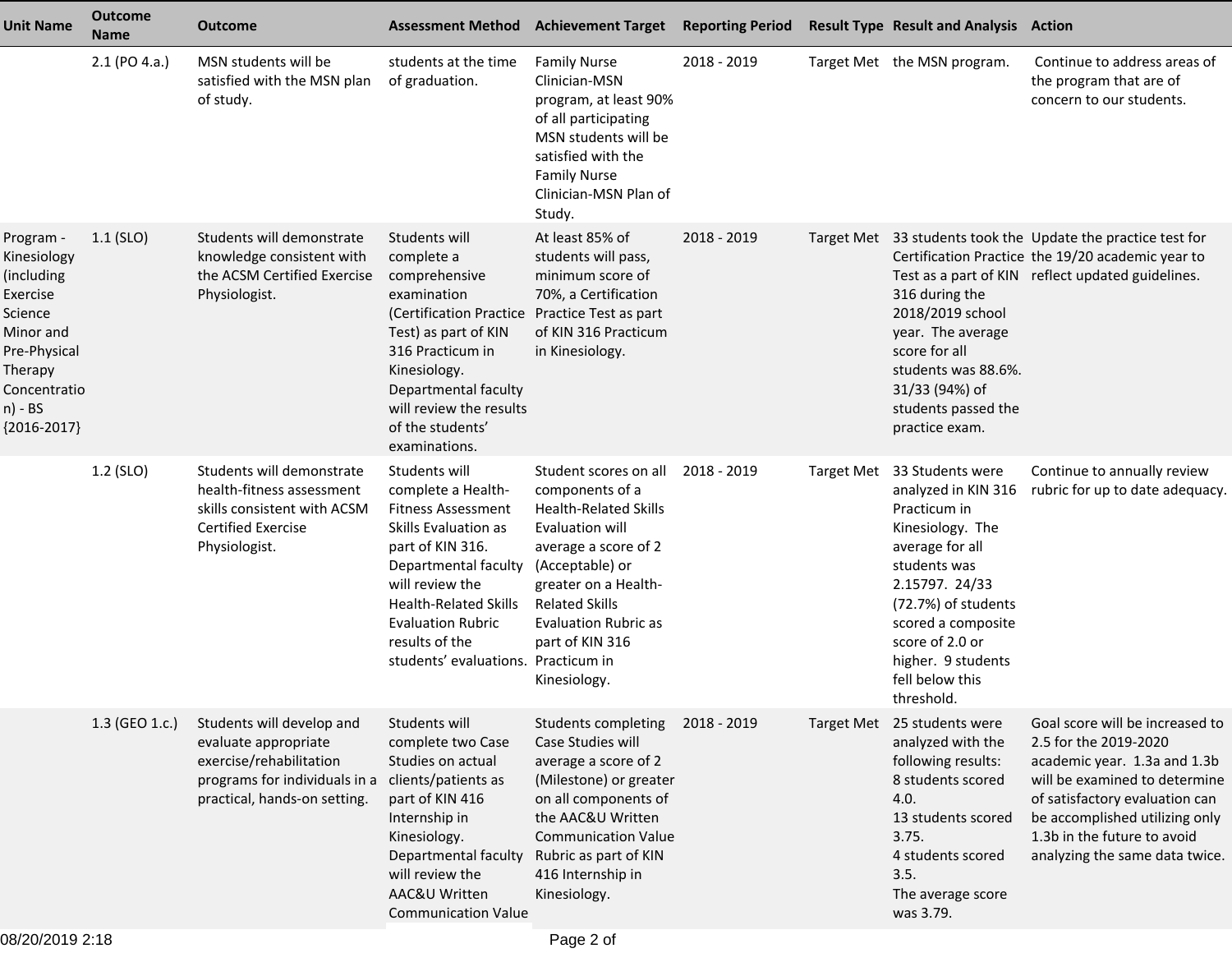| Unit Name | <b>Outcome</b><br><b>Name</b> | <b>Outcome</b>                                                                                                                                |                                                                                                                                                                                                                                                                      | Assessment Method Achievement Target Reporting Period                                                                                                                                                                               |             |                   | <b>Result Type Result and Analysis Action</b>                                                                                                                                                                                                                                                                                                                                                                                                                                                                                                                                              |                                                                                                                                                                                                                                                                |
|-----------|-------------------------------|-----------------------------------------------------------------------------------------------------------------------------------------------|----------------------------------------------------------------------------------------------------------------------------------------------------------------------------------------------------------------------------------------------------------------------|-------------------------------------------------------------------------------------------------------------------------------------------------------------------------------------------------------------------------------------|-------------|-------------------|--------------------------------------------------------------------------------------------------------------------------------------------------------------------------------------------------------------------------------------------------------------------------------------------------------------------------------------------------------------------------------------------------------------------------------------------------------------------------------------------------------------------------------------------------------------------------------------------|----------------------------------------------------------------------------------------------------------------------------------------------------------------------------------------------------------------------------------------------------------------|
|           | 1.3 (GEO 1.c.)                | Students will develop and<br>evaluate appropriate<br>exercise/rehabilitation<br>programs for individuals in a<br>practical, hands-on setting. | Rubric results of the<br>students' case<br>studies.                                                                                                                                                                                                                  | Students completing<br>Case Studies will<br>average a score of 2<br>(Milestone) or greater<br>on all components of<br>the AAC&U Written<br><b>Communication Value</b><br>Rubric as part of KIN<br>416 Internship in<br>Kinesiology. | 2018 - 2019 |                   | Target Met 25 students were<br>analyzed with the<br>following results:<br>8 students scored<br>4.0.<br>13 students scored<br>3.75.<br>4 students scored<br>3.5.<br>The average score<br>was 3.79.                                                                                                                                                                                                                                                                                                                                                                                          | Goal score will be increased to<br>2.5 for the 2019-2020<br>academic year. 1.3a and 1.3b<br>will be examined to determine<br>of satisfactory evaluation can<br>be accomplished utilizing only<br>1.3b in the future to avoid<br>analyzing the same data twice. |
|           |                               |                                                                                                                                               | Students will<br>complete two Case<br>Studies on actual<br>clients/patients as<br>part of KIN 416<br>Internship in<br>Kinesiology.<br>Departmental faculty<br>will review the Case<br><b>Study Evaluation</b><br>Rubric results of the<br>students' case<br>studies. | Students completing<br>Case Studies will<br>average a score of 2<br>(Acceptable) or<br>greater on all<br>components of the<br>Case Study Evaluation<br>Rubric as part of KIN<br>416 Internship in<br>Kinesiology.                   | 2018 - 2019 | <b>Target Met</b> | KIN 416 Internship<br>in Kinesiology had a<br>total of 24 students<br>in the fall 2018 and<br>spring 2019 sections<br>had 24 students<br>enrolled. All<br>students had an<br>average score of<br>2(acceptable) or<br>higher on the<br><b>Written Case Studies</b><br>assignment. The<br>breakdown of<br>average scores is as<br>follows:<br>5 students had and<br>average score of 4.0<br>4 students had an<br>average score of<br>3.80<br>8 students had an<br>average score of<br>3.60<br>6 students had and<br>average score of<br>3.40<br>1 student had an<br>average score of<br>3.20 | Continue annual review of<br>rubric and score target for<br>adequacy.                                                                                                                                                                                          |
|           | $2.1$ (SLO)                   | Students will successfully<br>complete a written analysis<br>on a common exercise,<br>sport, or rehabilitation                                | Students will develop Students completing<br>a Written<br>Neuromuscular                                                                                                                                                                                              | the Written<br>Neuromuscular<br>Analysis of a common Analysis will average a                                                                                                                                                        | 2018 - 2019 | <b>Target Met</b> | The Fall 2018<br>section of KIN 390<br>Anatomical<br>Kinesiology had 43                                                                                                                                                                                                                                                                                                                                                                                                                                                                                                                    | Continue annual review of<br>rubric for adequacy.                                                                                                                                                                                                              |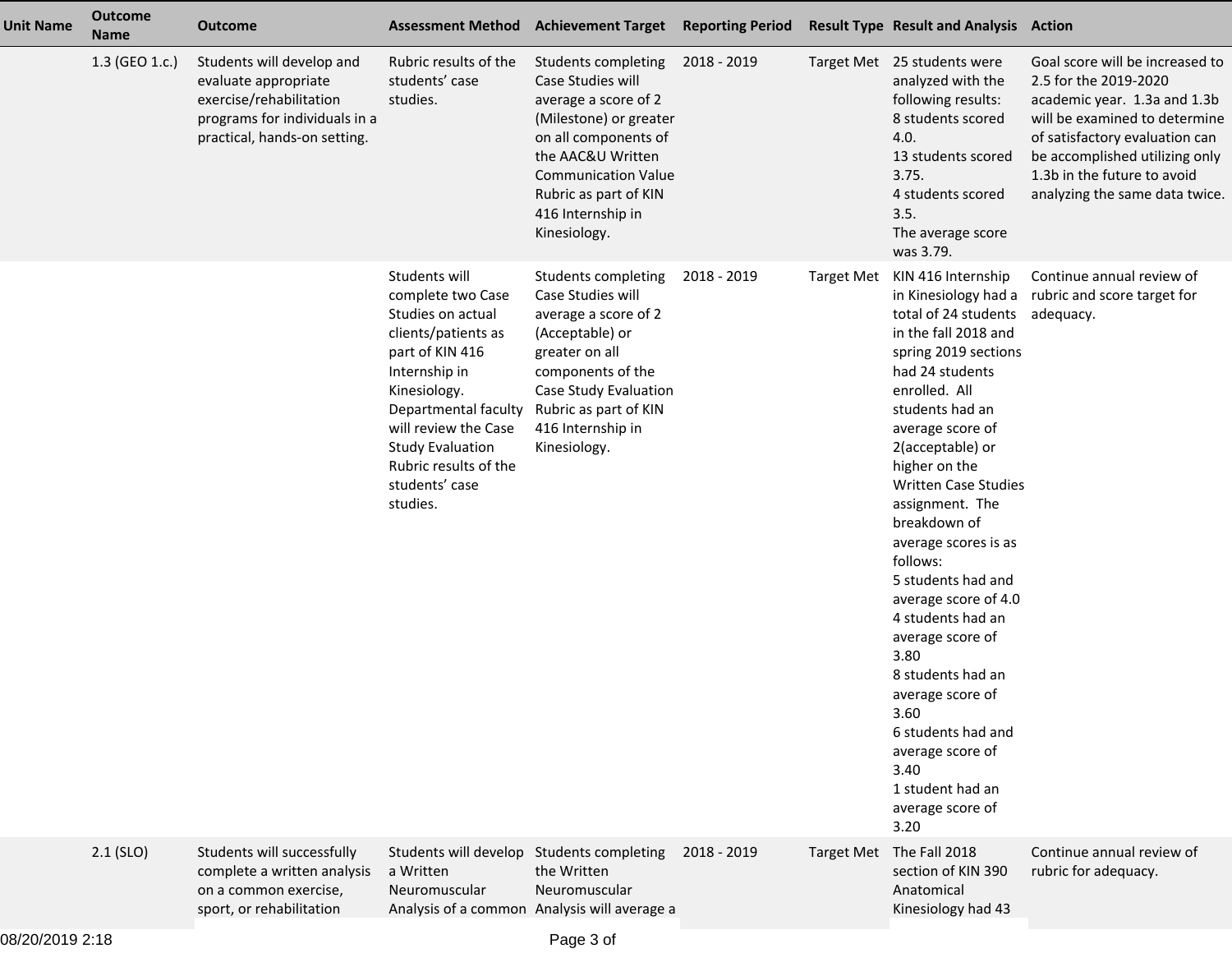| <b>Unit Name</b> | <b>Outcome</b><br><b>Name</b> | <b>Outcome</b>                                                                                                                                                                             |                                                                                                                                                                                                                                                             | Assessment Method Achievement Target Reporting Period Result Type Result and Analysis Action                                 |             |                                                                                                                                                                                                                                                                                                                                                                                                                                                                                                                                                                                                                                                                                                                           |                                                                  |
|------------------|-------------------------------|--------------------------------------------------------------------------------------------------------------------------------------------------------------------------------------------|-------------------------------------------------------------------------------------------------------------------------------------------------------------------------------------------------------------------------------------------------------------|------------------------------------------------------------------------------------------------------------------------------|-------------|---------------------------------------------------------------------------------------------------------------------------------------------------------------------------------------------------------------------------------------------------------------------------------------------------------------------------------------------------------------------------------------------------------------------------------------------------------------------------------------------------------------------------------------------------------------------------------------------------------------------------------------------------------------------------------------------------------------------------|------------------------------------------------------------------|
|                  | $2.1$ (SLO)                   | movement to include all<br>neuromuscular components.                                                                                                                                       | exercise, sport, or<br>rehabilitation<br>movement as part of<br>KIN 390 Anatomical<br>Kinesiology.<br>Departmental faculty<br>will review the<br>Written<br>Neuromuscular<br>Analysis of<br><b>Movement Rubric</b><br>results of the<br>students' analyses. | score of 2<br>(Acceptable) on all<br>components of the<br>Written<br>Neuromuscular<br><b>Analysis of Movement</b><br>Rubric. | 2018 - 2019 | Target Met students enrolled.<br>40(93%) students<br>had an average<br>score of<br>2(acceptable) or<br>higher on the<br>Written<br>Neuromuscular<br>Analysis project.<br>The breakdown of<br>average scores is as<br>follows:<br>1 student had and<br>average score of 4.0<br>4 students had an<br>average score of<br>3.75<br>9 students had an<br>average score of<br>3.50<br>2 students had and<br>average score of<br>3.25<br>10 students had an<br>average score of<br>3.00<br>4 students had an<br>average score of<br>2.75<br>8 students had and<br>average score of 2.5<br>2 students had an<br>average score of<br>2.25<br>3 students had an<br>average score of<br>1.75<br>Average for all<br>students was 2.97 | Continue annual review of<br>rubric for adequacy.                |
|                  | 2.2 (SLO)                     | Students will successfully<br>complete an oral analysis on an Oral<br>a common exercise, sport, or Biomechanical<br>rehabilitation movement to<br>include all biomechanical<br>components. | Students will develop Students completing<br>Analysis Presentation Analysis Presentation<br>of a common,<br>exercise, sport, or                                                                                                                             | the Oral<br>Biomechanical<br>will average a score of<br>2 (Acceptable) on all                                                | 2018 - 2019 | Target Met The Spring 2019<br>section of KIN 408<br><b>Biomechanics had</b><br>41 students<br>enrolled. All<br>students had an                                                                                                                                                                                                                                                                                                                                                                                                                                                                                                                                                                                            | Continue annual review of<br>rubric and project for<br>adequacy. |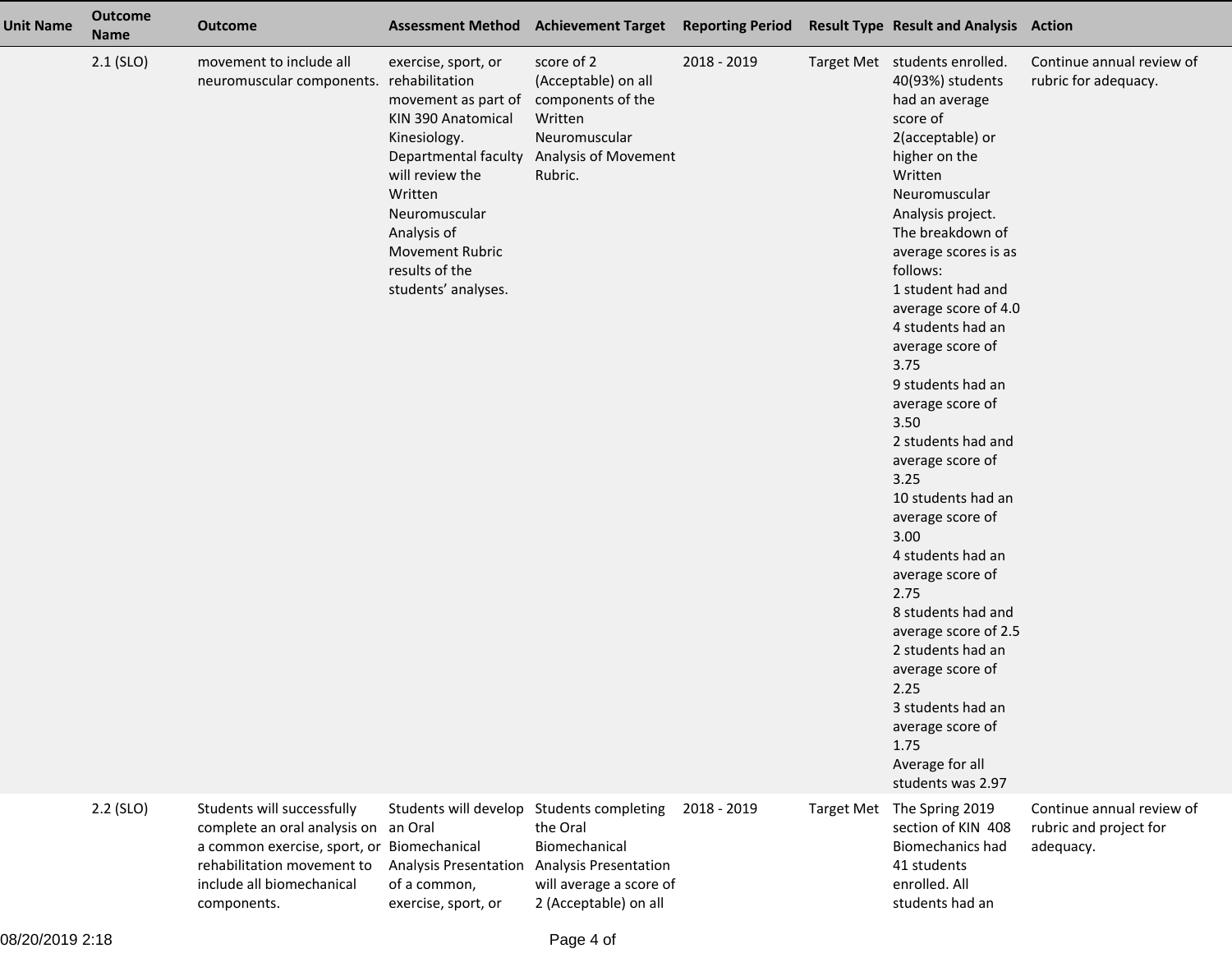| <b>Unit Name</b> | <b>Outcome</b><br><b>Name</b> | <b>Outcome</b>                                                                                                                                                                                   |                                                                                                                                                                                                                                            | Assessment Method Achievement Target Reporting Period                                                                                                                                                          |             |                        | <b>Result Type Result and Analysis Action</b>                                                                                                                                                                                                                                                                                                                                                                                                                                                                                    |                                                                                                                                                                                                                                                                                                                        |
|------------------|-------------------------------|--------------------------------------------------------------------------------------------------------------------------------------------------------------------------------------------------|--------------------------------------------------------------------------------------------------------------------------------------------------------------------------------------------------------------------------------------------|----------------------------------------------------------------------------------------------------------------------------------------------------------------------------------------------------------------|-------------|------------------------|----------------------------------------------------------------------------------------------------------------------------------------------------------------------------------------------------------------------------------------------------------------------------------------------------------------------------------------------------------------------------------------------------------------------------------------------------------------------------------------------------------------------------------|------------------------------------------------------------------------------------------------------------------------------------------------------------------------------------------------------------------------------------------------------------------------------------------------------------------------|
|                  | 2.2 (SLO)                     | Students will successfully<br>complete an oral analysis on movement as part of<br>a common exercise, sport, or KIN 408<br>rehabilitation movement to<br>include all biomechanical<br>components. | rehabilitation<br>Biomechanics.<br>Departmental faculty<br>will review the Oral<br>Biomechanical<br><b>Analysis Presentation</b><br>Rubric results of the<br>students'<br>presentations.                                                   | components of the<br><b>Oral Biomechanical</b><br>Analysis Presentation<br>Rubric.                                                                                                                             | 2018 - 2019 |                        | Target Met average score of<br>2(acceptable) or<br>higher on the Oral<br>Biomechanical<br>Analysis<br>Presentation project<br>The breakdown of<br>average scores is as<br>follows:<br>12 students had and<br>average score of<br>3.75<br>8 students had an<br>average score of<br>3.50<br>5 students had an<br>average score of<br>3.25<br>8 students had and<br>average score of<br>2.75<br>4 students had an<br>average score of<br>2.25<br>4 students had an<br>average score of<br>2.00<br>Total student<br>average was 3.13 | Continue annual review of<br>rubric and project for<br>adequacy.                                                                                                                                                                                                                                                       |
|                  | 3.1 (SAO)                     | The MUW Health &<br>Kinesiology Exercise Science<br>students will successfully<br>enroll in a doctorate of<br>physical therapy (DPT)<br>programs.                                                | Departmental faculty<br>will review the three<br>most recent<br>graduating classes'<br>Exit Interview<br>responses to<br>determine if an<br>have been enrolled in enrolled in a DPT<br>a DPT program within program.<br>the academic year. | Out of the students<br>participating in the<br>three most recent<br>graduating classes'<br>Exit Interview an<br>average of 2 students<br>per academic year will<br>average of 2 students report that they have | 2018 - 2019 |                        | Target Met Two students<br>reported being<br>accepted into DPT<br>programs for the<br>2018/2019 school<br>year. This gives us a<br>3 year total of 11<br>and an average of<br>3.7 students per<br>year.                                                                                                                                                                                                                                                                                                                          | Update goal to reflect at<br>acceptance to one other form<br>of terminal graduate program<br>(OTC, Chiropractics, PA,<br>PharmD, MD, etc. Goal should<br>indicate two per year of<br>acceptance/enrollment in DPT<br>program and one per year<br>acceptance/enrollment in<br>another terminal professional<br>program. |
|                  | 3.2 (PO 2.e.)                 | The MUW Exercise Science<br>programs will promote<br>regional stewardship<br>through our internship<br>program, providing real-life                                                              | The Internship List of<br>the partnered allied<br>health and medical<br>environments will be<br>reviewed at the end                                                                                                                        | The MUW Exercise<br>Science program will<br>place interns in an<br>average of at least 3<br>different allied health                                                                                            | 2018 - 2019 | Target Met 33 students | completed<br>internships during<br>the 2018/2019<br>school year at 20                                                                                                                                                                                                                                                                                                                                                                                                                                                            | Work with IT or appropriate<br>partners to streamline the<br>internship program to fully<br>online submission and<br>communication for expedited                                                                                                                                                                       |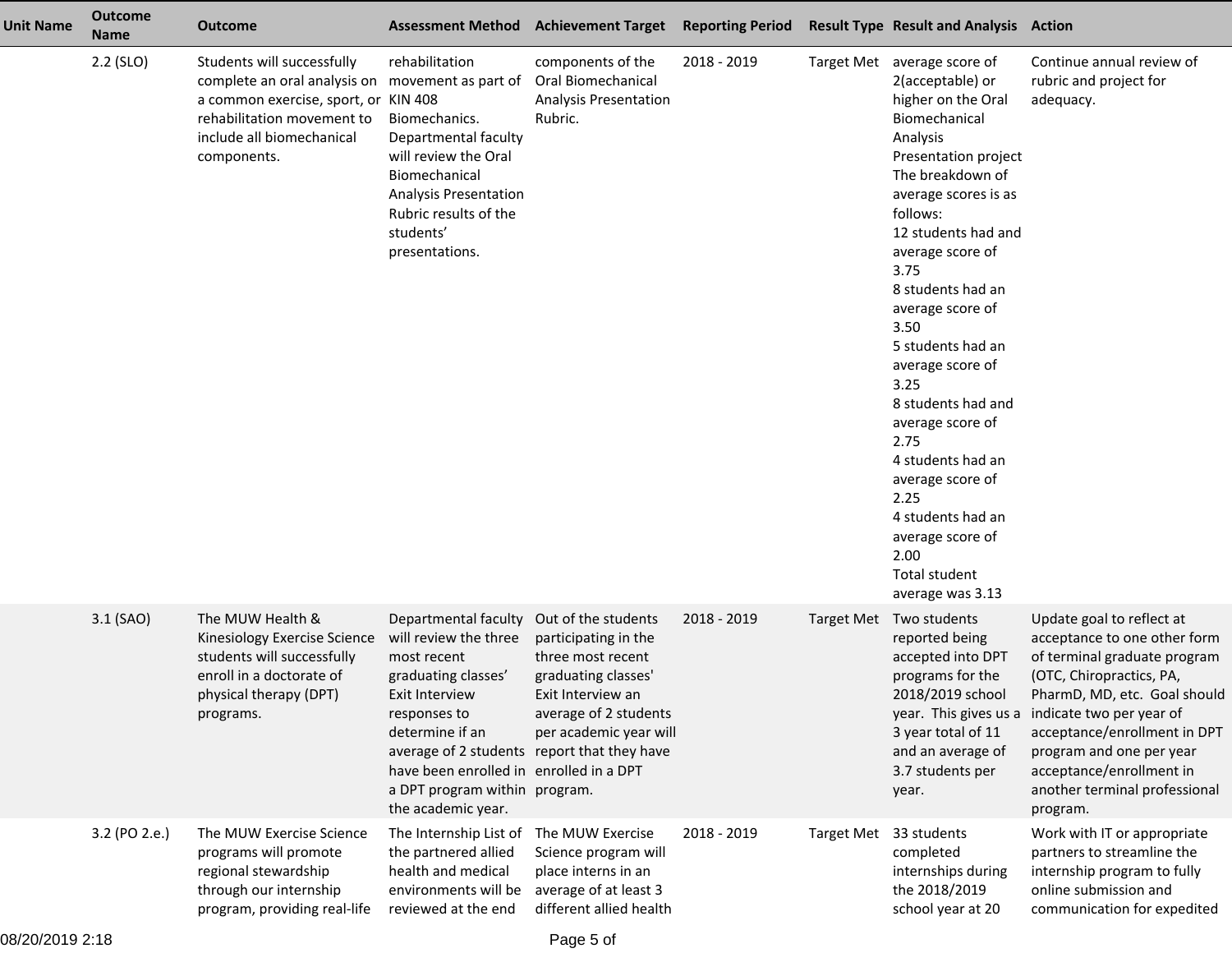| <b>Unit Name</b>                                                                                    | <b>Outcome</b><br>Name | <b>Outcome</b>                                                                                                                                                                                       | <b>Assessment Method</b>                                                                                                                                                                                                                         | <b>Achievement Target</b>                                                                                                                                                                                                                                                              | <b>Reporting Period</b> | <b>Result Type Result and Analysis Action</b>                                                      |                                                                                                                         |
|-----------------------------------------------------------------------------------------------------|------------------------|------------------------------------------------------------------------------------------------------------------------------------------------------------------------------------------------------|--------------------------------------------------------------------------------------------------------------------------------------------------------------------------------------------------------------------------------------------------|----------------------------------------------------------------------------------------------------------------------------------------------------------------------------------------------------------------------------------------------------------------------------------------|-------------------------|----------------------------------------------------------------------------------------------------|-------------------------------------------------------------------------------------------------------------------------|
|                                                                                                     | 3.2 (PO 2.e.)          | observation and/or hands-on of each academic<br>experience with local and<br>regional allied health<br>practitioners.                                                                                | semester by the<br>departmental faculty.                                                                                                                                                                                                         | or medical<br>environments during<br>the Fall and Spring<br>semesters of each<br>academic year.                                                                                                                                                                                        | 2018 - 2019             | Target Met distinct sites<br>representing 10<br>unique career paths<br>within Exercise<br>Science. | tracking for this goal.                                                                                                 |
| Program -<br>Kinesiology<br>(including K-<br>12 Education<br>Certification)<br>- BS {2016-<br>2017} | $1.1$ (GEO 1.a.)       | Students successfully use<br>Pre-Post Tests to gather and<br>evaluate information in<br>order to make informed<br>decisions about an<br>instructional unit.                                          | In KIN 451, a Pre-Post As a formative<br>Test Project will be<br>evaluated using the<br><b>AACU Problem</b><br>Solving VALUE Rubric. at least a 2 on a 0-4<br>The instructor for the scale using the AACU<br>course will assess<br>student work. | assessment, the<br>average score of KIN<br>451 students will be<br><b>Problem Solving</b><br>VALUE Rubric on a<br>Pre-Post Test and<br>associated project<br>assignments used to<br>gather, evaluate and<br>apply their<br>assessment data in<br>relation to an<br>instructional unit. | 2018 - 2019             | Inconclusive No data collected.<br>Program has been<br>discontinued since<br>2017.                 | No more students are left<br>enrolled; therefore, no<br>assessment measures will be<br>needed due to program<br>ending. |
|                                                                                                     | 2.1 (PO 2.a.)          | Students will successfully<br>develop quantitative test<br>administration skills while<br>cultivating collaborations<br>that increase health and<br>well-being.                                      | In KIN 405, all<br>students will assist<br>the Franklin Academy<br>physical education<br>program in gathering<br>FitnessGram data on<br>their students. MUW<br>FitnessGram Test<br>Administrators will<br>log students'<br>participation data.   | Students in KIN 405<br>will assist the Franklin<br>Academy physical<br>education program in<br>gathering<br>FitnessGram data by<br>helping to administer<br>on average 2 of the<br>separate FitnessGram<br>test components.                                                            | 2018 - 2019             | Inconclusive No data collected.<br>Program has been<br>discontinued since<br>2017.                 | No more students are left<br>enrolled; therefore, no<br>assessment measures will be<br>needed due to program<br>ending. |
|                                                                                                     | $2.2$ (SLO)            | Students will successfully<br>gather data, use technology psychomotor<br>to calculate, analyze, and<br>draw conclusions on that<br>data, and present their<br>analysis in an educational<br>setting. | In KIN 405, a<br>assessment project<br>will be evaluated with 4 scale used in the<br>the KIN 405 Oral<br><b>Presentation Rubric.</b><br>The instructor for the<br>course will assess<br>student work.                                            | The average score of 2018 - 2019<br>KIN 405 students will<br>be at least a 3 on a 0-<br>KIN 405 Oral<br>Presentation Rubric in<br>the collection,<br>analysis, and<br>presentation of data<br>gathered in a<br>psychomotor<br>assessment project.                                      |                         | Inconclusive No data collected.<br>Program has been<br>discontinued since<br>2017.                 | No more students are left<br>enrolled; therefore, no<br>assessment measures will be<br>needed due to program<br>ending. |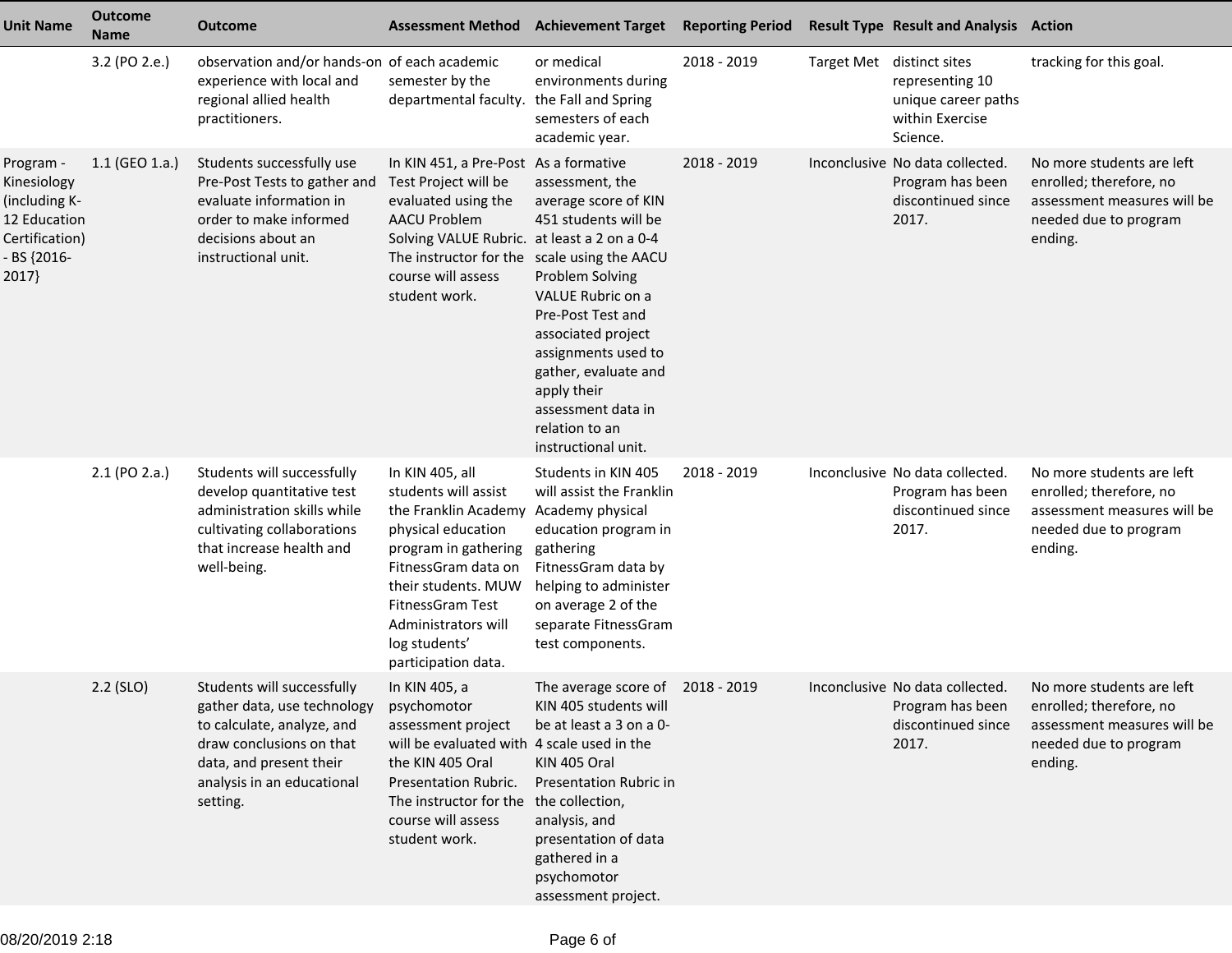| <b>Unit Name</b> | <b>Outcome</b><br><b>Name</b> | <b>Outcome</b>                                                                                                                                                                                                                   |                                                                                                                                                                                                                              | <b>Assessment Method Achievement Target</b>                                                                                                                                                                       | <b>Reporting Period</b> | <b>Result Type Result and Analysis Action</b>                                                                                                                                                                                                                                                                                                                                                                                                                                                                                                                            |                                                                                                                         |
|------------------|-------------------------------|----------------------------------------------------------------------------------------------------------------------------------------------------------------------------------------------------------------------------------|------------------------------------------------------------------------------------------------------------------------------------------------------------------------------------------------------------------------------|-------------------------------------------------------------------------------------------------------------------------------------------------------------------------------------------------------------------|-------------------------|--------------------------------------------------------------------------------------------------------------------------------------------------------------------------------------------------------------------------------------------------------------------------------------------------------------------------------------------------------------------------------------------------------------------------------------------------------------------------------------------------------------------------------------------------------------------------|-------------------------------------------------------------------------------------------------------------------------|
|                  |                               |                                                                                                                                                                                                                                  | In KIN 405, a<br>psychomotor<br>assessment project<br>will be evaluated with 4 scale used in the<br>the KIN 405 Written<br>Document Rubric.<br>The instructor for the the collection,<br>course will assess<br>student work. | The average score of<br>KIN 405 students will<br>be at least a 3 on a 0-<br>KIN 405 Written<br>Document Rubric in<br>analysis, and<br>presentation of data<br>gathered in a<br>psychomotor<br>assessment project. | 2018 - 2019             | Inconclusive No data collected.<br>Program has been<br>discontinued since<br>2017.                                                                                                                                                                                                                                                                                                                                                                                                                                                                                       | No more students are left<br>enrolled; therefore, no<br>assessment measures will be<br>needed due to program<br>ending. |
|                  | 3.1 (SAO)                     | Students will successfully<br>demonstrate the knowledge, internship, students<br>skills, and dispositions<br>needed to become a licensed their competency in<br>$K - 12$ physical educator<br>during their ED 407<br>Internship. | During ED 407<br>will demonstrate<br>becoming a licensed K indicators in the<br>$-12$ physical<br>educator as evaluated Assessment<br>through the use of<br>the Teacher Intern<br>Assessment<br>Instrument.                  | During their ED 407<br>Internship, each<br>student's aggregate<br>score from all of the<br>Teacher Intern<br>Instrument<br>evaluations for the<br>semester will average<br>at least a 2 on a $0 - 3$<br>scale.    | 2018 - 2019             | Target Met One student<br>completed ED 407<br>Internship during<br>the 2018-2019<br>academic year. All<br>aggregate scores<br>from all indicators<br>on the TIAI were at<br>least a 2 on a $0 - 3$<br>scale {Phase 1: 2.91<br>and Phase 2: 3}.<br>The specific<br>aggregate scores<br>were as follows:<br>Phase 1 Lesson Plans<br>Lesson Plan Week 2<br>Avg. $= 2.29$<br>/3(76.33%)<br>Lesson Plan Week 3<br>Avg. $= 2.51$<br>/3(83.67%)<br>Lesson Plan Week 4<br>Avg. $= 2.74$<br>/3(91.33%)<br>Lesson Plan Week 5<br>Avg. $= 2.64$<br>/3(88.00%)<br>Lesson Plan Week 6 | This was the last student in the<br>program. The program should<br>close out.                                           |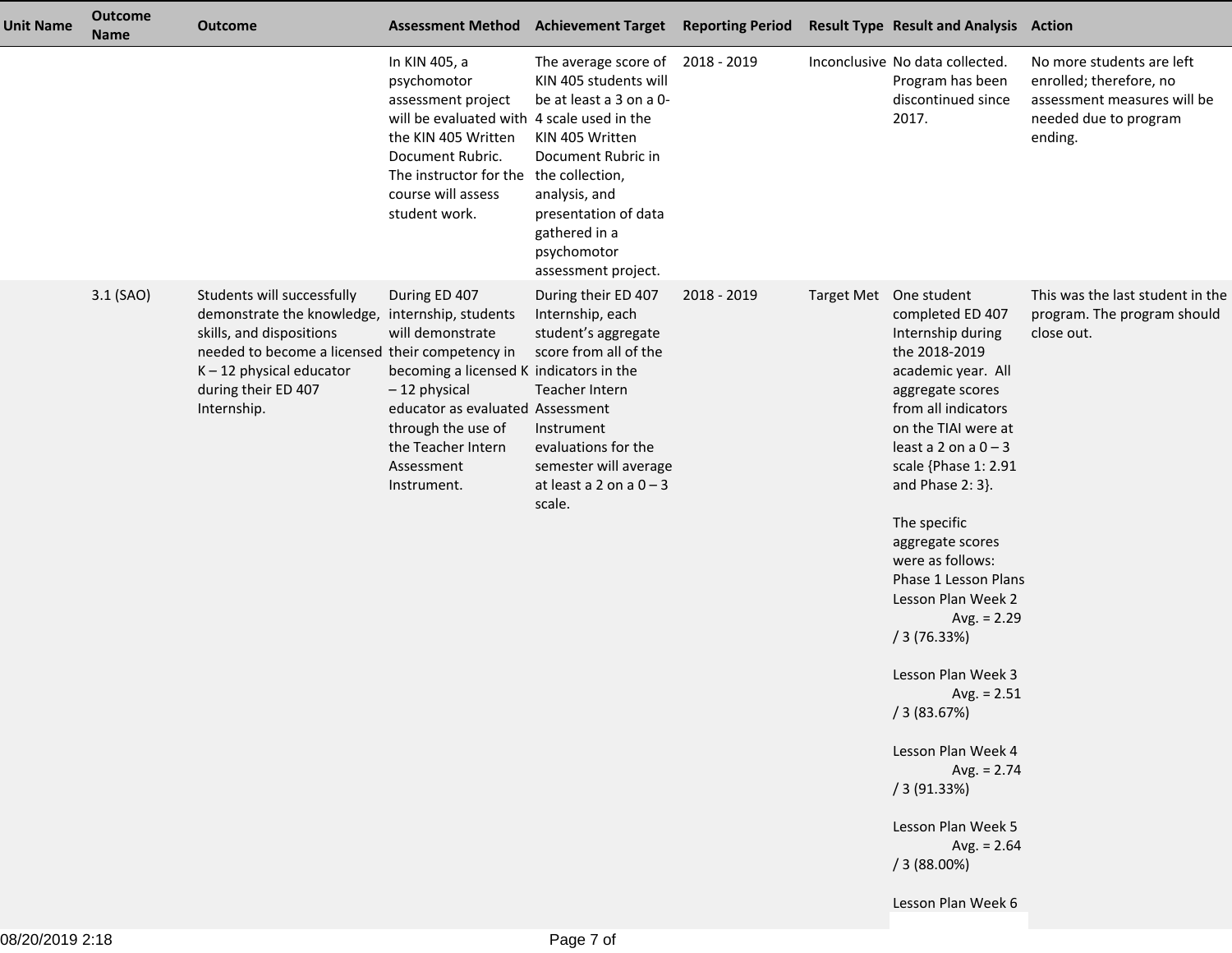| <b>Unit Name</b> | Outcome<br><b>Name</b> | <b>Outcome</b>                                                                                                                                                                                                                   |                                                                                                                                                                                                             | Assessment Method Achievement Target Reporting Period Result Type Result and Analysis Action                                                                                                                   |             |                   |                                                                                                                                                                                                                                                                                                                                                                                                                                                                                                                                                                                                                                   |                                                                                             |
|------------------|------------------------|----------------------------------------------------------------------------------------------------------------------------------------------------------------------------------------------------------------------------------|-------------------------------------------------------------------------------------------------------------------------------------------------------------------------------------------------------------|----------------------------------------------------------------------------------------------------------------------------------------------------------------------------------------------------------------|-------------|-------------------|-----------------------------------------------------------------------------------------------------------------------------------------------------------------------------------------------------------------------------------------------------------------------------------------------------------------------------------------------------------------------------------------------------------------------------------------------------------------------------------------------------------------------------------------------------------------------------------------------------------------------------------|---------------------------------------------------------------------------------------------|
|                  | 3.1 (SAO)              | Students will successfully<br>demonstrate the knowledge, internship, students<br>skills, and dispositions<br>needed to become a licensed their competency in<br>$K - 12$ physical educator<br>during their ED 407<br>Internship. | During ED 407<br>will demonstrate<br>becoming a licensed K indicators in the<br>$-12$ physical<br>educator as evaluated Assessment<br>through the use of<br>the Teacher Intern<br>Assessment<br>Instrument. | During their ED 407<br>Internship, each<br>student's aggregate<br>score from all of the<br>Teacher Intern<br>Instrument<br>evaluations for the<br>semester will average<br>at least a 2 on a $0 - 3$<br>scale. | 2018 - 2019 | <b>Target Met</b> | /3(89.67%)<br>Lesson Plan Week 7<br>Avg. $= 2.64$<br>/3(88.00%)<br>Phase 1 TIAI &<br>Disposition<br><b>TIAI University</b><br>Supervisor<br>Avg. $= 2.91$<br>/3(97.00%)<br>Disposition<br>University<br>Supervisor<br>Avg. $= 3.00$<br>$/3(100.00\%)$<br>Phase 2 Lesson Plans<br>Lesson Plan Week 1<br>Avg. $= 2.56$<br>/3(85.33%)<br>Lesson Plan Week 2<br>Avg. $= 2.06$<br>/3(68.67%)<br>Lesson Plan Week 3<br>Avg. $= 2.06$<br>/3(68.67%)<br>Lesson Plan Week 4<br>Avg. $= 2.22$<br>/3(74.00%)<br>Lesson Plan Week 5<br>Avg. $= 2.33$<br>/3(77.67%)<br>Lesson Plan Week 6<br>Avg. $= 2.42$<br>/3(80.67%)<br>Lesson Plan Week 7 | Avg. $= 2.69$ This was the last student in the<br>program. The program should<br>close out. |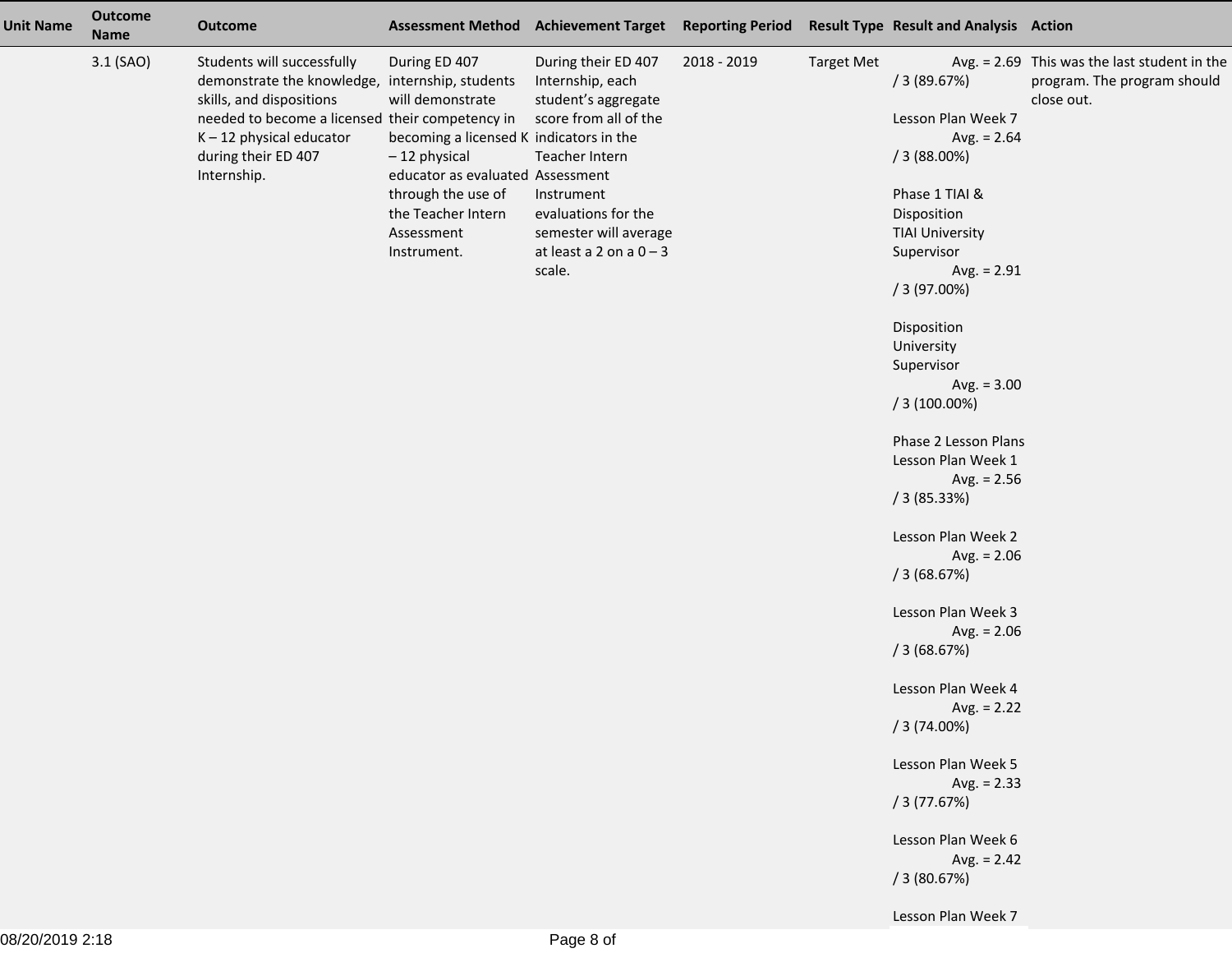| <b>Unit Name</b> | Outcome<br><b>Name</b> | <b>Outcome</b>                                                                                                                                                                                                                   |                                                                                                                                                                                                             | Assessment Method Achievement Target Reporting Period                                                                                                                                                          |             |                   | <b>Result Type Result and Analysis Action</b>                                                                                                                                                                                                                                                                                                                                                                                                                                                                                                                                                                                           |                                                                                           |
|------------------|------------------------|----------------------------------------------------------------------------------------------------------------------------------------------------------------------------------------------------------------------------------|-------------------------------------------------------------------------------------------------------------------------------------------------------------------------------------------------------------|----------------------------------------------------------------------------------------------------------------------------------------------------------------------------------------------------------------|-------------|-------------------|-----------------------------------------------------------------------------------------------------------------------------------------------------------------------------------------------------------------------------------------------------------------------------------------------------------------------------------------------------------------------------------------------------------------------------------------------------------------------------------------------------------------------------------------------------------------------------------------------------------------------------------------|-------------------------------------------------------------------------------------------|
|                  | 3.1 (SAO)              | Students will successfully<br>demonstrate the knowledge, internship, students<br>skills, and dispositions<br>needed to become a licensed their competency in<br>$K - 12$ physical educator<br>during their ED 407<br>Internship. | During ED 407<br>will demonstrate<br>becoming a licensed K indicators in the<br>$-12$ physical<br>educator as evaluated Assessment<br>through the use of<br>the Teacher Intern<br>Assessment<br>Instrument. | During their ED 407<br>Internship, each<br>student's aggregate<br>score from all of the<br>Teacher Intern<br>Instrument<br>evaluations for the<br>semester will average<br>at least a 2 on a $0 - 3$<br>scale. | 2018 - 2019 | <b>Target Met</b> | /3(81.00%)<br>Phase 2 Unit Plan<br>Lesson Plan<br>Avg. $= 2.57$<br>/3(85.67%)<br>Assessment<br>Avg. $= 2.70$<br>$/3(90.00\%)$<br>Video<br>Avg. $= 2.86$<br>/3(95.33%)<br>Phase 2 TIAI &<br>Disposition<br><b>TIAI Mentor Teacher</b><br>Avg. $= 3.00$<br>$/3(100.00\%)$<br><b>Disposition Mentor</b><br>Teacher<br>Avg. $= 3.00$<br>$/3(100.00\%)$<br><b>TIAI University</b><br>Supervisor<br>Avg. $= 2.81$<br>/3(93.67%)<br>Disposition<br>University<br>Supervisor<br>Avg. $= 3.00$<br>$/3(100.00\%)$<br>Intern Time Sheet<br>Phase 1 Time Sheet<br>1 Meets<br>Requirement / 0<br>Does not Meet<br>$(100.00\%)$<br>Phase 2 Time Sheet | Avg. = 2.43 This was the last student in the<br>program. The program should<br>close out. |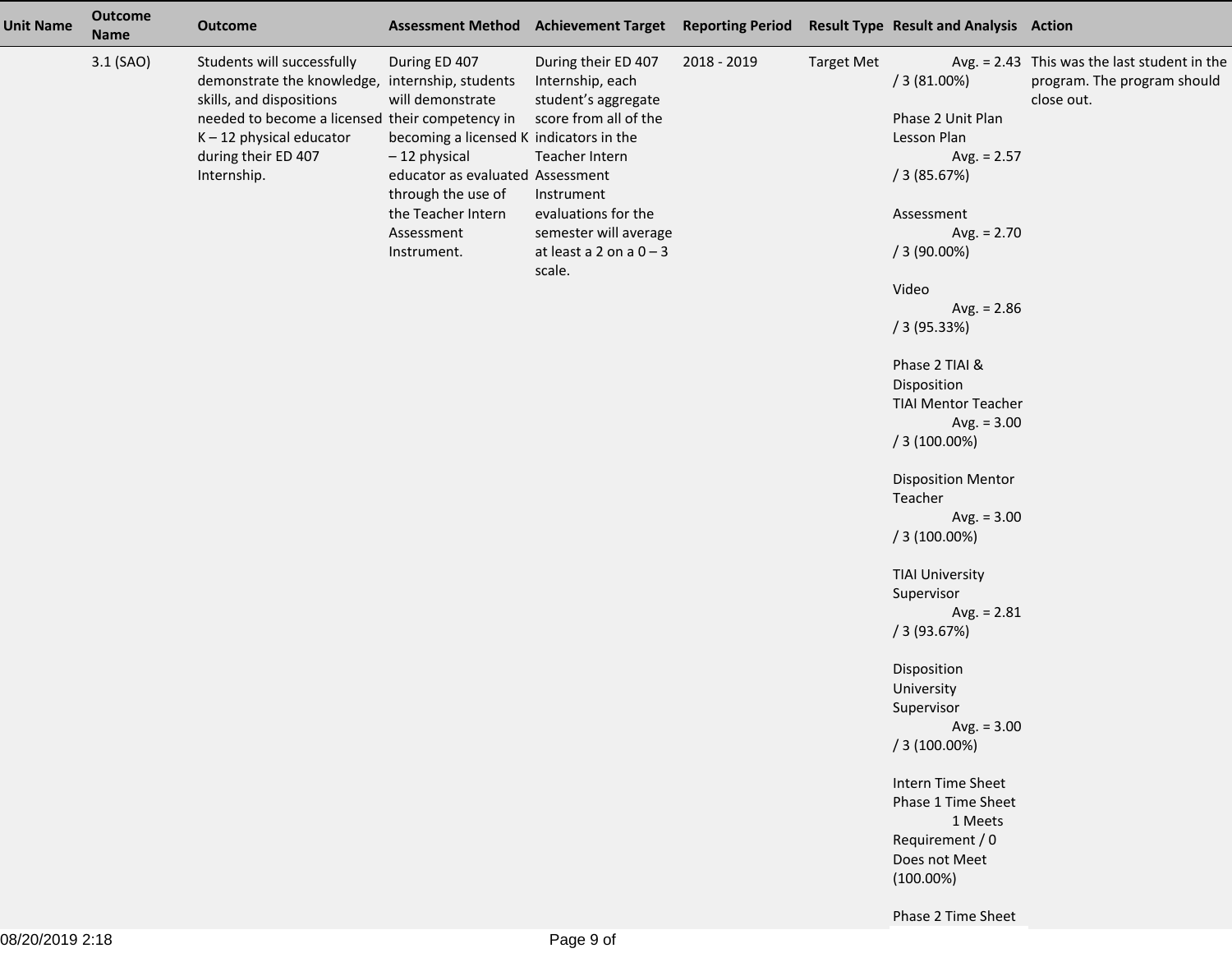| <b>Unit Name</b>                              | <b>Outcome</b><br><b>Name</b> | <b>Outcome</b>                                                                                                                                                                                              | <b>Assessment Method</b>                                                                                                                                                                                                            | <b>Achievement Target</b>                                                                                                                                                                                                                                                    | <b>Reporting Period</b> |                   | <b>Result Type Result and Analysis Action</b>                                                                                                                                                                                                                                                                                                                                                                                                                     |                                                                               |
|-----------------------------------------------|-------------------------------|-------------------------------------------------------------------------------------------------------------------------------------------------------------------------------------------------------------|-------------------------------------------------------------------------------------------------------------------------------------------------------------------------------------------------------------------------------------|------------------------------------------------------------------------------------------------------------------------------------------------------------------------------------------------------------------------------------------------------------------------------|-------------------------|-------------------|-------------------------------------------------------------------------------------------------------------------------------------------------------------------------------------------------------------------------------------------------------------------------------------------------------------------------------------------------------------------------------------------------------------------------------------------------------------------|-------------------------------------------------------------------------------|
|                                               | 3.1 (SAO)                     | Students will successfully<br>demonstrate the knowledge,<br>skills, and dispositions<br>needed to become a licensed their competency in<br>$K - 12$ physical educator<br>during their ED 407<br>Internship. | During ED 407<br>internship, students<br>will demonstrate<br>becoming a licensed K indicators in the<br>$-12$ physical<br>educator as evaluated Assessment<br>through the use of<br>the Teacher Intern<br>Assessment<br>Instrument. | During their ED 407<br>Internship, each<br>student's aggregate<br>score from all of the<br>Teacher Intern<br>Instrument<br>evaluations for the<br>semester will average<br>at least a 2 on a $0 - 3$<br>scale.                                                               | 2018 - 2019             | <b>Target Met</b> | 1 Meets<br>Requirement / 0<br>Does not Meet<br>$(100.00\%)$<br>Professional<br>Portfolio<br>Avg. $= 3.00$<br>$/4(75.00\%)$                                                                                                                                                                                                                                                                                                                                        | This was the last student in the<br>program. The program should<br>close out. |
|                                               | 3.2 (SLO)                     | Students will reflect on the<br>knowledge, skills, and<br>dispositions needed to<br>become a licensed $K - 12$<br>physical educator acquired<br>during their program of<br>study at MUW.                    | in ED 407 Internship<br>will be given an exit<br>interview and<br>departmental faculty<br>will evaluate the<br>interview results to<br>determine if<br>achievement target<br>was met.                                               | Students participating The average rating of 2018 - 2019<br>students interviewed<br>will express that their<br>program of study at<br>MUW will be at least<br>Satisfactory (or Met<br>Expectations) in<br>preparing them to<br>become a licensed K-<br>12 physical educator. |                         |                   | Target Met One student<br>completed H&K<br><b>Teacher Education</b><br>Graduate Survey.<br>All items on the<br><b>Graduate Survey</b><br>indicated high<br>satisfaction with the<br>Kinesiology Teacher<br><b>Education program</b><br>(5 on a scale of $1 - 5$<br>with 5 indicating<br>"Strongly Agree").<br>Specific item scores<br>are as follows:<br>Item#<br>Score<br>5<br>1<br>5<br>2<br>3<br>5<br>$\mathsf S$<br>4<br>5<br>5<br>5<br>6<br>5<br>7<br>5<br>8 | This was the last student in the<br>program. The program should<br>close out. |
| Program -<br>Nursing -<br>ASN {2016-<br>2017} | 1.1 (SAO &<br>SLO)            | <b>ASN Students will</b><br>successfully pass the<br><b>National Council Licensure</b><br><b>Examination for Registered</b><br>Nurses (NCLEX-RN).                                                           | ASN graduates will<br>take the NCLEX-RN as NCLEX-RN pass rate<br>administered by the<br>National Council of<br>State Boards of<br>Nursing. Faculty will<br>review the program's period.<br>annual student pass<br>rates.            | The ASN graduate's<br>will be at least 80% of<br>all first-time test-<br>takers during the<br>same 12-month                                                                                                                                                                  | 2018 - 2019             |                   | Target Met 48 of the 52 2018<br>ASN graduates<br>passed on the first<br>attempt of the<br>NCLEX-RN test for a<br>result of 92%                                                                                                                                                                                                                                                                                                                                    | Will continue to assess with<br>the same achievement target.                  |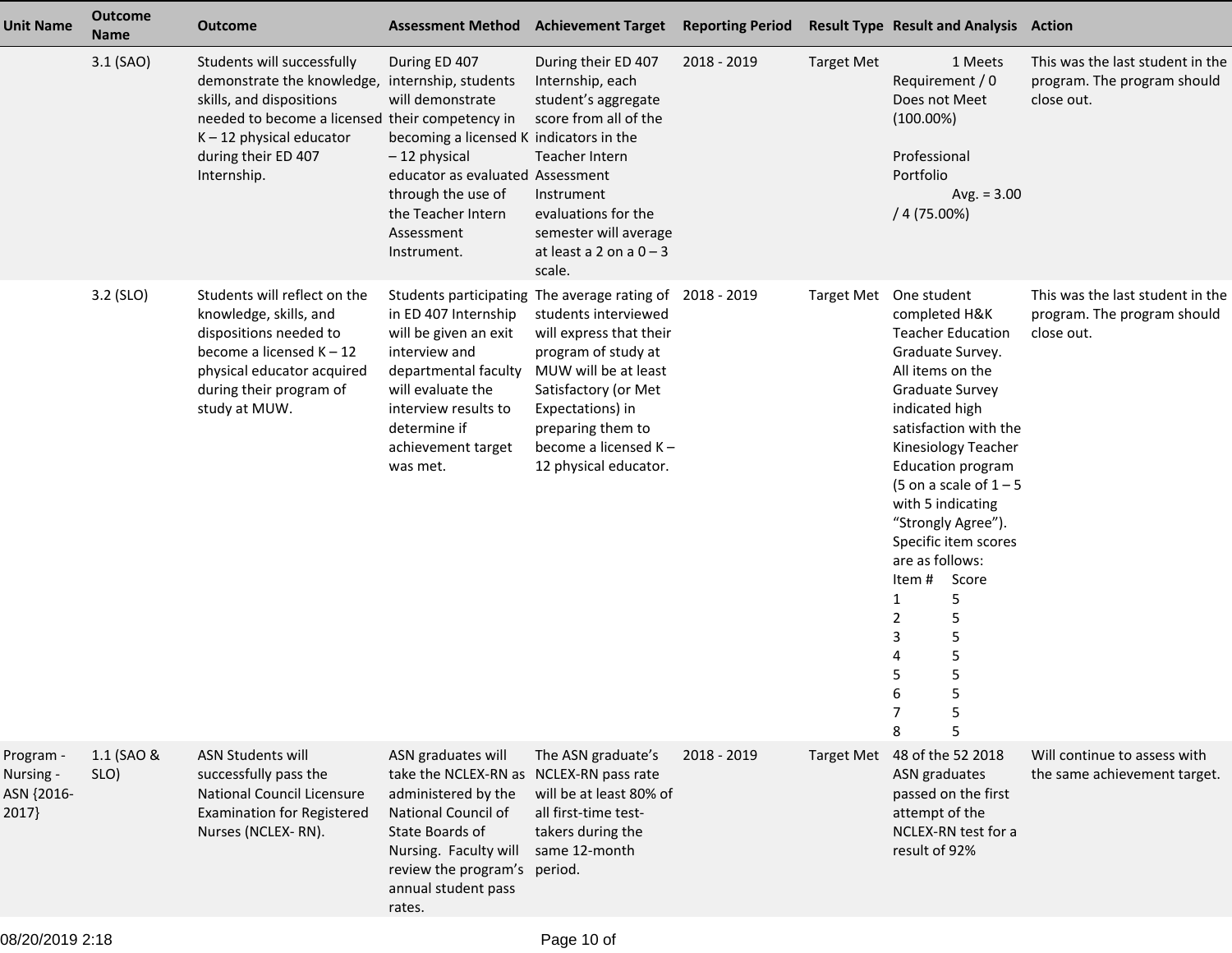| <b>Unit Name</b>                              | <b>Outcome</b><br><b>Name</b> | <b>Outcome</b>                                                                                                                                            | <b>Assessment Method Achievement Target</b>                                                                                                                                                                           |                                                                                                                                                                                                                                                                          | <b>Reporting Period</b> |                   | <b>Result Type Result and Analysis Action</b>                                                                                                                                                                                                                    |                                                                                                                                    |
|-----------------------------------------------|-------------------------------|-----------------------------------------------------------------------------------------------------------------------------------------------------------|-----------------------------------------------------------------------------------------------------------------------------------------------------------------------------------------------------------------------|--------------------------------------------------------------------------------------------------------------------------------------------------------------------------------------------------------------------------------------------------------------------------|-------------------------|-------------------|------------------------------------------------------------------------------------------------------------------------------------------------------------------------------------------------------------------------------------------------------------------|------------------------------------------------------------------------------------------------------------------------------------|
|                                               | 1.2 (GEO 5.a.)                | ASN Students will be able to<br>utilize appropriate team<br>building and collaborative<br>strategies when working<br>with teams.                          | ASN sophomore<br>students will<br>complete the AACU<br><b>Teamwork Value</b><br>Rubric at the<br>conclusion of their<br>group/team work in<br>NU 216 Evidence-<br><b>Based Practice</b><br>Project.                   | The average score<br>that the sophomore<br>ASN students will<br>report will be at least<br>"3" or higher on the<br>0-4 scale used in the<br><b>AACU Teamwork</b><br>Value Rubric during<br>the NU 216 team<br>project.                                                   | 2018 - 2019             |                   | Target Met 100% of the 54<br>NU 216 for fall of<br>2018 reported a<br>score of "3" or<br>higher on the AACU<br><b>Teanwork Value</b><br>Rubric. The average<br>of the students as a<br>whole was 4.8 on<br>the rubric.                                           | Will continue to assess with<br>students enrolled in the same achievement target.                                                  |
|                                               | 1.3 (GEO 1.c.)                | ASN students will be able to<br>incorporate effective<br>communication techniques<br>to produce a positive<br>professional working<br>relationship.       | ASN sophomore<br>students enrolled in<br>NU 216 will be<br>evaluated during<br>their formal<br>Evidence-Based<br><b>Practice Presentation</b><br>the AACU Oral<br>Communication Value 216 formal Evidence-<br>Rubric. | The average score<br>that the ASN<br>sophomore students<br>will receive will be at<br>least "3" or higher on<br>the 0-4 scale used in<br>the AACU Oral<br>by the faculty utilizing Communication Value<br>Rubric during the NU<br><b>Based Practice</b><br>Presentation. | 2018 - 2019             | <b>Target Met</b> | 100% of the ASN<br>obtained a "3" or<br>higher on the 0-4<br>scale used in the<br><b>AACU Oral</b><br>Communication<br>Value Rubric during<br>the NU 216 formal<br>Evidenced-based<br>Practice<br>presentations. The<br>average of the<br>students was a 3.4.    | Will continue to assess with<br>sophomore students the same achievement target.                                                    |
|                                               | 2.1 (PO 4.a.)                 | ASN students will be<br>satisfied with the ASN plan<br>of study.                                                                                          | Faculty will review<br>the Program<br>Satisfaction Survey<br>submitted by the<br>students at the time<br>of graduation.                                                                                               | At least 90% of<br>students participating<br>in the Program<br>Satisfaction Survey<br>will indicate<br>satisfaction with<br>program of study at<br>time of graduation.                                                                                                   | 2018 - 2019             | <b>Target Met</b> | 100 % of students<br>indicated on the<br><b>Program Satisfaction</b><br>Survey that they<br>were satisfied or<br>very satisfied with<br>the program of<br>study at the time of<br>graduation. Eight<br>students were<br>satisfied and 45<br>were very satisfied. | Will continue to assess with<br>the same achievement target.                                                                       |
| Program -<br>Nursing -<br>BSN {2016-<br>2017} | 1.1 (SAO &<br>SLO)            | <b>BSN</b> generic Students will<br>successfully pass the<br><b>National Council Licensure</b><br><b>Examination for Registered</b><br>Nurses (NCLEX-RN). | <b>BSN</b> generic<br>graduates will take<br>the NCLEX-RN as<br>administered by the<br>National Council of<br>State Boards of<br>Nursing. Faculty will<br>review the program's                                        | The BSN graduate's<br>first write NCLEX-RN<br>pass rate shall be no<br>less than 95% of that<br>year's national<br>average as reported<br>by the Institutions of<br>Higher Learning.                                                                                     | 2018 - 2019             | <b>Target Met</b> | 54 of 56 graduates<br>(May 2018 - 55<br>students & August<br>1student) were<br>successful on the<br>first write of the<br>NCLEX-RN exam<br>which resulted in a                                                                                                   | Will continue to monitor<br>National trends particularly<br>information from NCSBN<br>regrading updates to NCLEX-<br>RN test plan. |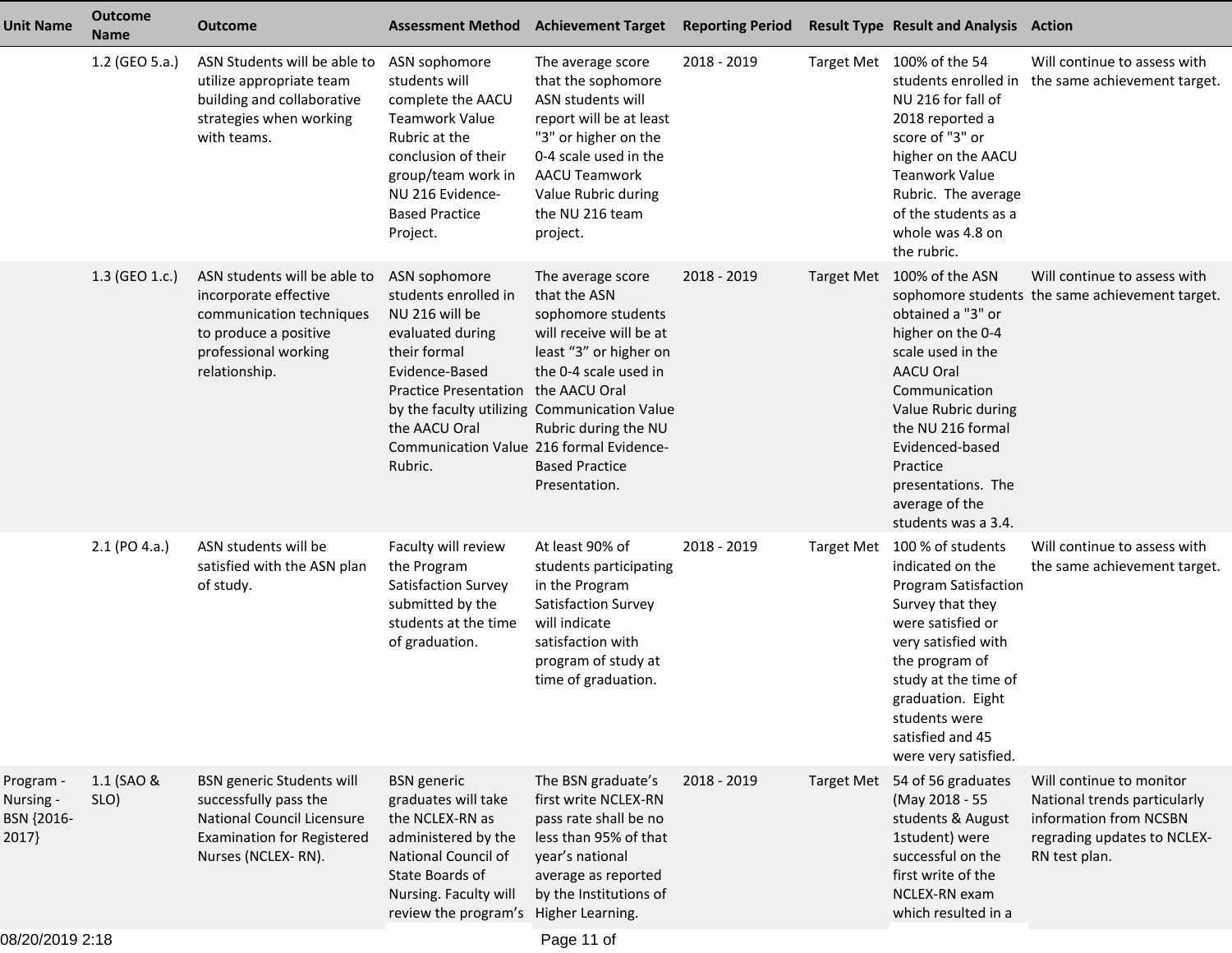| <b>Unit Name</b>                              | <b>Outcome</b><br><b>Name</b> | <b>Outcome</b>                                                                                                                                            | <b>Assessment Method</b>                                                                                                                                                                                                                                                                       | <b>Achievement Target</b>                                                                                                                                                                                                                                           | <b>Reporting Period</b> | <b>Result Type Result and Analysis Action</b>                                                                                                                                                                                                                  |                                                                                                                                                                                                                             |
|-----------------------------------------------|-------------------------------|-----------------------------------------------------------------------------------------------------------------------------------------------------------|------------------------------------------------------------------------------------------------------------------------------------------------------------------------------------------------------------------------------------------------------------------------------------------------|---------------------------------------------------------------------------------------------------------------------------------------------------------------------------------------------------------------------------------------------------------------------|-------------------------|----------------------------------------------------------------------------------------------------------------------------------------------------------------------------------------------------------------------------------------------------------------|-----------------------------------------------------------------------------------------------------------------------------------------------------------------------------------------------------------------------------|
| Program -<br>Nursing -<br>BSN {2016-<br>2017} | 1.1 (SAO &<br>SLO)            | <b>BSN</b> generic Students will<br>successfully pass the<br><b>National Council Licensure</b><br><b>Examination for Registered</b><br>Nurses (NCLEX-RN). | annual student pass<br>rates.                                                                                                                                                                                                                                                                  | The BSN graduate's<br>first write NCLEX-RN<br>pass rate shall be no<br>less than 95% of that<br>year's national<br>average as reported<br>by the Institutions of<br>Higher Learning.                                                                                | 2018 - 2019             | Target Met 96.4% first write<br>was 100%. National<br>average for 2018<br>was 88.29%.                                                                                                                                                                          | Will continue to monitor<br>average. 2nd writes National trends particularly<br>information from NCSBN<br>regrading updates to NCLEX-<br>RN test plan.                                                                      |
|                                               | 1.2 (GEO 5.a.)                | BSN Students will be able to<br>utilize appropriate team<br>building and collaborative<br>strategies when working<br>with teams.                          | <b>BSN</b> senior students<br>will complete the<br><b>AACU Teamwork</b><br>VALUE Rubric at the<br>conclusion of their<br>group/ team work in<br>NU 465 community<br>assessment and<br>implementation<br>project for APO<br>students or NU 449<br>research project for<br>the Generic students. | The collective average 2018 - 2019<br>score that the senior<br><b>BSN Students will</b><br>report will be at least<br>"3" or higher on the<br>0-4 scale used in the<br><b>AACU Teamwork</b><br><b>VALUE Rubric during</b><br>the NU 449 and NU<br>465 team project. |                         | Target Met 158 RN to BSN<br>students in NU 465<br>of $3.3$<br>63 BSN students in<br>NU 449 for an<br>average score of 3.7                                                                                                                                      | The BSN program faculty<br>continues to value team<br>for an average score building and collaborative<br>strategies when working with<br>teams. Will continue to utilize<br>the AACU Teamwork Rubric.                       |
|                                               | 1.3 (GEO 1.c.)                | BSN students will be able to<br>incorporate effective<br>communication techniques<br>to produce a positive<br>professional working<br>relationship.       | <b>BSN</b> senior students<br>enrolled in NU 449<br>will be evaluated<br>during their formal<br>research presentation higher on the 0-4<br>by the faculty advisor<br>utilizing the AACU<br><b>Oral Communication</b><br><b>VALUE Rubric.</b>                                                   | The average score<br>that the senior BSN<br>Students will receive<br>will be at least "3" or<br>scale used in the<br><b>AACU Oral</b><br>Communication<br><b>VALUE Rubric during</b><br>the NU 449 formal<br>research<br>presentation.                              | 2018 - 2019             | Target Met 63 BSN seniors<br>enrolled in NU 449<br>were evaluated<br>utilizing the AACU<br>Value Rubric for an<br>average score of<br>3.97.                                                                                                                    | Communication is a valued<br>asset of a professional nurse.<br>The BSN program faculty want<br>to continue to evaluate<br>Oral Communication communication utilizing the<br><b>AACU Oral Communication</b><br>Value Rubric. |
|                                               | $2.1$ (PO 4.a.)               | BSN students will be satisfied Faculty will review<br>with the BSN plan of study.                                                                         | the End of Program<br>Satisfaction Survey<br>submitted by the<br>students at the time<br>of graduation.                                                                                                                                                                                        | 90% of all<br>participating students<br>are satisfied with the<br>program of learning<br>as evidenced by a<br>benchmark score of<br>2.5 or above on the<br>End of Program<br>Satisfaction Survey.                                                                   | 2018 - 2019             | Target Met RN to BSN Summer<br>of 2018 results - 87<br>our of 89 students<br>indicated they were<br>extremely satisfied<br>or somewhat<br>satisfied with the<br>program for a total<br>of 98%.<br><b>BSN Columbus</b><br>Spring 2019 results -<br>58 out of 62 | Program Satisfaction is an<br>important aspect of the BSN<br>program. Will continue to<br>monitor.                                                                                                                          |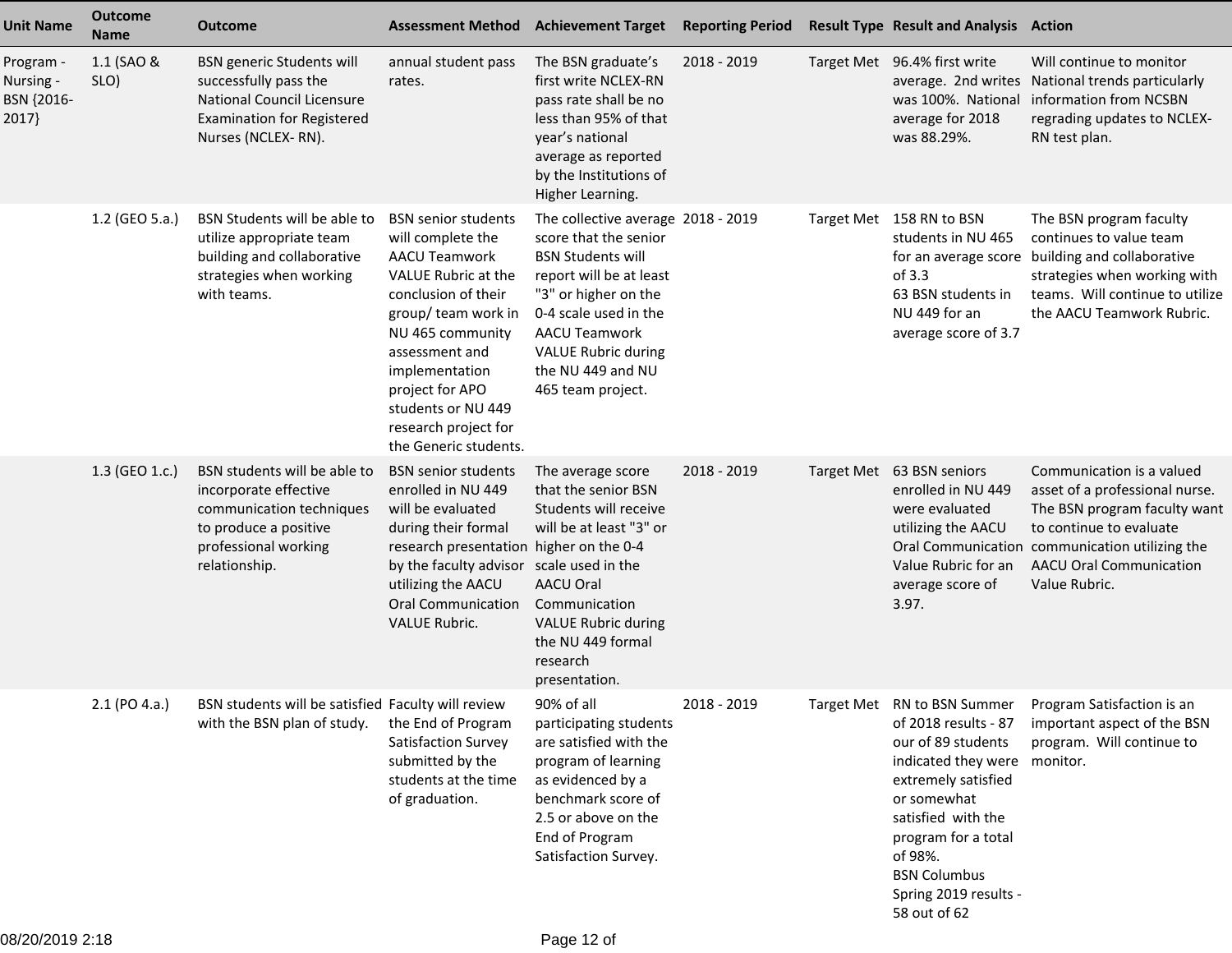| <b>Unit Name</b>                                          | <b>Outcome</b><br><b>Name</b> | <b>Outcome</b>                                                                                                                                                                                             |                                                                                                                                                                                                                                                                                                                                                                                                                                      | <b>Assessment Method Achievement Target</b>                                                                                                                                                                                     | <b>Reporting Period</b> |                   | <b>Result Type Result and Analysis Action</b>                                                                                                                                                                                                                                                                                                    |                                                                                                                                                     |
|-----------------------------------------------------------|-------------------------------|------------------------------------------------------------------------------------------------------------------------------------------------------------------------------------------------------------|--------------------------------------------------------------------------------------------------------------------------------------------------------------------------------------------------------------------------------------------------------------------------------------------------------------------------------------------------------------------------------------------------------------------------------------|---------------------------------------------------------------------------------------------------------------------------------------------------------------------------------------------------------------------------------|-------------------------|-------------------|--------------------------------------------------------------------------------------------------------------------------------------------------------------------------------------------------------------------------------------------------------------------------------------------------------------------------------------------------|-----------------------------------------------------------------------------------------------------------------------------------------------------|
|                                                           | 2.1 (PO 4.a.)                 | BSN students will be satisfied Faculty will review<br>with the BSN plan of study.                                                                                                                          | the End of Program<br><b>Satisfaction Survey</b><br>submitted by the<br>students at the time<br>of graduation.                                                                                                                                                                                                                                                                                                                       | 90% of all<br>participating students<br>are satisfied with the<br>program of learning<br>as evidenced by a<br>benchmark score of<br>2.5 or above on the<br>End of Program<br>Satisfaction Survey.                               | 2018 - 2019             |                   | Target Met students (1 left<br>blank) indicated<br>satisfied or<br>somewhat satisfied<br>with the program<br>for a total of 94%<br>Combined total of<br>96%                                                                                                                                                                                      | Program Satisfaction is an<br>important aspect of the BSN<br>they were extremely program. Will continue to<br>monitor.                              |
| Program -<br>Nursing<br>Practice -<br>DNP {2016-<br>2017} | 1.1 (SAO &<br>SLO)            | Practice at the highest level<br>of advanced practice nursing<br>through integration of<br>knowledge from nursing,<br>science, ethics, and the<br>biophysical, analytical, and<br>organizational sciences. | Faculty will validate<br>that all Post BSN to<br>DNP students obtain<br>national FNP<br>certification during<br>the semester<br>immediately<br>following completion<br>of MSN while<br>transitioning into the students hold a<br>first semester of DNP national certification<br>study, and all<br>incoming MSN to DNP DNP).<br>students hold a<br>national certification<br>as a nurse<br>practitioner (FNP,<br>AGNP, PMHNP, etc.). | 100% of DNP students 2018 - 2019<br>are successful in<br>passing FNP<br>Certification exam<br>(either ANCC or<br>AANPCP) during the<br>program (Post BSN to<br>DNP) or prior to entry<br>into the program<br>as an APRN (MSN to |                         | <b>Target Met</b> | No students post<br>BSN to DNP were<br>admitted, no data<br>collected. Ten MSN<br>to DNP, all ten<br>passed prior to<br>admission into the<br>program. Since the<br>MSN students may<br>be past graduates<br>from different<br>institutions there<br>are no certification<br>pass rates. Their<br>passing grades are in<br>their admission file. | Will continue that certification<br>exams are passed as they<br>progress through the MSN<br>program or prior to entry into<br>the DNP program.      |
|                                                           | 1.2 (RO & SLO)                | Synthesize theoretical,<br>philosophical, ethical, and<br>empirical knowledge to<br>develop therapeutic<br>interventions in complex<br>health systems.                                                     | Faculty advisors and<br>project committee<br>members will review<br>completed DNP<br>projects and validate<br>project completion<br>grade.                                                                                                                                                                                                                                                                                           | At least 90% who<br>complete the DNP<br>program will have<br>completed a faculty<br>approved<br>research/evidence<br>based DNP project<br>with minimum grade<br>of B according to the<br>project guidelines.                    | 2018 - 2019             |                   | Target Met 100 percent have<br>completed their<br>faculty approved<br>research/evidence<br>based DNP project<br>with a minimum<br>grade of B.                                                                                                                                                                                                    | Continue to monitor DNP<br>students for completion of the<br>faculty approved<br>research/evidence based DNP<br>project with minimum grade of<br>В. |
|                                                           | $2.1$ (PO 4.a.)               | DNP students will be<br>satisfied with the DNP plan<br>of study.                                                                                                                                           | Faculty will review<br>the End of Program<br>Satisfaction Survey<br>submitted by the<br>students at the time<br>of graduation.                                                                                                                                                                                                                                                                                                       | Through appropriate<br>and effective student<br>advising and ongoing<br>mentoring in the DNP<br>program, at least 90%<br>of all participating<br>DNP students will be<br>satisfied with the DNP                                 | 2018 - 2019             |                   | Target Met One out of three<br>students<br>participated in the<br>survey and they<br>listed they were<br>extremely satisfied<br>with the DNP<br>program.                                                                                                                                                                                         | For the next academic year the<br>end of program satisfaction<br>survey will be run through<br>canvas to improve<br>participation rate.             |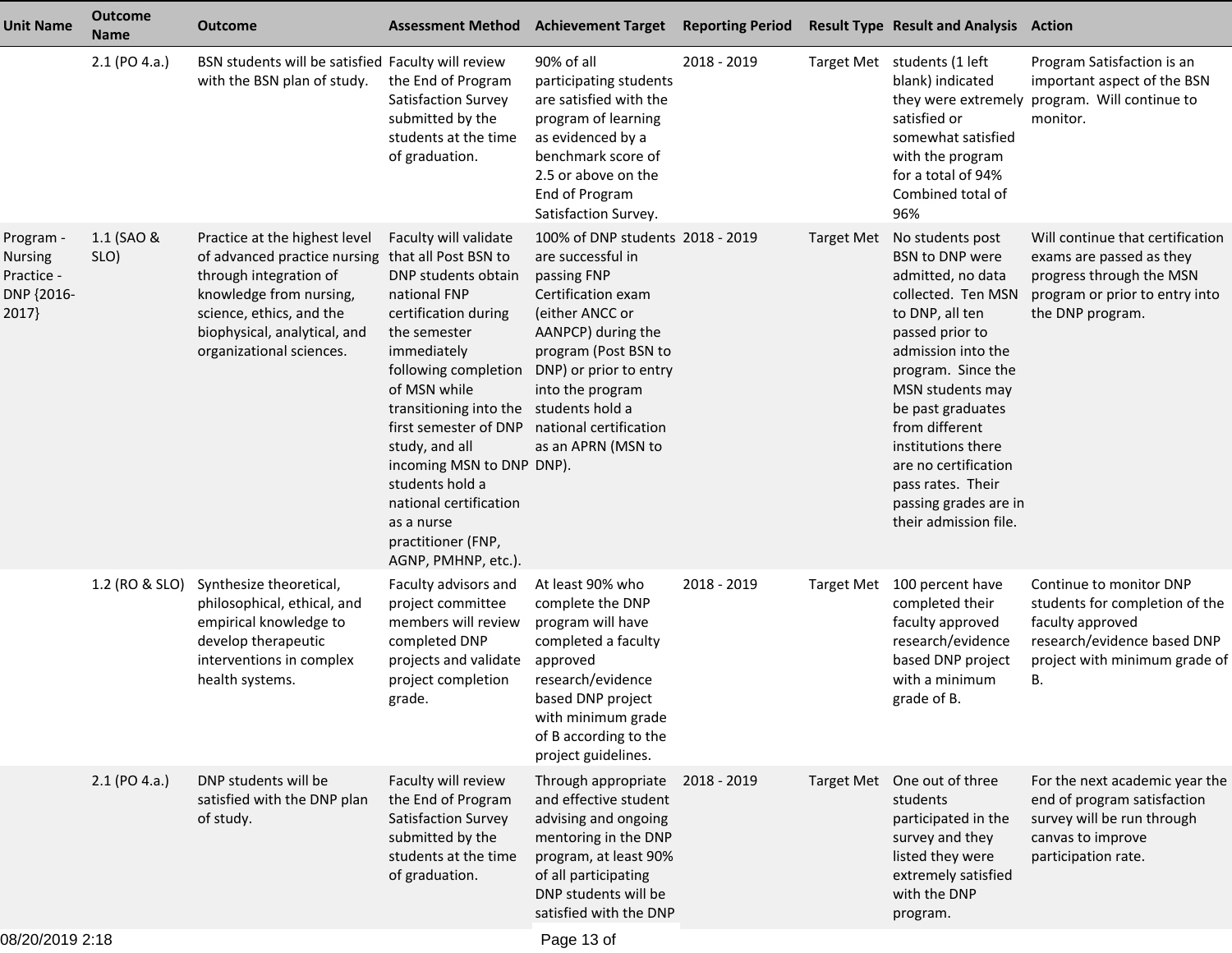| <b>Unit Name</b>                                       | <b>Outcome</b><br><b>Name</b> | <b>Outcome</b>                                                                                                                                         |                                                                                                                                                                                                                                                                                                                                                                                                                                                                                            | <b>Assessment Method Achievement Target</b>                                                                                                                                                                                         | <b>Reporting Period</b> |                   | <b>Result Type Result and Analysis Action</b>                                                                                                                                                                                                                                                                                                                                                |                                                                                                                                                                                                                                                                                                                                                                                                                                                          |
|--------------------------------------------------------|-------------------------------|--------------------------------------------------------------------------------------------------------------------------------------------------------|--------------------------------------------------------------------------------------------------------------------------------------------------------------------------------------------------------------------------------------------------------------------------------------------------------------------------------------------------------------------------------------------------------------------------------------------------------------------------------------------|-------------------------------------------------------------------------------------------------------------------------------------------------------------------------------------------------------------------------------------|-------------------------|-------------------|----------------------------------------------------------------------------------------------------------------------------------------------------------------------------------------------------------------------------------------------------------------------------------------------------------------------------------------------------------------------------------------------|----------------------------------------------------------------------------------------------------------------------------------------------------------------------------------------------------------------------------------------------------------------------------------------------------------------------------------------------------------------------------------------------------------------------------------------------------------|
|                                                        | 2.1 (PO 4.a.)                 | DNP students will be<br>satisfied with the DNP plan<br>of study.                                                                                       | Faculty will review<br>the End of Program<br>Satisfaction Survey<br>submitted by the<br>students at the time<br>of graduation.                                                                                                                                                                                                                                                                                                                                                             | Plan of Study.                                                                                                                                                                                                                      | 2018 - 2019             |                   | Target Met One out of three<br>students<br>participated in the<br>survey and they<br>listed they were<br>extremely satisfied<br>with the DNP<br>program.                                                                                                                                                                                                                                     | For the next academic year the<br>end of program satisfaction<br>survey will be run through<br>canvas to improve<br>participation rate.                                                                                                                                                                                                                                                                                                                  |
|                                                        | 3.1 (SAO &<br>SLO)            | Provide leadership in the<br>analysis, development, and<br>implementation of health<br>care policy on local, regional,<br>national, and global levels. | Faculty will validate<br>that DNP students<br>submit to<br>disseminate a<br>scholarly work at a<br>state, regional, or<br>national level during<br>the DNP program.                                                                                                                                                                                                                                                                                                                        | At least 70% of all<br>DNP students will<br>submit a scholarly<br>work (eg. poster,<br>podium, publication,<br>etc.) to a state,<br>regional, national, or<br>international journal<br>or conference during<br>their plan of study. | 2018 - 2019             | <b>Target Met</b> | Three out three at<br>the time of<br>reporting period<br>100% of graduating<br>DNP students have<br>submitted a<br>scholarly work to a<br>state, regional,<br>national, or<br>international<br>journals or<br>conference during<br>their plan of study.                                                                                                                                      | Encourage DNP students and<br>faculty advisors to submit<br>abstracts for presentations and<br>publication during the<br>semester students anticipate<br>graduation.                                                                                                                                                                                                                                                                                     |
| Program -<br>Public<br>Health -<br>MPH {2016-<br>2017} | $1.1$ (SLO)                   | Students will be able to<br>create a valuable statement<br>of purpose.                                                                                 | in HED 511 will<br>develop a research<br>proposal, for which<br>they will need to<br>formulate a<br>statement of purpose HED 511 Rubric.<br>that describes a<br>public health problem<br>and why the problem<br>is interesting and<br>worthy of research.<br>This will be assessed<br>by the HED 511<br>Rubric, in which<br>students will be<br>either be below<br>target (1), meet<br>target (2), exceed<br>target (3). Opts-Below<br>Target; 1-4pts-Met<br>Target; 5pts-Exceed<br>Target | Students participating The average score of<br>HED 511 students<br>assessed will be a 2 or<br>higher for the<br>statement of purpose<br>component of the                                                                            | 2018 - 2019             |                   | Target Met Out of 15 students<br>(A-O) in HED 511:<br>A, exceeded, 5;<br>B, exceeded, 5;<br>C, exceeded, 5;<br>D, exceeded, 5;<br>E, exceeded, 5;<br>F, exceeded, 5;<br>G, exceeded, 5;<br>H, exceeded, 5;<br>I, exceeded, 5;<br>J, exceeded, 5;<br>K, exceeded, 5;<br>L, met, 3;<br>M, exceeded, 5;<br>N, exceeded, 5;<br>O, exceeded, 5;<br>Average: 4.86<br>{Meeting/Exceeding<br>Target} | We met the target. Having<br>students complete the<br>Biostatistics course (HED 517)<br>before they take HED 511<br>appears to have helped<br>students more easily articulate<br>a problem statement/research<br>questions/hypotheses. This<br>was a particularly strong<br>cohort. We are planning on<br>keeping this achievement<br>target to make sure that we<br>are able to meet the target<br>with cohorts that are not as<br>academically strong. |
|                                                        | 1.2 (SLO)                     | Students will be able to                                                                                                                               |                                                                                                                                                                                                                                                                                                                                                                                                                                                                                            | Students participating The average score of 2018 - 2019                                                                                                                                                                             |                         |                   |                                                                                                                                                                                                                                                                                                                                                                                              | Target Met Out of 15 students: The target was met for the                                                                                                                                                                                                                                                                                                                                                                                                |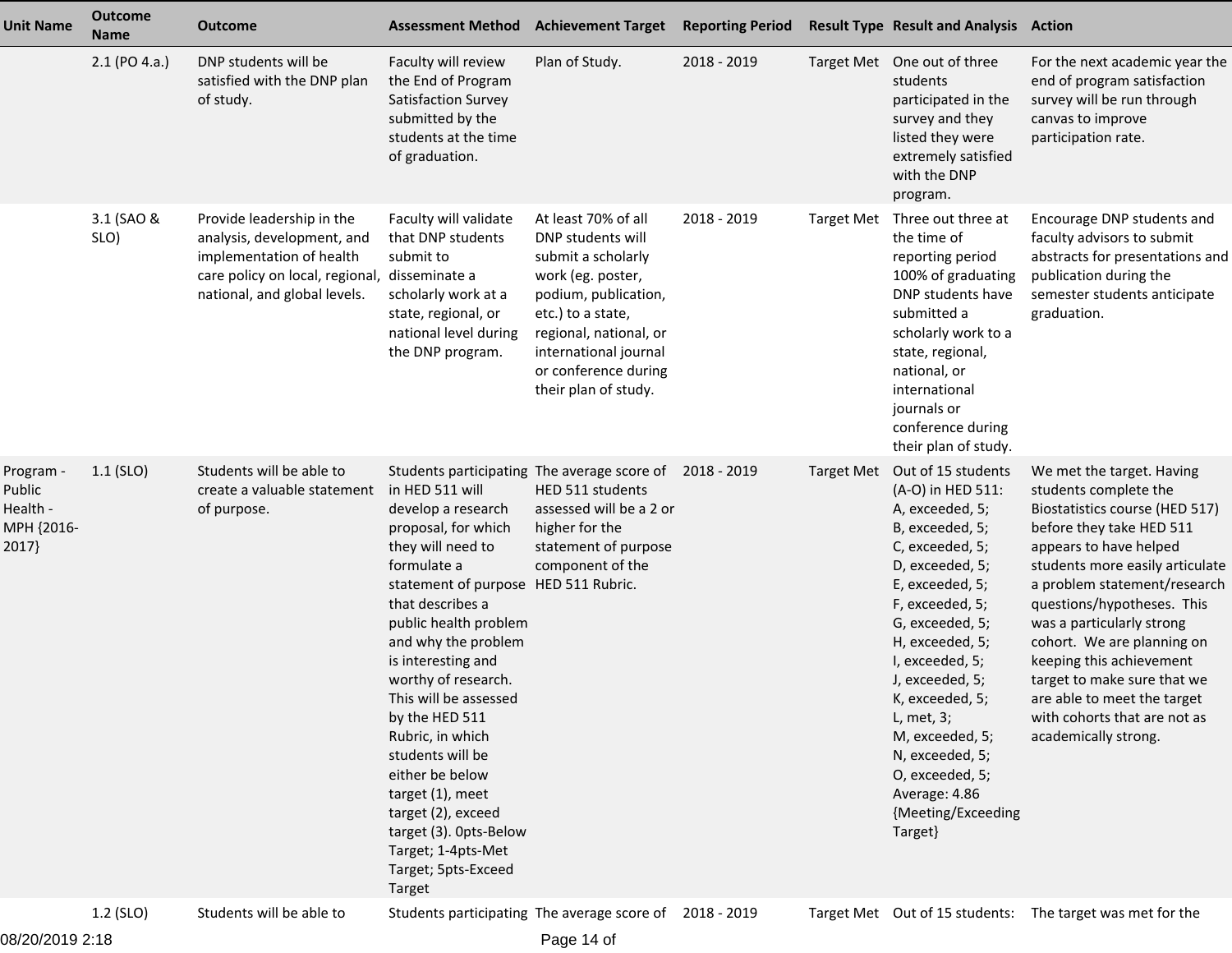| <b>Unit Name</b> | <b>Outcome</b><br><b>Name</b> | <b>Outcome</b>                                                                                                                                                  | <b>Assessment Method</b>                                                                                                                                                                                                                                                                                                                                                                                                                     | <b>Achievement Target</b>                                                                                                                                                       | <b>Reporting Period</b> |                          | <b>Result Type Result and Analysis Action</b>                                                                                                                                                                                                                                                         |                                                                                                                                                                                                                       |
|------------------|-------------------------------|-----------------------------------------------------------------------------------------------------------------------------------------------------------------|----------------------------------------------------------------------------------------------------------------------------------------------------------------------------------------------------------------------------------------------------------------------------------------------------------------------------------------------------------------------------------------------------------------------------------------------|---------------------------------------------------------------------------------------------------------------------------------------------------------------------------------|-------------------------|--------------------------|-------------------------------------------------------------------------------------------------------------------------------------------------------------------------------------------------------------------------------------------------------------------------------------------------------|-----------------------------------------------------------------------------------------------------------------------------------------------------------------------------------------------------------------------|
|                  | 1.2 (SLO)                     | develop clear research<br>questions and hypotheses.                                                                                                             | in HED 511 will<br>develop a research<br>proposal, for which<br>they will formulate<br>research questions or hypotheses<br>hypotheses that have component of the<br>a clear purpose. This HED 511 Rubric.<br>will be assessed by<br>the HED 511 Rubric,<br>in which students will<br>either be below<br>target (1), meet<br>target (2), exceed<br>target (3). Opts-Below<br>Target; 6-12pts-Met<br>Target; 13-20pts-<br><b>Exceed Target</b> | HED 511 students<br>assessed will be a 2 or<br>higher for the<br>research questions or                                                                                          | 2018 - 2019             |                          | Target Met 20, exceeded<br>20, exceeded<br>20, exceeded<br>20, exceeded<br>20, exceeded<br>20, exceeded<br>20, exceeded<br>20, exceeded<br>20, exceeded<br>20, exceeded<br>20, exceeded<br>12, met<br>20, exceeded<br>20, exceeded<br>20, exceeded<br>Average: 19.46<br>{Exceeding Target of<br>$3\}$ | 2018-2019 reporting period.<br>We will keep the achievement<br>target to see if we can meet it<br>again with a different cohort.                                                                                      |
|                  | $2.1$ (SLO)                   | Students will be able to<br>identify needs, resources,<br>and capacity to determine<br>needs for health<br>education/promotion based<br>on assessment findings. | Faculty will analyze<br>the students'<br>comprehensive exam<br>results and determine least a 84% on<br>if the students were<br>able to identify the<br>needs and resources<br>for health<br>education/promotion exam.                                                                                                                                                                                                                        | 75% of students in the 2018 - 2019<br>comprehensive exam<br>will score at least at<br>comprehensive exam<br>questions related to<br>Area 1 competencies<br>in the comprehensive |                         | <b>Target Not</b><br>Met | For Area 1<br>competencies, the<br>(reported as<br>percentages, %):<br>61<br>61<br>67<br>72<br>72<br>78<br>78<br>78<br>78<br>78<br>83<br>83<br>83<br>83<br>89<br>89<br>89<br>89<br>89<br>So 5 out of 19 or<br>26% students made<br>at least an 84% on                                                 | We are going to keep the<br>achievement target at 75% of<br>scores are as follows students scoring at least 84%<br>on comprehensive exam.<br>Overall scores have been<br>trending in the direction of<br>improvement. |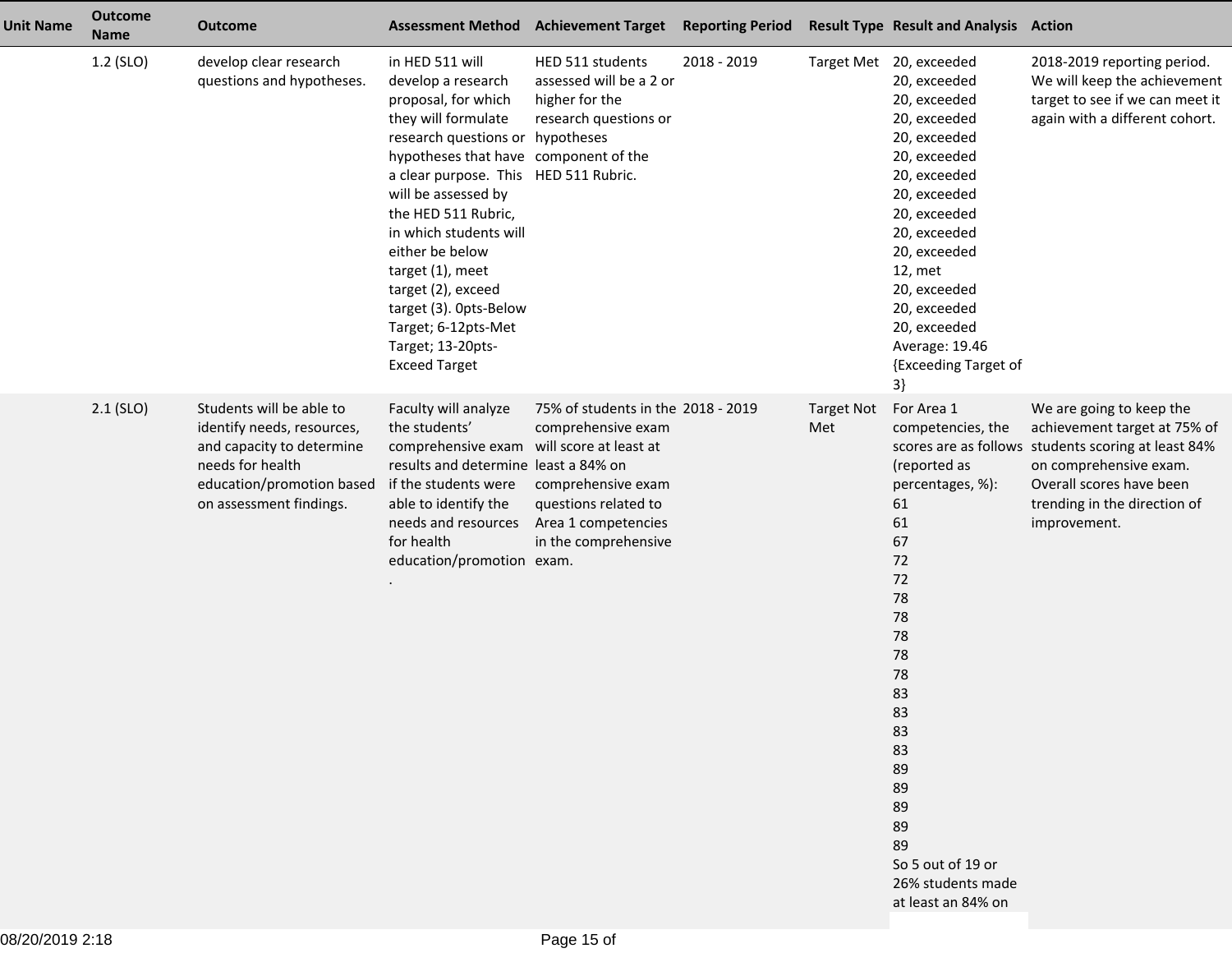| <b>Unit Name</b> | <b>Outcome</b><br><b>Name</b> | <b>Outcome</b>                                                                                                                                                  |                                                                                                                                                                                                                                                                                                                                                      | Assessment Method Achievement Target Reporting Period                                                                                                                                                                      |               |                          | <b>Result Type Result and Analysis Action</b>                                                                                                                                                                                                                                                                                                                                   |                                                                                                                                                                                                                                                                                              |
|------------------|-------------------------------|-----------------------------------------------------------------------------------------------------------------------------------------------------------------|------------------------------------------------------------------------------------------------------------------------------------------------------------------------------------------------------------------------------------------------------------------------------------------------------------------------------------------------------|----------------------------------------------------------------------------------------------------------------------------------------------------------------------------------------------------------------------------|---------------|--------------------------|---------------------------------------------------------------------------------------------------------------------------------------------------------------------------------------------------------------------------------------------------------------------------------------------------------------------------------------------------------------------------------|----------------------------------------------------------------------------------------------------------------------------------------------------------------------------------------------------------------------------------------------------------------------------------------------|
|                  | $2.1$ (SLO)                   | Students will be able to<br>identify needs, resources,<br>and capacity to determine<br>needs for health<br>education/promotion based<br>on assessment findings. | Faculty will analyze<br>the students'<br>comprehensive exam will score at least at<br>results and determine least a 84% on<br>if the students were<br>able to identify the<br>needs and resources<br>for health<br>education/promotion exam.                                                                                                         | 75% of students in the 2018 - 2019<br>comprehensive exam<br>comprehensive exam<br>questions related to<br>Area 1 competencies<br>in the comprehensive                                                                      |               | <b>Target Not</b><br>Met | comprehensive<br>exam question<br>related to Area 1<br>competencies.                                                                                                                                                                                                                                                                                                            | We are going to keep the<br>achievement target at 75% of<br>students scoring at least 84%<br>on comprehensive exam.<br>Overall scores have been<br>trending in the direction of<br>improvement.                                                                                              |
|                  | 2.2 (SAO)                     | Students will demonstrate a<br>knowledge of all health<br>education competencies.                                                                               | Students in HED 597,<br>HED 598, and HED<br>599 will be given a<br>comprehensive exam<br>by the program<br>faculty. The faculty<br>will analyze the first<br>attempt of the<br>students'<br>comprehensive exam<br>results collectively<br>from all courses to<br>determine the<br>students' knowledge<br>of all health<br>education<br>competencies. | 70% of HED 597, HED 2018 - 2019<br>598, HED 599<br>(collectively) students<br>completing the<br>comprehensive exam<br>will score 84% on all<br>competency areas of<br>the comprehensive<br>exam on their first<br>attempt. |               | <b>Target Not</b><br>Met | The scores on the<br>first attempt at the<br>comprehensive<br>exam (as<br>percentages, %) are<br>as follows:<br>40<br>42.67<br>62<br>68<br>68<br>70<br>71.33<br>78.67<br>80.67<br>82<br>82.67<br>84<br>85.33<br>85.33<br>86<br>86.67<br>86.67<br>87.33<br>So, 7 out of 19 or<br>38% students scored<br>84% or higher on<br>their first attempt in<br>the comprehensive<br>exam. | We will keep the achievement<br>target of 70% of students<br>earning a score of 84% on the<br>overall comprehensive exam.<br>We had recently set the<br>passing score to 84% and we<br>have seen improvements on<br>comprehensive exams, so<br>trends are moving in a positive<br>direction. |
|                  | $3.1$ (PO 2.a.)               | The MSHE program will<br>promote regional<br>stewardship by cultivating<br>collaborations that increase<br>health and well-being                                | The MSHE program<br>will provide health<br>promotion<br>information to<br>students, faculty,                                                                                                                                                                                                                                                         | 40 vendors<br>representing<br>university programs<br>and community<br>organizations will take                                                                                                                              | $2018 - 2019$ |                          | Inconclusive This year, the MPH<br>program did not<br>hold its own<br>community health<br>fair. In its place, we                                                                                                                                                                                                                                                                | This year, due to increased<br>costs of holding a health fair,<br>we instead participated in<br><b>WCBI's and Baptist Memorial's</b><br>Hospital Senior Expo, a health                                                                                                                       |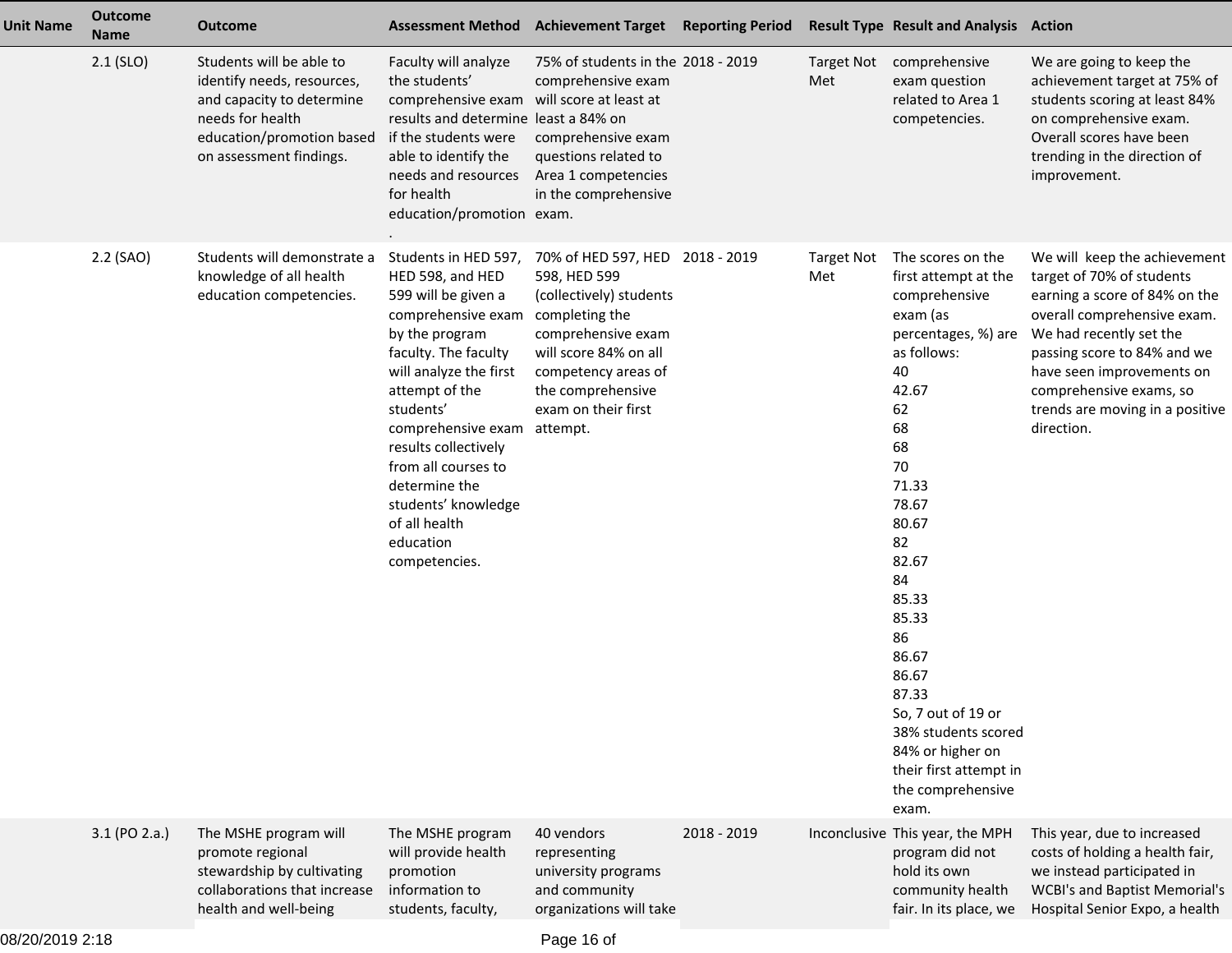| <b>Unit Name</b> | <b>Outcome</b><br><b>Name</b> | <b>Outcome</b>                                                                                                                           |                                                                                                                                                                                                                                                                                                                    | Assessment Method Achievement Target Reporting Period                                                                                    |             |                   | <b>Result Type Result and Analysis Action</b>                                                                                                                                                                                                                                                                           |                                                                                                                                                                                                                                                                                                                                                                                                                                                                                                               |
|------------------|-------------------------------|------------------------------------------------------------------------------------------------------------------------------------------|--------------------------------------------------------------------------------------------------------------------------------------------------------------------------------------------------------------------------------------------------------------------------------------------------------------------|------------------------------------------------------------------------------------------------------------------------------------------|-------------|-------------------|-------------------------------------------------------------------------------------------------------------------------------------------------------------------------------------------------------------------------------------------------------------------------------------------------------------------------|---------------------------------------------------------------------------------------------------------------------------------------------------------------------------------------------------------------------------------------------------------------------------------------------------------------------------------------------------------------------------------------------------------------------------------------------------------------------------------------------------------------|
|                  | 3.1 (PO 2.a.)                 | through partnerships across<br>campus and the region.                                                                                    | staff, and community<br>members at a<br><b>Community Health</b><br>Fair by collaborating<br>with other programs<br>on campus and other<br>health care and social<br>service organizations<br>in the region.<br>Program coordinator<br>will assess this<br>program outcome by<br>keeping a<br>Participation Roster. | part in the<br><b>Community Health</b><br>Fair.                                                                                          | 2018 - 2019 |                   | Inconclusive participated in<br><b>WCBI's and Baptist</b><br><b>Memorial Hospital's</b><br>Senior Expo health<br>fair.                                                                                                                                                                                                  | fair that targets older residents<br>of the city. In the future, we<br>will focus on Women's Health<br>Awareness week to cultivate<br>collaborations that increase<br>health and well-being across<br>campus and the region.                                                                                                                                                                                                                                                                                  |
|                  | 4.1(RO)                       | MSHE students in HED 599<br>will competently<br>communicate their research<br>findings in a presentation to<br>the departmental faculty. | Students orally<br>present their<br>research findings to<br>the departmental<br>faculty. Departmental Presentations based<br>faculty will evaluate<br>the research<br>presentations with<br>the Departmental<br>Rubric to determine if<br>achievement target<br>was met.                                           | 70% of students will<br>earn a score of<br>competent (3) on<br>their Oral<br>on their scores on the<br>Departmental Rubric.              | 2018 - 2019 | <b>Target Met</b> | The scores on the<br>rubrics are as<br>follows:<br>3<br>3<br>3<br>3<br>3<br>3<br>3<br>100% met target                                                                                                                                                                                                                   | All students met the target.<br>The program faculty are going<br>to continue to have students<br>orally present research finding,<br>but for the purposes of the<br>achievement target, we will<br>have MPH students present<br>their findings as a poster<br>presentation. This will still<br>include the oral presentation<br>component, but will ask that<br>data be also presented as a<br>poster. Faculty are currently<br>developing a poster<br>presentation rubric for the<br>next assessment period. |
|                  | 5.1 (PO 4.d.)                 | MSHE students in HED 598<br>and 599 will develop<br>confidence in their<br>competencies.                                                 | HED 598 and 599<br>students will be given HED 598 and 599<br>an Exit Survey, and<br>departmental faculty<br>will review and<br>analyze the survey<br>results to determine<br>if achievement target<br>was met.                                                                                                     | 90% of participating<br>students in the Exit<br>Survey will report a<br>"confident" level in<br>evaluating health<br>education programs. | 2018 - 2019 | <b>Target Met</b> | Fourteen out of the<br>16 students that<br>completed the<br>survey reported<br>very confident that<br>they could evaluate<br>health programs.<br>Two of the students of the program.<br>rated that they were<br>somewhat confident<br>that they could carry<br>out the tasks<br>required for the<br>activities. None of | We will continue administering<br>the exit survey, because the<br>responses provide us with<br>information that can be used<br>feeling confident or to improve the program. It<br>provides a good indirect<br>measure of what students feel<br>are strengths and weaknesses                                                                                                                                                                                                                                   |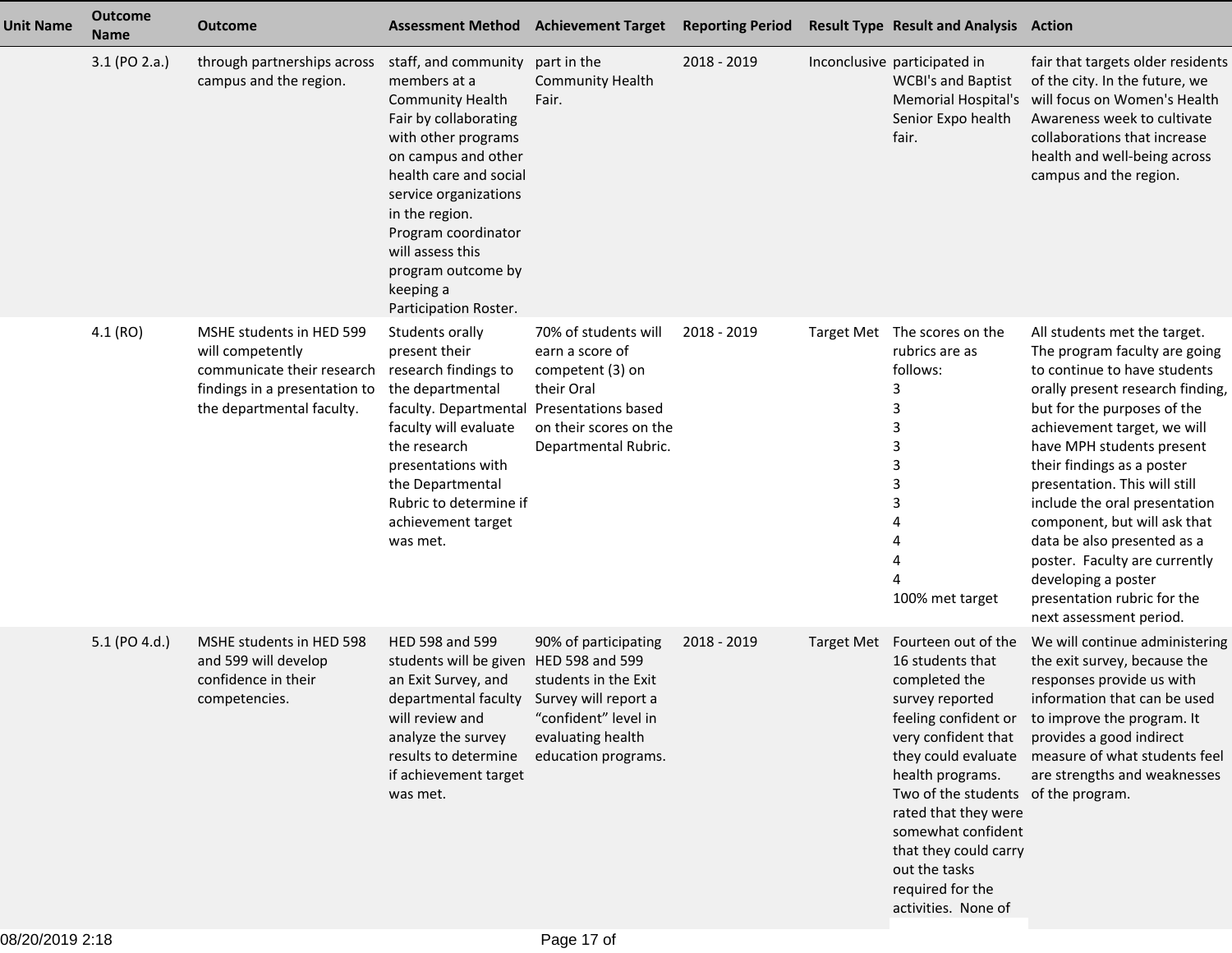| <b>Unit Name</b> | <b>Outcome</b><br><b>Name</b> | <b>Outcome</b>                                                                           | <b>Assessment Method</b>                                                                                                                                                                                       | <b>Achievement Target</b>                                                                                                                  | <b>Reporting Period</b> | <b>Result Type Result and Analysis Action</b>                                                                                                                                                                                                                                                                                                                                                          |                                                                                                                                                                                                                                                                           |
|------------------|-------------------------------|------------------------------------------------------------------------------------------|----------------------------------------------------------------------------------------------------------------------------------------------------------------------------------------------------------------|--------------------------------------------------------------------------------------------------------------------------------------------|-------------------------|--------------------------------------------------------------------------------------------------------------------------------------------------------------------------------------------------------------------------------------------------------------------------------------------------------------------------------------------------------------------------------------------------------|---------------------------------------------------------------------------------------------------------------------------------------------------------------------------------------------------------------------------------------------------------------------------|
|                  | 5.1 (PO 4.d.)                 | MSHE students in HED 598<br>and 599 will develop<br>confidence in their<br>competencies. | HED 598 and 599<br>students will be given HED 598 and 599<br>an Exit Survey, and<br>departmental faculty<br>will review and<br>analyze the survey<br>results to determine<br>if achievement target<br>was met. | 90% of participating<br>students in the Exit<br>Survey will report a<br>"confident" level in<br>evaluating health<br>education programs.   | 2018 - 2019             | Target Met the students<br>responded with a<br>"not confident."                                                                                                                                                                                                                                                                                                                                        | We will continue administering<br>the exit survey, because the<br>responses provide us with<br>information that can be used<br>to improve the program. It<br>provides a good indirect<br>measure of what students feel<br>are strengths and weaknesses<br>of the program. |
|                  |                               |                                                                                          | HED 598 and 599<br>students will be given HED 598 and 599<br>an Exit Survey, and<br>departmental faculty<br>will review and<br>analyze the survey<br>results to determine<br>if achievement target<br>was met. | 90% of participating<br>students in the Exit<br>Survey will report a<br>"confident" level in<br>implementing health<br>education programs. | 2018 - 2019             | Target Met Fourteen out of the<br>16 students that<br>completed the<br>survey reported<br>feeling confident or<br>very confident that<br>they could<br>implement health<br>programs. Two of<br>the students rated<br>that they were<br>somewhat confident<br>that they could carry<br>out the tasks<br>required for the<br>activities. None of<br>the students<br>responded with a<br>"not confident." | We will continue administering<br>the exit survey, because the<br>responses provide us with<br>information that can be used<br>to improve the program. It<br>provides a good indirect<br>measure of what students feel<br>are strengths and weaknesses<br>of the program. |
|                  |                               |                                                                                          | HED 598 and 599<br>students will be given HED 598 and 599<br>an Exit Survey, and<br>departmental faculty<br>will review and<br>analyze the survey<br>results to determine<br>if achievement target<br>was met. | 90% of participating<br>students in the Exit<br>Survey will report a<br>"confident" level in<br>planning health<br>education programs.     | 2018 - 2019             | Target Met Fourteen out of the<br>16 students that<br>completed the<br>survey reported<br>feeling confident or<br>very confident that<br>they could plan<br>health programs.<br>Two of the students of the program.<br>rated that they were<br>somewhat confident<br>that they could carry<br>out the tasks<br>required for the<br>activities. None of<br>the students<br>responded with a             | We will continue administering<br>the exit survey, because the<br>responses provide us with<br>information that can be used<br>to improve the program. It<br>provides a good indirect<br>measure of what students feel<br>are strengths and weaknesses                    |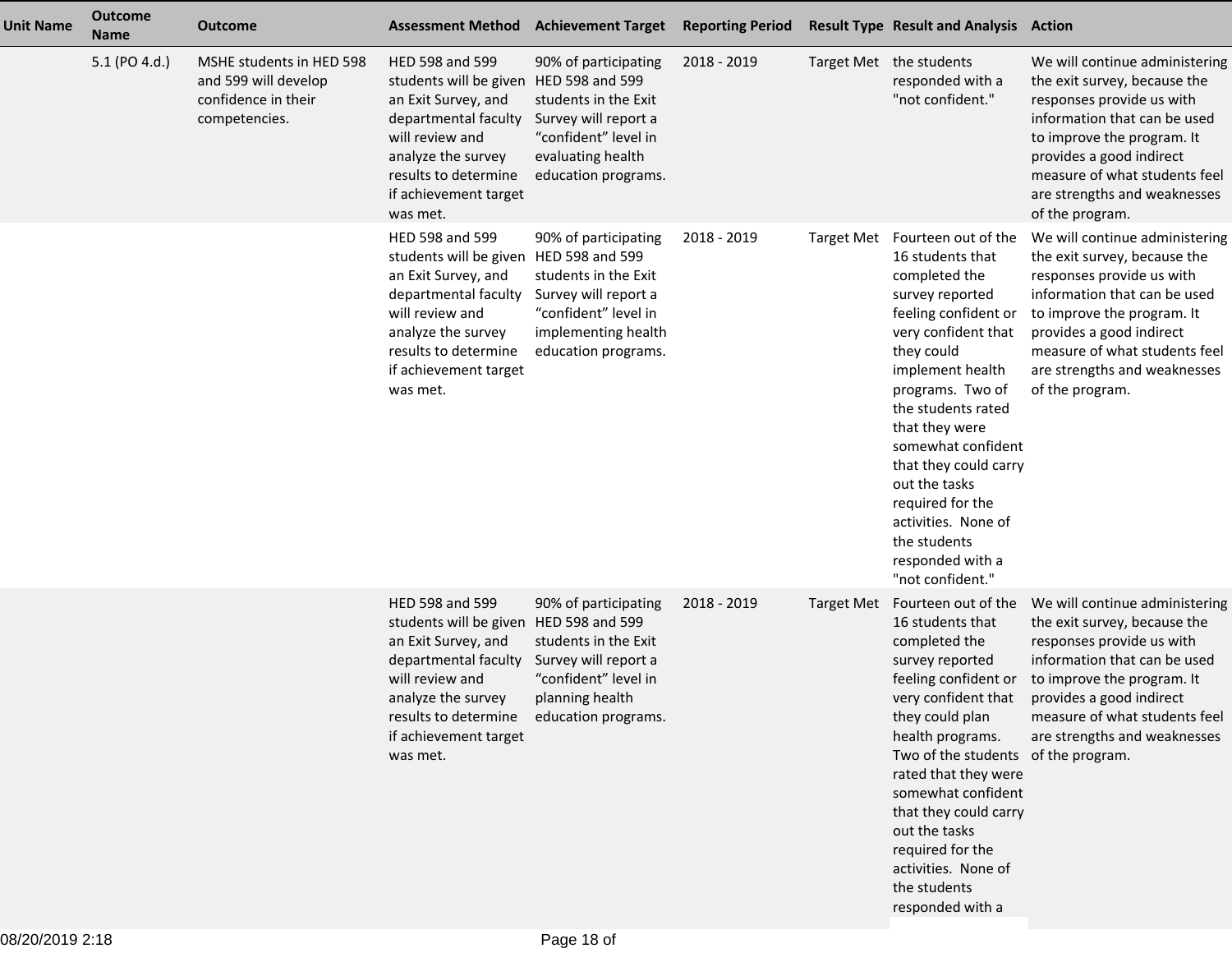| <b>Unit Name</b>                                                                                | <b>Outcome</b><br><b>Name</b> | <b>Outcome</b>                                                                                                                                         | <b>Assessment Method</b>                                                                                                                                                                                                                                                                                                                                            | <b>Achievement Target</b>                                                                                                                                     | <b>Reporting Period</b> | <b>Result Type Result and Analysis Action</b>                                                                                                                                                                                                                                                                                                                                                                                                                                                                                                                                                                                                                                |                                                                                                                                                                                                                                                                           |
|-------------------------------------------------------------------------------------------------|-------------------------------|--------------------------------------------------------------------------------------------------------------------------------------------------------|---------------------------------------------------------------------------------------------------------------------------------------------------------------------------------------------------------------------------------------------------------------------------------------------------------------------------------------------------------------------|---------------------------------------------------------------------------------------------------------------------------------------------------------------|-------------------------|------------------------------------------------------------------------------------------------------------------------------------------------------------------------------------------------------------------------------------------------------------------------------------------------------------------------------------------------------------------------------------------------------------------------------------------------------------------------------------------------------------------------------------------------------------------------------------------------------------------------------------------------------------------------------|---------------------------------------------------------------------------------------------------------------------------------------------------------------------------------------------------------------------------------------------------------------------------|
|                                                                                                 |                               |                                                                                                                                                        | HED 598 and 599<br>students will be given HED 598 and 599<br>an Exit Survey, and<br>departmental faculty<br>will review and<br>analyze the survey<br>results to determine<br>if achievement target<br>was met.                                                                                                                                                      | 90% of participating<br>students in the Exit<br>Survey will report a<br>"confident" level in<br>planning health<br>education programs.                        | 2018 - 2019             | Target Met "not confident."                                                                                                                                                                                                                                                                                                                                                                                                                                                                                                                                                                                                                                                  | We will continue administering<br>the exit survey, because the<br>responses provide us with<br>information that can be used<br>to improve the program. It<br>provides a good indirect<br>measure of what students feel<br>are strengths and weaknesses<br>of the program. |
| Program -<br>Public<br>Health<br>Education<br>(including<br>Minor) - BS,<br>BAS {2016-<br>2017} | $1.1$ (SLO)                   | Students will be able to<br>create a program using the<br>health behavior model.                                                                       | Students participating The average score of<br>in HED 450 will<br>develop a health<br>program, for which<br>they will use a health<br>behavior model. This VALUE Rubric for the<br>will be assessed by<br>the AAC&U Written<br>Communication<br>VALUE Rubric, in<br>which students will<br>either be below<br>target (1), meet<br>target (2), exceed<br>target (3). | HED 450 students<br>assessed will be 2 on<br>the AAC&U Written<br>Communication<br>health behavior<br>model component on<br>the Health Program<br>assignment. | 2018 - 2019             | Target Met Summer 2018 (n=1)<br>100% of students<br>developed a health<br>program for which<br>they used a health<br>behavior model.<br>$100\% (n=1)$<br>exceeded target.<br>Fall 2018 (n=16)<br>100% of students<br>developed a health<br>program for which<br>they will use a<br>health behavior<br>model. 50% (n=8)<br>exceeded target,<br>19% (n=3) met<br>target, and 31%<br>(n=5) below target.<br>Spring 2019 (n=29)<br>100% of students<br>developed a health<br>program for which<br>they will use a<br>health behavior<br>model. 28% (n=8)<br>below target, 55%<br>(n=16) met target,<br>17% (n=5) exceed<br>target<br><b>Collective Average</b><br>Score was 2.02 | We will continue to use the<br>same assessment method.                                                                                                                                                                                                                    |
|                                                                                                 | 1.2 (SLO)                     | Students will apply the basic Students participating The average score of<br>public health sciences in<br>planning, implementing, and develop a health | in HED 450 will                                                                                                                                                                                                                                                                                                                                                     | HED 450 students<br>assessed will be 2 on                                                                                                                     | 2018 - 2019             | Target Met Summer 2018 (n=1)<br>100% of students<br>developed a health                                                                                                                                                                                                                                                                                                                                                                                                                                                                                                                                                                                                       | We will continue to use the<br>same assessment method.                                                                                                                                                                                                                    |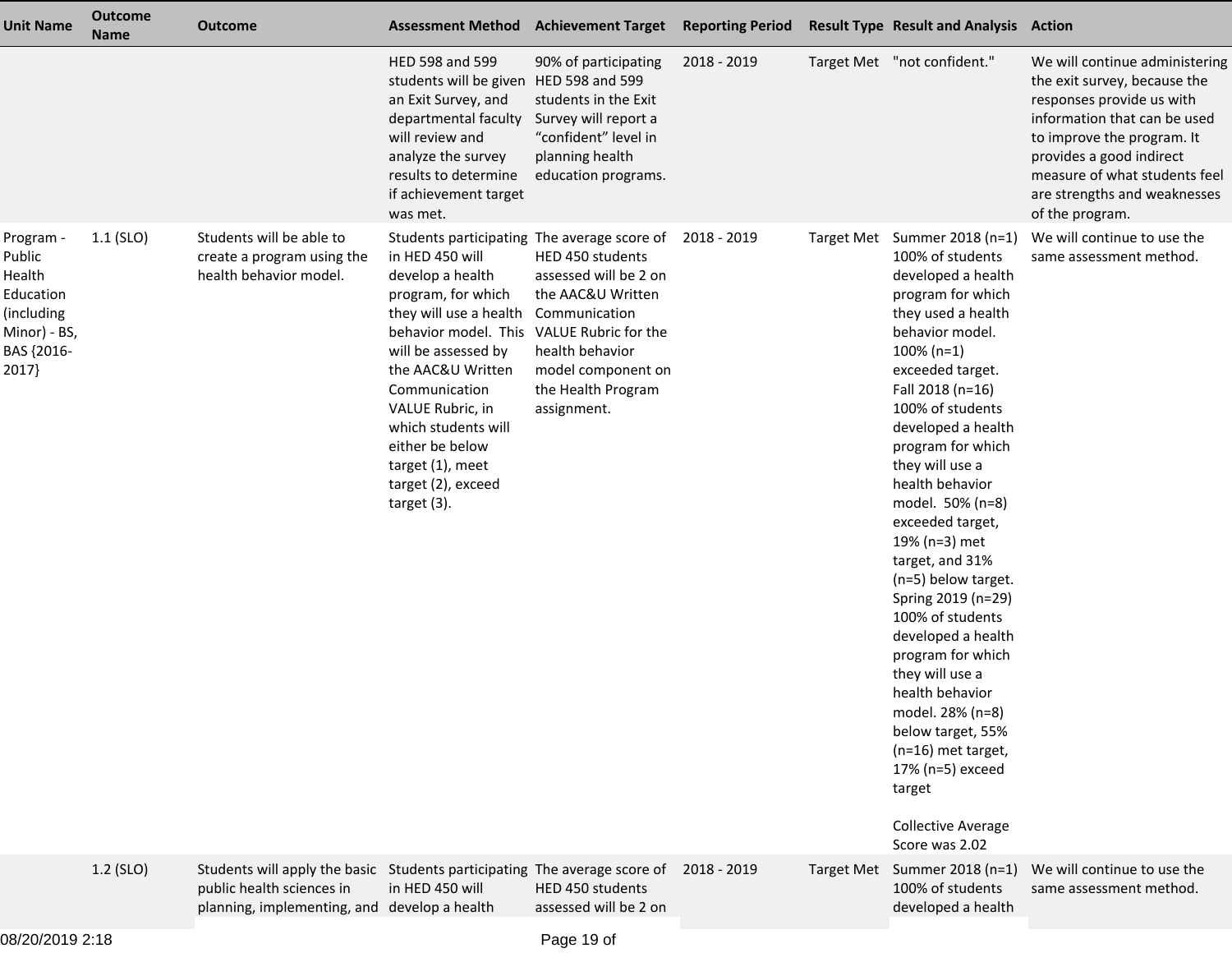| <b>Unit Name</b> | <b>Outcome</b><br>Name | <b>Outcome</b>                                                                                                      |                                                                                                                                                                                                                                                                                                                                                                | Assessment Method Achievement Target Reporting Period Result Type Result and Analysis Action                                                                                                                     |             |                   |                                                                                                                                                                                                                                                                                                                                                                                                                                                                                                                                                                                                                                                                                                                                                                                                                                                                        |                                                        |
|------------------|------------------------|---------------------------------------------------------------------------------------------------------------------|----------------------------------------------------------------------------------------------------------------------------------------------------------------------------------------------------------------------------------------------------------------------------------------------------------------------------------------------------------------|------------------------------------------------------------------------------------------------------------------------------------------------------------------------------------------------------------------|-------------|-------------------|------------------------------------------------------------------------------------------------------------------------------------------------------------------------------------------------------------------------------------------------------------------------------------------------------------------------------------------------------------------------------------------------------------------------------------------------------------------------------------------------------------------------------------------------------------------------------------------------------------------------------------------------------------------------------------------------------------------------------------------------------------------------------------------------------------------------------------------------------------------------|--------------------------------------------------------|
|                  | 1.2 (SLO)              | evaluation health programs.                                                                                         | program, for which<br>they will apply the<br>basic public health<br>sciences in planning,<br>implementing, and<br>evaluation health<br>programs. This will be implementing, and<br>assessed by the<br>AAC&U Written<br>Communication<br>VALUE Rubric, in<br>which students will<br>either be below<br>target (1), meet<br>target (2), exceed<br>target $(3)$ . | the AAC&U Written<br>Communication<br><b>VALUE Rubric for</b><br>applying the basic<br>public health sciences<br>in planning,<br>evaluation health<br>programs component<br>on the Health<br>Program assignment. | 2018 - 2019 |                   | Target Met program for which<br>they will apply the<br>basic public health<br>sciences in planning,<br>implementing, and<br>evaluation health<br>programs.<br>100% (n=1) exceed<br>target.<br>Fall 2018 (n=16)<br>100% of students<br>developed a health<br>program for which<br>they will apply the<br>basic public health<br>sciences in planning,<br>implementing, and<br>evaluation health<br>programs. $50\%$ (n=8)<br>exceeded target,<br>25% (n=4) met<br>target, and 25%<br>(n=4) below target.<br>Spring 2019 (n=29).<br>100% of students<br>developed a health<br>program for which<br>they will apply the<br>basic public health<br>sciences in planning,<br>implementing, and<br>evaluation health<br>programs.<br>7% (n=2) below<br>target, 27.5% (n=8)<br>met target, 65.5%<br>$(n=19)$ exceed<br>target.<br><b>Collective Average</b><br>Score was 2.5. | We will continue to use the<br>same assessment method. |
|                  | 2.1 (PO 3.a.)          | Full-time faculty will use at<br>least 3 different instructional<br>technologies to provide<br>interactive learning | At the end of the Fall<br>semester, faculty will<br>review and analyze<br>the Fall Online PHE                                                                                                                                                                                                                                                                  | 80% of all online PHE 2018 - 2019<br>students participating<br>in the Fall Online PHE<br><b>Course Evaluations</b>                                                                                               |             | <b>Target Met</b> | Fall 2018 (n=511)<br>"strong<br>agree"=66.34%<br>$(n=339)$                                                                                                                                                                                                                                                                                                                                                                                                                                                                                                                                                                                                                                                                                                                                                                                                             | We will continue to use the<br>same assessment method. |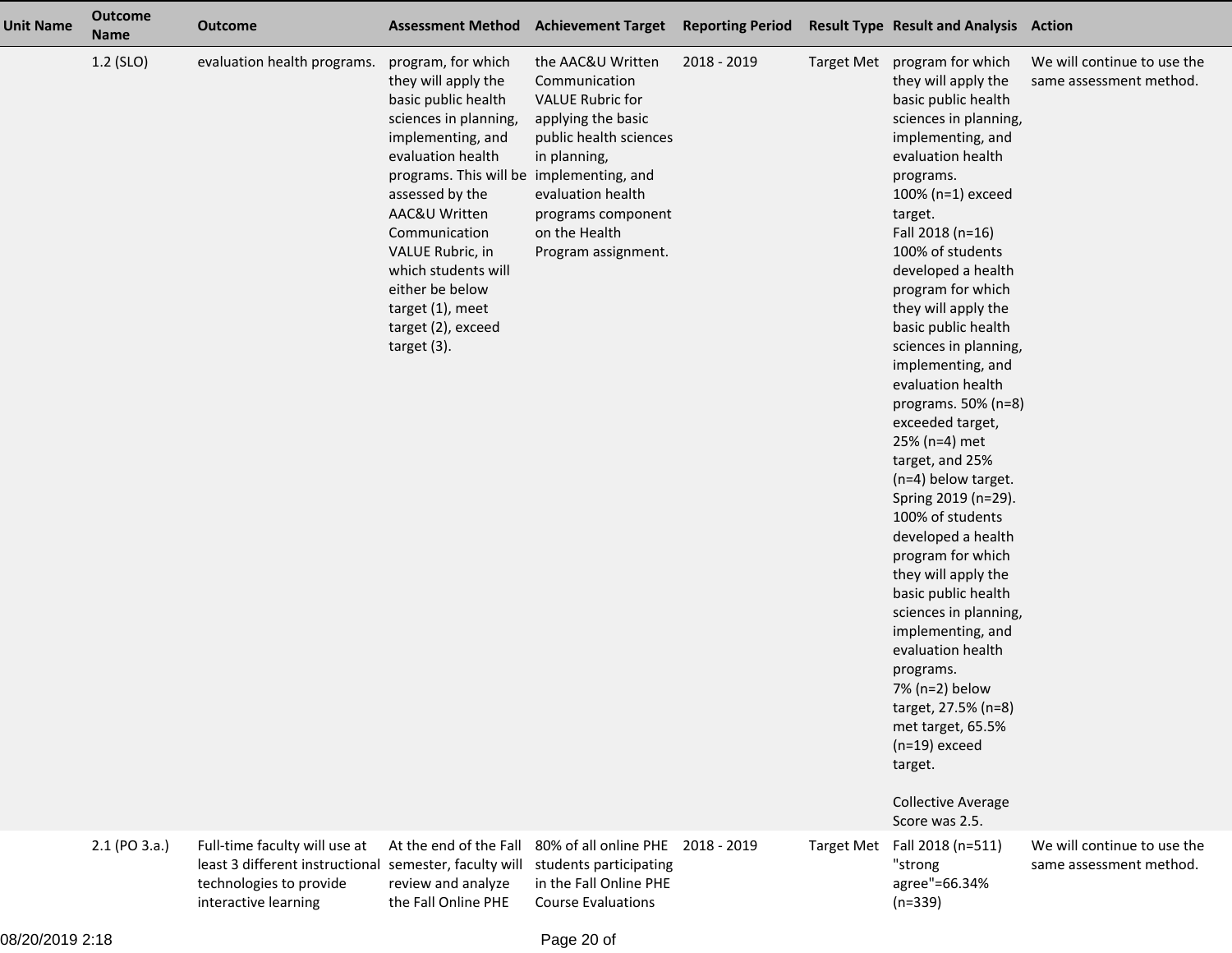| <b>Unit Name</b> | <b>Outcome</b><br><b>Name</b> | <b>Outcome</b>                                                                                                                                                                            | <b>Assessment Method Achievement Target</b>                                                                                                                                                                                                                                                                   |                                                                                                                                                                                                                                                                                    | <b>Reporting Period</b> |                   | <b>Result Type Result and Analysis Action</b>                                                                                                                                                                                                                                                                                                            |                                                                    |
|------------------|-------------------------------|-------------------------------------------------------------------------------------------------------------------------------------------------------------------------------------------|---------------------------------------------------------------------------------------------------------------------------------------------------------------------------------------------------------------------------------------------------------------------------------------------------------------|------------------------------------------------------------------------------------------------------------------------------------------------------------------------------------------------------------------------------------------------------------------------------------|-------------------------|-------------------|----------------------------------------------------------------------------------------------------------------------------------------------------------------------------------------------------------------------------------------------------------------------------------------------------------------------------------------------------------|--------------------------------------------------------------------|
|                  | $2.1$ (PO $3.a.$ )            | environments for online<br>students.                                                                                                                                                      | <b>Course Evaluations</b><br>Survey results to<br>determine if the 3<br>instructional<br>technologies used by<br>faculty provided<br>interactive learning<br>environments for the<br>online students.                                                                                                         | Survey will either<br>"agree or strongly<br>agree" that the<br>delivery method of<br>this course was<br>appropriate for the<br>subject matter.                                                                                                                                     | 2018 - 2019             | <b>Target Met</b> | "neither agree or<br>disagree"=4.70%<br>$(n=24)$ ,<br>"disagree"=.39%<br>(n=2), "strongly<br>disagree"= .98%<br>$(n=5)$ , "not<br>applicable" = $.20%$<br>$(n=1)$<br>$66.34\% + 27.40\% =$                                                                                                                                                               | We will continue to use the<br>same assessment method.             |
|                  |                               |                                                                                                                                                                                           | At the end of the<br>Spring semester,<br>faculty will review<br>and analyze the<br>Spring Online PHE<br><b>Course Evaluations</b><br>Survey results to<br>determine if the 3<br>instructional<br>technologies used by<br>faculty provided<br>interactive learning<br>environments for the<br>online students. | 80% of all online PHE 2018 - 2019<br>students participating<br>in the Spring Online<br><b>PHE Course</b><br><b>Evaluations Survey</b><br>will either "agree or<br>strongly agree" that<br>the delivery method<br>of this course was<br>appropriate for the<br>subject matter.      |                         | Target Met        | Spring 2019 (n=546)<br>"strong<br>agree"=64.29%<br>$(n=351)$<br>"agree"=31.14%<br>$(n=170)$ "neither<br>agree or<br>disagree"=3.11%<br>$(n=17)$ ,<br>"disagree"=.37%<br>$(n=2)$ , "strongly<br>disagree"= .55%<br>$(n=3)$ , "not<br>applicable" = $.55%$<br>$(n=3)$                                                                                      | We will continue to use the<br>same assessment method.             |
|                  | 3.1 (GEO 1.c.)                | Students will be able to<br>effectively present<br>information, arguments, and<br>ideas in oral, written, and<br>visual forms for the careers<br>available in Public Health<br>Education. | Students in HED 250<br>will be able to<br>present information,<br>arguments, and ideas<br>in oral form for the<br>careers available in<br>Public Health<br>Education. This will<br>be assessed using the information,<br>AAC&U Oral<br>Communication<br><b>VALUE Rubric.</b>                                  | The average score of 2018 - 2019<br>HED 250 students<br>assessed will be 2 on<br>the AAC&U Oral<br>Communication<br>VALUE Rubric for the<br>component of<br>presentation of<br>arguments, and ideas<br>in oral form for the<br>careers available in<br>Public Health<br>Education. |                         | Target Met        | of students were<br>able to present<br>information,<br>arguments, and<br>ideas in<br>oral form for their<br>careers available in<br><b>Public Health</b><br>Education. 84.2%<br>scored a 2 or higher<br>using the AAC&U<br>Oral<br>Communications<br>Value Rubric. 31<br>students scored a 3,<br>1 students<br>scored a 2, and 6<br>students scored a 1. | Fall 18 (n=38) 84.2% Continue assessment measure<br>for next year. |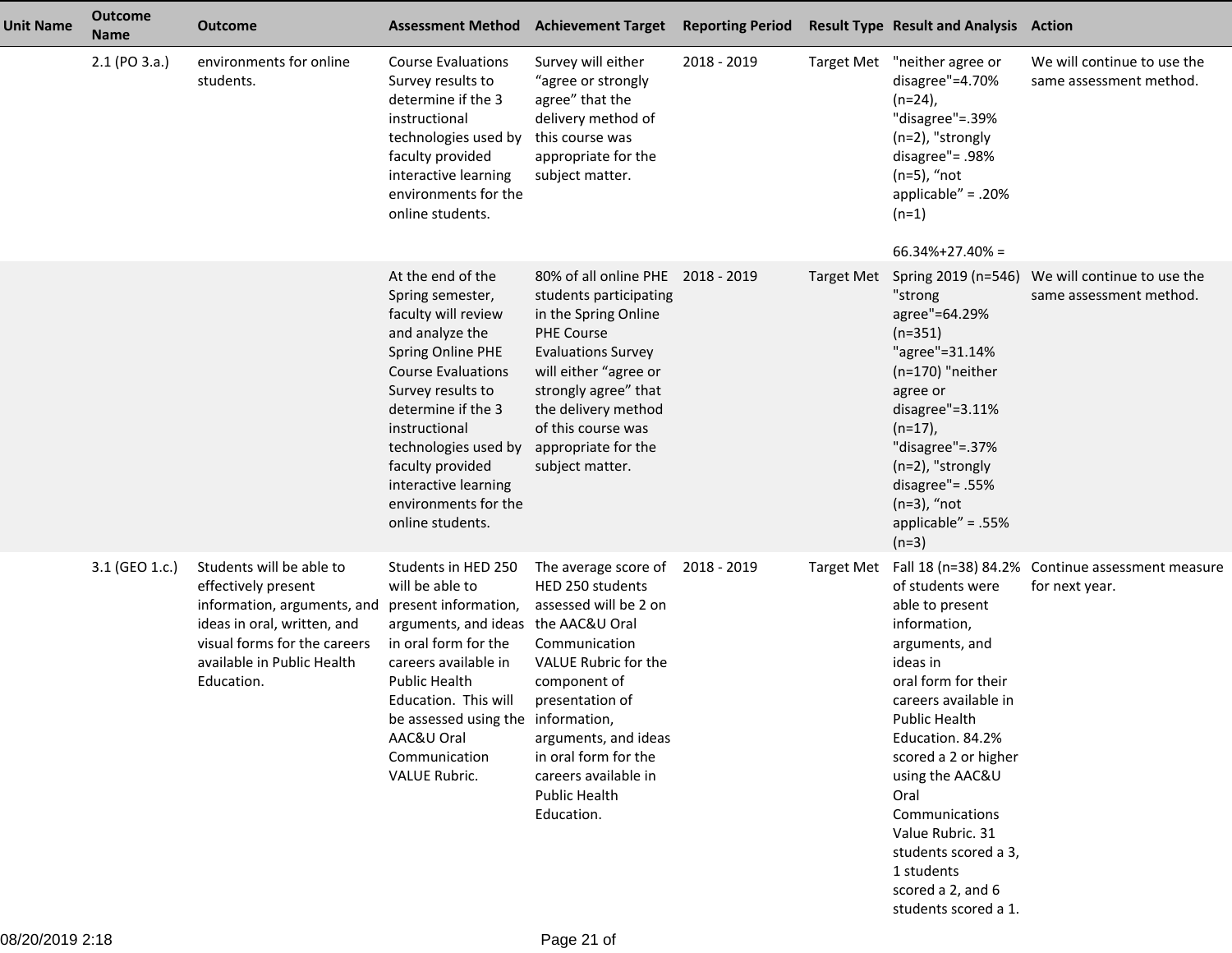| <b>Unit Name</b> | <b>Outcome</b><br><b>Name</b> | <b>Outcome</b>                                                                                                                                                                            |                                                                                                                                                                                                                                                                                                 | Assessment Method Achievement Target Reporting Period                                                                                                                                                                                                                                              |                   | <b>Result Type Result and Analysis Action</b>                                                                                                                                                                                                                                                                                                                                                                         |                                                                    |
|------------------|-------------------------------|-------------------------------------------------------------------------------------------------------------------------------------------------------------------------------------------|-------------------------------------------------------------------------------------------------------------------------------------------------------------------------------------------------------------------------------------------------------------------------------------------------|----------------------------------------------------------------------------------------------------------------------------------------------------------------------------------------------------------------------------------------------------------------------------------------------------|-------------------|-----------------------------------------------------------------------------------------------------------------------------------------------------------------------------------------------------------------------------------------------------------------------------------------------------------------------------------------------------------------------------------------------------------------------|--------------------------------------------------------------------|
|                  | 3.1 (GEO 1.c.)                | Students will be able to<br>effectively present<br>information, arguments, and<br>ideas in oral, written, and<br>visual forms for the careers<br>available in Public Health<br>Education. | Students in HED 250<br>will be able to<br>present information,<br>arguments, and ideas<br>in oral form for the<br>careers available in<br><b>Public Health</b><br>Education. This will<br>be assessed using the<br>AAC&U Oral<br>Communication<br>VALUE Rubric.                                 | The average score of 2018 - 2019<br>HED 250 students<br>assessed will be 2 on<br>the AAC&U Oral<br>Communication<br>VALUE Rubric for the<br>component of<br>presentation of<br>information,<br>arguments, and ideas<br>in oral form for the<br>careers available in<br>Public Health<br>Education. | <b>Target Met</b> | Spring'19 (n=39)<br>92.3% of students<br>were able to present<br>information,<br>arguments, and<br>ideas in<br>oral form for their<br>careers available in<br><b>Public Health</b><br>Education. 92.3%<br>scored a 2 or higher<br>using the AAC&U<br>Oral<br>Communications<br>Value Rubric. 34<br>students scored a 3,<br>2 students<br>scored a 2, and 3<br>students scored a 1.<br>Avg. Score 2.73                 | Continue assessment measure<br>for next year.                      |
|                  |                               |                                                                                                                                                                                           | Students in HED 250<br>will be able to<br>present information,<br>arguments, and ideas the AAC&U Written<br>in written and visual<br>forms for the careers<br>available in Public<br>Health Education.<br>This will be assessed<br>using the AAC&U<br>Written<br>Communication<br>VALUE Rubric. | The average score of 2018 - 2019<br>HED 250 students<br>assessed will be 2 on<br>Communication<br>VALUE Rubric for the<br>component of<br>presentation of<br>information,<br>arguments, and ideas<br>in written and visual<br>forms for the careers<br>available in Public<br>Health Education.    | Target Met        | of students were<br>able to present<br>information,<br>arguments, and<br>ideas in<br>written and visual<br>form for their<br>careers available in<br><b>Public Health</b><br>Education. 89.5%<br>scored a<br>2 or higher using the<br>AAC&U Written<br>Communications<br>Value Rubric. 32<br>students scored a 3,<br>2 students scored a<br>2, and 4 students<br>scored a 1.<br>Spring'19 (n=39)<br>94.8% of students | Fall 18 (n=38) 89.5% Continue assessment measure<br>for next year. |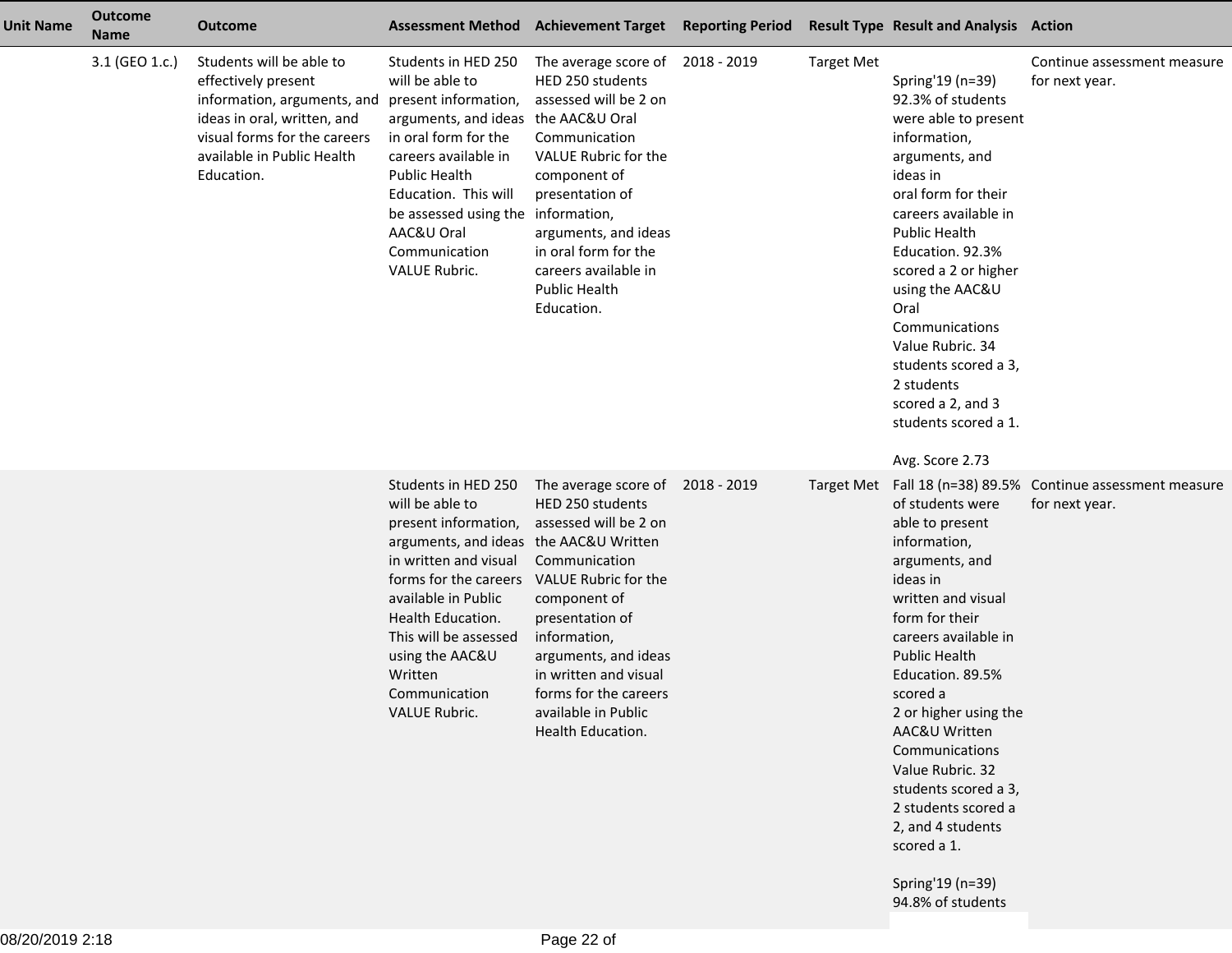| <b>Unit Name</b> | <b>Outcome</b><br><b>Name</b> | <b>Outcome</b>                                                                                                                                 |                                                                                                                                                                                                                                                                                                                                                                           | Assessment Method Achievement Target Reporting Period                                                                                                                                                                                                                                           |  | <b>Result Type Result and Analysis Action</b>                                                                                                                                                                                                                                                                                                                                                                                                                                                 |                                                                               |
|------------------|-------------------------------|------------------------------------------------------------------------------------------------------------------------------------------------|---------------------------------------------------------------------------------------------------------------------------------------------------------------------------------------------------------------------------------------------------------------------------------------------------------------------------------------------------------------------------|-------------------------------------------------------------------------------------------------------------------------------------------------------------------------------------------------------------------------------------------------------------------------------------------------|--|-----------------------------------------------------------------------------------------------------------------------------------------------------------------------------------------------------------------------------------------------------------------------------------------------------------------------------------------------------------------------------------------------------------------------------------------------------------------------------------------------|-------------------------------------------------------------------------------|
|                  |                               |                                                                                                                                                | Students in HED 250<br>will be able to<br>present information,<br>arguments, and ideas the AAC&U Written<br>in written and visual<br>forms for the careers<br>available in Public<br>Health Education.<br>This will be assessed<br>using the AAC&U<br>Written<br>Communication<br><b>VALUE Rubric.</b>                                                                    | The average score of 2018 - 2019<br>HED 250 students<br>assessed will be 2 on<br>Communication<br>VALUE Rubric for the<br>component of<br>presentation of<br>information,<br>arguments, and ideas<br>in written and visual<br>forms for the careers<br>available in Public<br>Health Education. |  | information,<br>arguments, and<br>ideas in<br>written and visual<br>form for their<br>careers available in<br><b>Public Health</b><br>Education. 94.8%<br>scored a<br>2 or higher using the<br>AAC&U Written<br>Communications<br>Value Rubric. 30<br>students scored a 3,<br>7 students scored a<br>2, and 2 students<br>scored a 1.<br>Avg. Score: 2.73                                                                                                                                     | Target Met were able to present Continue assessment measure<br>for next year. |
|                  | 3.2 (SLO)                     | Students will demonstrate<br>the ability to locate, via<br>online resources, jobs<br>available within the field of<br>public health education. | Students in HED 250<br>will demonstrate the<br>ability to locate, via<br>online resources, jobs or better on the HED<br>available within the<br>field of public health<br>education. This will<br>be assessed by a HED<br>250 Course Rubric, in<br>which students will<br>either be below<br>target (below 69%),<br>meet target (70-79%),<br>exceed target (80-<br>100%). | The average score of 2018 - 2019<br>HED 250 students<br>assessed will be 70%<br>250 Course Rubric for<br>the component of the<br>ability to locate, via<br>online resources, jobs<br>available within the<br>field of public health<br>education.                                               |  | of students will<br>demonstrate the<br>ability to locate, via<br>online resources,<br>jobs available within<br>the field of public<br>health education.<br>This will be assessed<br>by a HED 250<br>Course Rubric, in<br>which students will<br>either be below<br>target (Below 69%),<br>meet target (70-<br>79%), exceed target<br>$(80-100\%)$ .<br>$81.6\%$ (n=31)<br>exceeded target, 3.2<br>% (n=1) met target,<br>15.8%(n=6) below<br>target.<br>Spring 18 (n=39)<br>94.8% of students | Target Met Fall 18 (n=38) 89.5% Continue assessment measure<br>for next year. |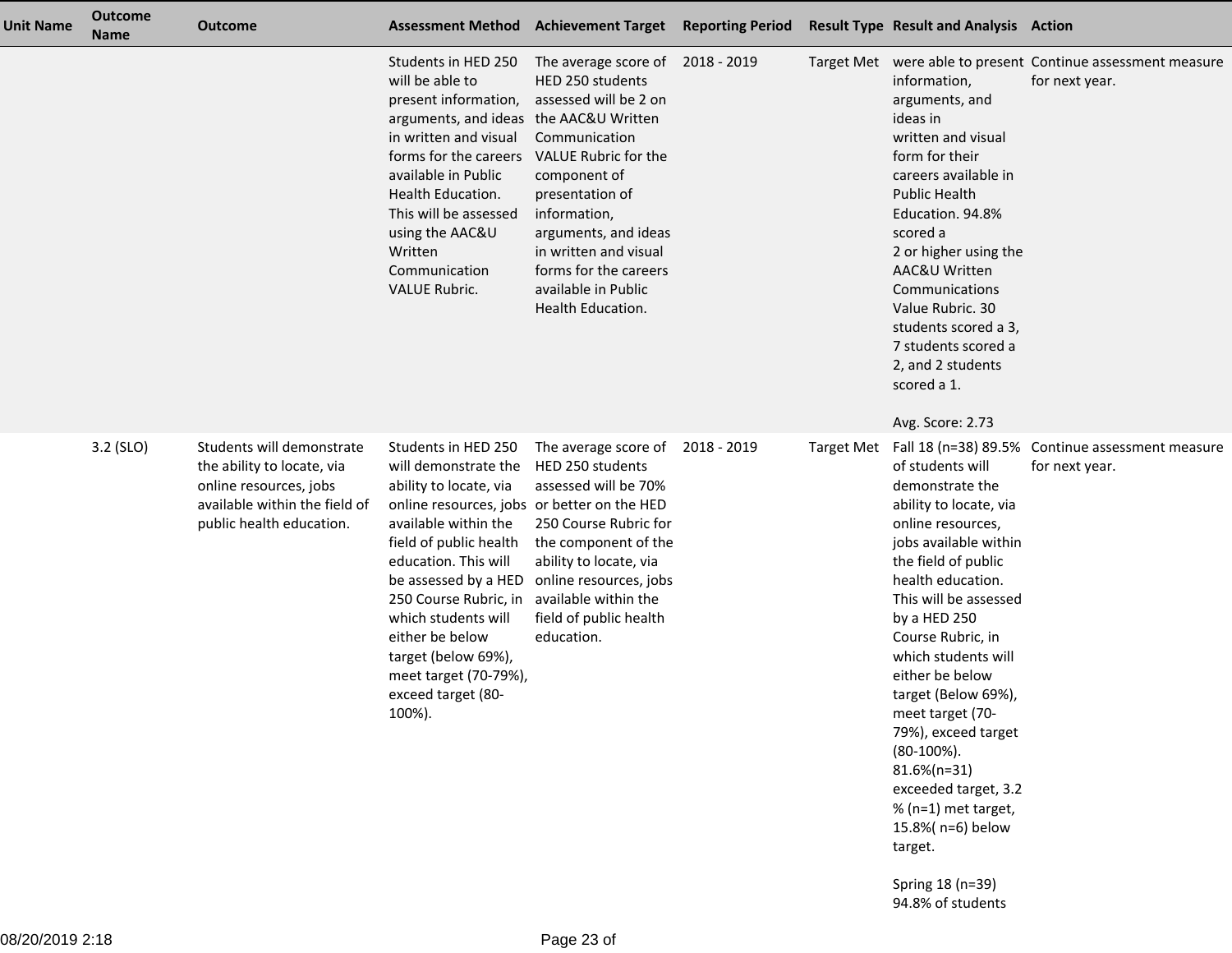| <b>Unit Name</b> | <b>Outcome</b><br><b>Name</b> | <b>Outcome</b>                                                                                                                                                                                                                                               | <b>Assessment Method</b>                                                                                                                                                                                                                                                                                                                                                  | <b>Achievement Target Reporting Period</b>                                                                                                                                                                                                                                      |             |            | <b>Result Type Result and Analysis Action</b>                                                                                                                                                                                                                                                                                                                                                                                                        |                                                                                                                                                                                          |
|------------------|-------------------------------|--------------------------------------------------------------------------------------------------------------------------------------------------------------------------------------------------------------------------------------------------------------|---------------------------------------------------------------------------------------------------------------------------------------------------------------------------------------------------------------------------------------------------------------------------------------------------------------------------------------------------------------------------|---------------------------------------------------------------------------------------------------------------------------------------------------------------------------------------------------------------------------------------------------------------------------------|-------------|------------|------------------------------------------------------------------------------------------------------------------------------------------------------------------------------------------------------------------------------------------------------------------------------------------------------------------------------------------------------------------------------------------------------------------------------------------------------|------------------------------------------------------------------------------------------------------------------------------------------------------------------------------------------|
|                  | 3.2 (SLO)                     | Students will demonstrate<br>the ability to locate, via<br>online resources, jobs<br>available within the field of<br>public health education.                                                                                                               | Students in HED 250<br>will demonstrate the<br>ability to locate, via<br>online resources, jobs or better on the HED<br>available within the<br>field of public health<br>education. This will<br>be assessed by a HED<br>250 Course Rubric, in<br>which students will<br>either be below<br>target (below 69%),<br>meet target (70-79%),<br>exceed target (80-<br>100%). | The average score of 2018 - 2019<br>HED 250 students<br>assessed will be 70%<br>250 Course Rubric for<br>the component of the<br>ability to locate, via<br>online resources, jobs<br>available within the<br>field of public health<br>education.                               |             |            | ability to locate, via for next year.<br>online<br>resources, jobs<br>available within the<br>field of public health<br>education. This will<br>be assessed by a<br>HED 250 Course<br>Rubric, in which<br>students will either<br>be below target<br>(Below 69%), meet<br>target (70-79%),<br>exceed target (80-<br>100%).<br>76.9% (n=30)<br>exceeded target,<br>17.9% (n=7) met<br>target, 5.1% (n=2)<br>below target.<br>Average Score:<br>88.88% | Target Met will demonstrate the Continue assessment measure                                                                                                                              |
|                  | 4.1 (SAO)                     | Students graduating from<br>this program will obtain one<br>of the following upon<br>graduation: job promotion as indicate if they will<br>a result of degree, a new job receive: job<br>as a result of degree, or<br>acceptance into a graduate<br>program. | Students in HED 498<br>will complete an Exit<br>Survey and will<br>promotion as a result<br>of degree, a new job<br>as a result of degree,<br>or acceptance into a<br>graduate program.                                                                                                                                                                                   | 75% of HED 498<br>students participating<br>in the Exit Survey will<br>state that they have<br>obtained one of the<br>following upon<br>graduation: job<br>promotion as a result<br>of degree, a new job<br>as a result of degree,<br>or acceptance into a<br>graduate program. | 2018 - 2019 | Target Met | were given the exit<br>survey during the<br>2018-2019 years<br>(n=44) indicated<br>that 6 were<br>attending graduate<br>school, 3 received a<br>job promotion, 9<br>had accepted a new<br>job at the time of<br>the survey, 3 did not<br>respond to the<br>question, and 23 did<br>not take the survey.<br>Of the students<br>completing the<br>survey (n=21) 85.7%<br>$(n=18)$ indicated<br>either job<br>promotion, a new                          | Students in HED 498 Upon analysis of the results<br>and student comments, the<br>assessment method should be<br>changed to be more inclusive<br>of student intention upon<br>graduation. |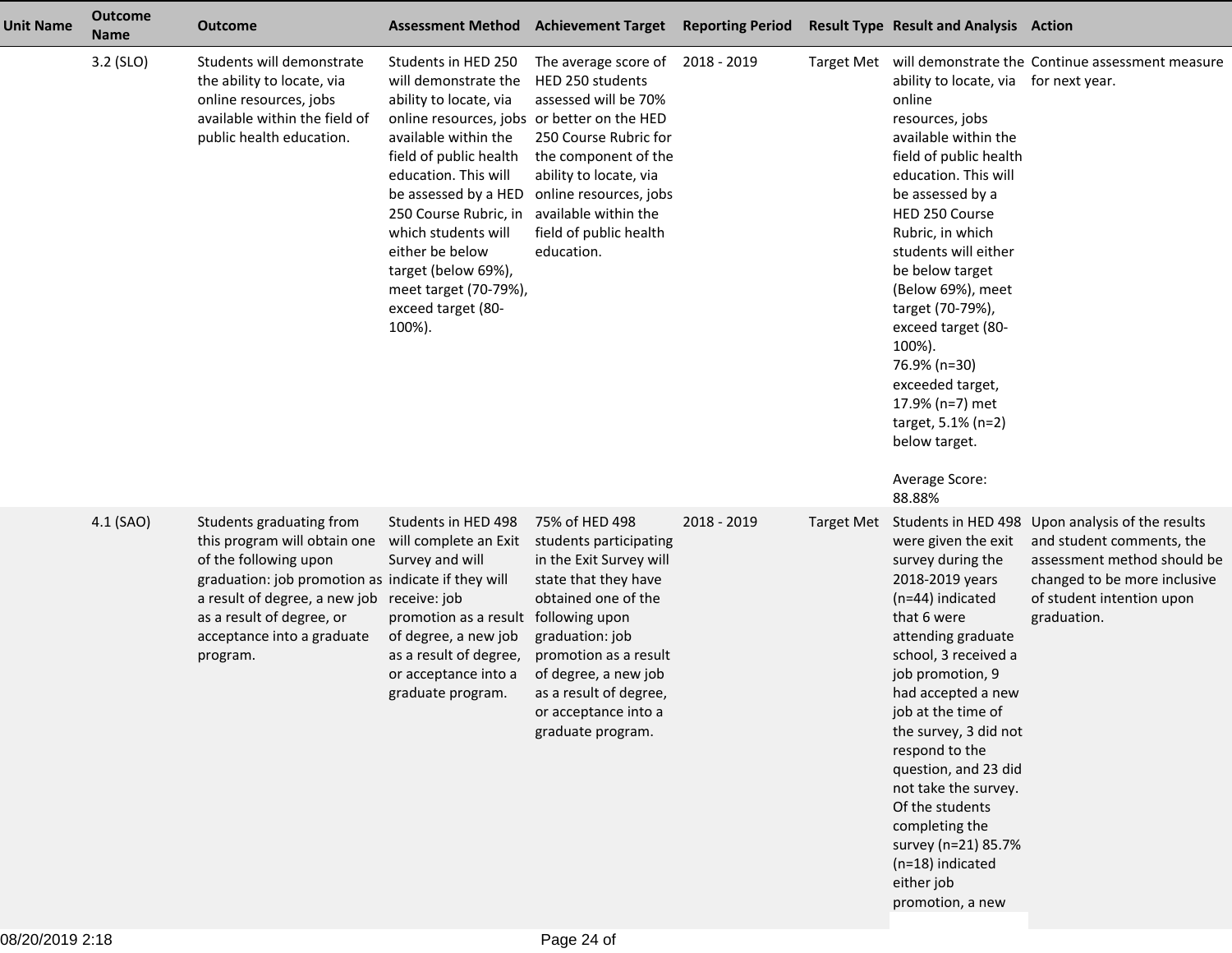| <b>Unit Name</b>                                          | <b>Outcome</b><br>Name | <b>Outcome</b>                                                                                                                                                                                                                                               | <b>Assessment Method</b>                                                                                                                                                                                                                                                                                                                                      | <b>Achievement Target</b>                                                                                                                                                                                                                                                                | <b>Reporting Period</b> | <b>Result Type Result and Analysis Action</b>                                                                                                                                                                                                                                                                                                                                                                        |                                                                                                                                                                      |
|-----------------------------------------------------------|------------------------|--------------------------------------------------------------------------------------------------------------------------------------------------------------------------------------------------------------------------------------------------------------|---------------------------------------------------------------------------------------------------------------------------------------------------------------------------------------------------------------------------------------------------------------------------------------------------------------------------------------------------------------|------------------------------------------------------------------------------------------------------------------------------------------------------------------------------------------------------------------------------------------------------------------------------------------|-------------------------|----------------------------------------------------------------------------------------------------------------------------------------------------------------------------------------------------------------------------------------------------------------------------------------------------------------------------------------------------------------------------------------------------------------------|----------------------------------------------------------------------------------------------------------------------------------------------------------------------|
|                                                           | 4.1 (SAO)              | Students graduating from<br>this program will obtain one<br>of the following upon<br>graduation: job promotion as indicate if they will<br>a result of degree, a new job receive: job<br>as a result of degree, or<br>acceptance into a graduate<br>program. | Students in HED 498<br>will complete an Exit<br>Survey and will<br>promotion as a result<br>of degree, a new job<br>as a result of degree,<br>or acceptance into a<br>graduate program.                                                                                                                                                                       | 75% of HED 498<br>students participating<br>in the Exit Survey will<br>state that they have<br>obtained one of the<br>following upon<br>graduation: job<br>promotion as a result<br>of degree, a new job<br>as a result of degree,<br>or acceptance into a<br>graduate program.          | 2018 - 2019             | Target Met job, or graduate<br>school.                                                                                                                                                                                                                                                                                                                                                                               | Upon analysis of the results<br>and student comments, the<br>assessment method should be<br>changed to be more inclusive<br>of student intention upon<br>graduation. |
| Program -<br>Sexual<br>Health -<br>Minor<br>${2018-2019}$ | 1.1 (SAO)              | Students graduating from<br>this minor will important an<br>increased understanding of<br>the importance sexual health complete an exit<br>education within the field of survey in which they<br>public health.                                              | Students in their final<br>course for the sexual<br>health minor, will<br>will report an<br>increased<br>understanding of the<br>importance of sexual<br>health education<br>within the field of<br>public health.                                                                                                                                            | 75% of students<br>participating in the<br>Exit Survey will state<br>that they have an<br>increased<br>understanding of the<br>importance of sexual<br>health education<br>within the field of<br>public health as a<br>result of completing<br>the minor in sexual<br>health education. | 2018 - 2019             | Inconclusive Given this was the<br>first year of the<br>minor in Sexual<br>Health, no exit<br>survey was given.<br>One will be given<br>during the 2019-<br>2020 academic year.                                                                                                                                                                                                                                      | Create and implement exit<br>survey.                                                                                                                                 |
|                                                           | 2.1 (GEO 5.a.)         | Students will demonstrate<br>the ability to transfer general Skills for Life-Long<br>education standards to their<br>major fields of study and to<br>make connections between<br>disciplines.                                                                | The Foundations &<br>Learning AAC&U<br>VALUE Rubric will be<br>used for the<br>assessment of this<br>achievement target<br>that will be<br>completed in HED<br>110 where students<br>will demonstrate the major field of study.<br>ability to apply a<br>sexual health topic of<br>their choice to their<br>desired career<br>through their final<br>project. | The collective average 2018 - 2019<br>score of HED 110<br>students will be at<br>least a 3 or higher on<br>the Foundations &<br>Skills for Life-Long<br>Learning Rubric on<br>the final project<br>focused on applying<br>sexual health to their                                         |                         | Target Met Fall 18 (n=4) 100%<br>of students will<br>demonstrate the<br>ability to apply to<br>sexual health topic<br>of their choice to<br>their desired career<br>through their final<br>project. This will be<br>assessed by the<br>Foundations & Skills<br>for Life-Long<br>Learning AAC&U<br>Value Rubric. 100%<br>scored a 4 on the<br>Foundations & Skills<br>for Life-Long<br>Learning AAC&U<br>Value Rubric | Continue assessment.                                                                                                                                                 |
|                                                           | $3.1$ (SLO)            | Students will understand the Assessment of this                                                                                                                                                                                                              |                                                                                                                                                                                                                                                                                                                                                               | 75% of students in                                                                                                                                                                                                                                                                       | 2018 - 2019             | Target Met Fall 2018 (n=4).                                                                                                                                                                                                                                                                                                                                                                                          | Continue to assess.                                                                                                                                                  |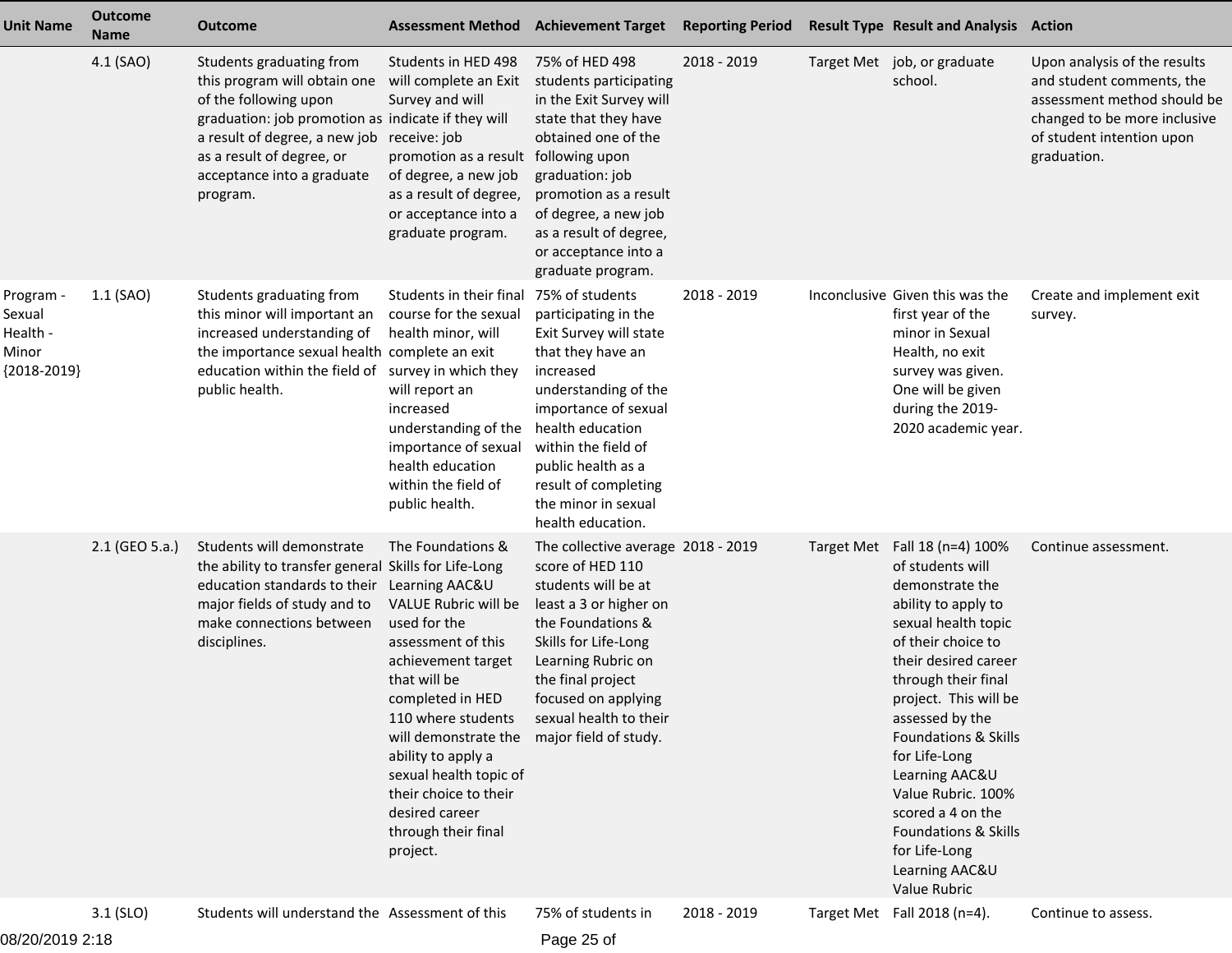| <b>Unit Name</b> | <b>Outcome</b><br><b>Name</b> | <b>Outcome</b>                                                                                                                                                            | <b>Assessment Method</b>                                                                                                                                                                                                                                                                                                                                         | Achievement Target Reporting Period Result Type Result and Analysis Action                                                                                                                                                          |                   |                                                                                                                                                                                                                                                    |                                                                                                                                                                 |
|------------------|-------------------------------|---------------------------------------------------------------------------------------------------------------------------------------------------------------------------|------------------------------------------------------------------------------------------------------------------------------------------------------------------------------------------------------------------------------------------------------------------------------------------------------------------------------------------------------------------|-------------------------------------------------------------------------------------------------------------------------------------------------------------------------------------------------------------------------------------|-------------------|----------------------------------------------------------------------------------------------------------------------------------------------------------------------------------------------------------------------------------------------------|-----------------------------------------------------------------------------------------------------------------------------------------------------------------|
|                  | $3.1$ (SLO)                   | fundamental terminology of<br>sexual health education.                                                                                                                    | achievement target<br>will be completed in<br>HED 110 where<br>students will<br>demonstrate the<br>understanding of<br>fundamental sexual<br>health education<br>terminology through<br>section one of the<br>midterm exam.                                                                                                                                      | HED 110 will score an 2018 - 2019<br>average of 70% or<br>higher on section one<br>of the midterm exam.                                                                                                                             | <b>Target Met</b> | 100% of students in Continue to assess.<br>the sexual health<br>minor completing<br>HED 110 scored 70%<br>or higher. 75%<br>scored 90% or<br>higher (n=3), 25%<br>scored 80% or<br>higher $(n=1)$ .                                                |                                                                                                                                                                 |
|                  | 3.2 (GEO 5.a.)                | Students will demonstrate<br>an understanding of specific<br>sexual health topics.                                                                                        | Assessment of this<br>achievement target<br>will be completed in<br>HED 110 where<br>students will<br>demonstrate the<br>understanding of<br>various sexual health<br>topics via 4 discussion<br>boards, which the<br><b>HED 110 Teamwork</b><br>Values Rubric will be<br>used.                                                                                  | The collective average 2018 - 2019<br>score of HED 110<br>students will be at<br>least a 3 or higher on<br>the HED 110<br><b>Teamwork Values</b><br>Rubric on all<br>discussion boards.                                             | Target Met        | Fall 18: (n=4). 100%<br>of students in HED<br>110 in the sexual<br>health minor scored<br>a 3 or higher on the<br><b>AACU Teamwork</b><br>Values Rubric. 100%<br>of students (n=4)<br>score a 4 on four<br>discussion boards in<br><b>HED 110.</b> | Continue assessment                                                                                                                                             |
|                  | $3.3$ (SLO)                   | Students will be able to<br>identify evidence-based<br>practices of sexual health<br>education.                                                                           | The HED 110 Course<br>Rubric will be used<br>for the assessment of<br>this achievement<br>target that will be<br>completed in HED<br>110 where students<br>will demonstrate the<br>ability to identify<br>evidence-based<br>practices of sexual<br>health education via<br>the "Evidence-Based<br><b>Practices of Sexual</b><br>Health Education"<br>assignment. | The collective average 2018 - 2019<br>score of HED 110<br>students will be at<br>least a 3 or higher on<br>the HED 110 Course<br>Rubric on the<br>"Evidence-Based<br><b>Practices of Sexual</b><br>Health Education"<br>assignment. |                   | Inconclusive These assignments<br>have been added to<br>the Fall 2019<br>syllabus.                                                                                                                                                                 | These assignments have been<br>added to the course for the fall<br>2019. Given this was the first<br>year of the program, changes<br>are continuing to be made. |
|                  | 4.1 (PO 2.a.)                 | Students in the sexual health<br>minor will participate in a<br>state wide sexual health<br>campaign in partnership with informational videos<br>Teen Health Mississippi. | Departmental faculty<br>will assess the HED<br>110 students'<br>on sexual health                                                                                                                                                                                                                                                                                 | 90% of the students in 2018 - 2019<br>the course will<br>participate in the<br>state wide sexual<br>health campaign in                                                                                                              |                   | of students in HED<br>110 in the sexual<br>health minor<br>participated in the                                                                                                                                                                     | Target Met Fall 2018 (n=4) 100% Continue assessment.                                                                                                            |
|                  |                               |                                                                                                                                                                           |                                                                                                                                                                                                                                                                                                                                                                  |                                                                                                                                                                                                                                     |                   |                                                                                                                                                                                                                                                    |                                                                                                                                                                 |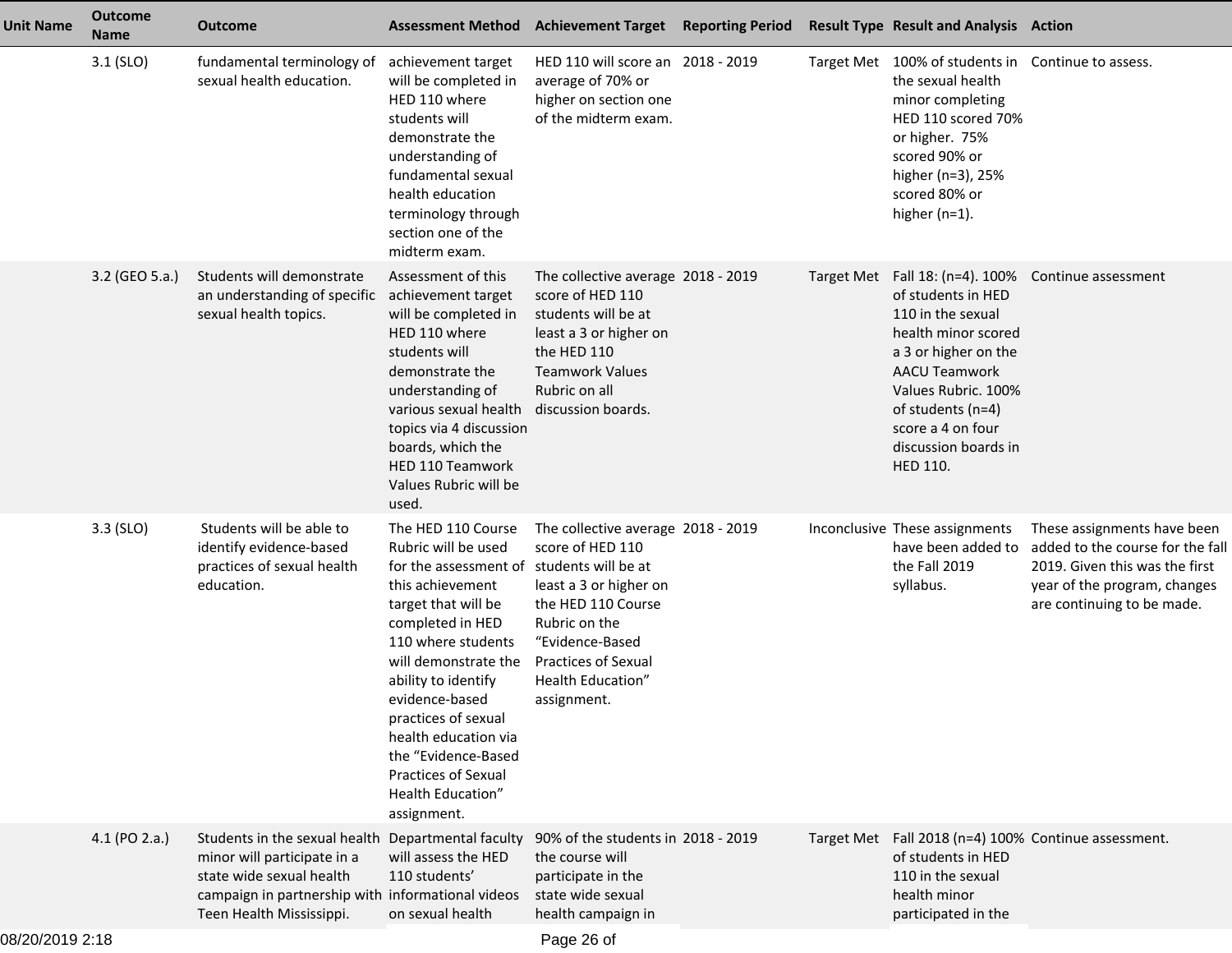| <b>Unit Name</b>                                                     | <b>Outcome</b><br><b>Name</b> | <b>Outcome</b>                                                                                                                                                               |                                                                                                                                                                                                                                                                                                                                                                                                                                      | Assessment Method Achievement Target Reporting Period                                                                                                                                                       |             |                        | <b>Result Type Result and Analysis Action</b>                                                                                                                                                                                                                                                                                                                                                       |                                                                                                          |
|----------------------------------------------------------------------|-------------------------------|------------------------------------------------------------------------------------------------------------------------------------------------------------------------------|--------------------------------------------------------------------------------------------------------------------------------------------------------------------------------------------------------------------------------------------------------------------------------------------------------------------------------------------------------------------------------------------------------------------------------------|-------------------------------------------------------------------------------------------------------------------------------------------------------------------------------------------------------------|-------------|------------------------|-----------------------------------------------------------------------------------------------------------------------------------------------------------------------------------------------------------------------------------------------------------------------------------------------------------------------------------------------------------------------------------------------------|----------------------------------------------------------------------------------------------------------|
|                                                                      | 4.1 (PO 2.a.)                 | Students in the sexual health education to<br>minor will participate in a<br>state wide sexual health<br>campaign in partnership with was met.<br>Teen Health Mississippi.   | determine if<br>achievement target                                                                                                                                                                                                                                                                                                                                                                                                   | partnership with Teen 2018 - 2019<br>Health Mississippi by<br>completing an<br>informational video.                                                                                                         |             |                        | Target Met state wide sexual<br>health campaign in<br>partnership with<br><b>Teen Health</b><br>Mississippi by<br>completing an<br>informational video.                                                                                                                                                                                                                                             | Continue assessment.                                                                                     |
| Program -<br>Speech<br>Language<br>Pathology -<br>BS {2016-<br>2017} | 1.1 (GEO 1.c.)                | SLP seniors will apply<br>knowledge of<br>communication<br>development and disorders<br>to the treatment of children<br>with communication<br>disorders.                     | SLP seniors enrolled<br>in SPA 311 will be<br>given an assignment<br>to write a treatment<br>plan for a fictional<br>articulation client.<br>Course instructor will<br>evaluate the<br>treatment plan and<br>assign a score using<br>the AAC&U Written<br>Communication<br><b>VALUE Rubric.</b>                                                                                                                                      | The average score of<br>students enrolled in<br>SPA 311 will earn at<br>least a "3" on the AAC<br>& U Written<br>Communication<br>VALUE Rubric.                                                             | 2018 - 2019 |                        | Target Met All students<br>successfully<br>completed the<br>articulation<br>treatment plan<br>assignment earning<br>a grade of B or<br>above which<br>converts to a score<br>of at least a "3"<br>using the AAC & U<br>Written<br>Communication<br>VALUE Rubric. The<br>average score was a<br>94.6.                                                                                                | The program plans to continue<br>using this assessment measure<br>during the 2019-2020<br>academic year. |
|                                                                      | 1.2 (SLO)                     | SLP undergraduate students SLP undergraduate<br>will observe clinical activities students will<br>and record aspects of<br>diagnostic evaluations and<br>clinical treatment. | complete Clinical<br><b>Observation Forms</b><br>recording and<br>analyzing what was<br>observed in clinical<br>activities. Clinical<br>faculty will review<br>and approve student<br>written content prior academic and clinical<br>to submission for<br>credit toward the<br>required number of<br>hours. Hours spent in<br>observation are<br>tabulated on a clinical<br>recording sheet and<br>signed by clinical<br>supervisor. | 100% of speech-<br>language<br>undergraduate<br>students will<br>successfully observe<br>clinical activities and<br>apply knowledge with<br>the appropriate<br>documentation<br>approved by<br>instructors. | 2018 - 2019 | Target Met 100% of slp | undergraduate<br>students completed<br>clinical observations<br>and Clinical<br><b>Observation Forms</b><br>which require<br>analyzing of clinical<br>activity.<br>Reviewed, credited,<br>and verified by<br>program faculty.<br>Documentation for<br>each is on file in the<br>Speech and Hearing<br>Center office. This<br>documentation is<br>required for<br>admittance into<br>graduate study. | Continue assessment into the<br>next academic year.                                                      |
| ש <i>ו-ר המחרו</i> מ <i>רו</i>                                       | 1.3 (SAO)                     | Undergraduate students will Clock Hour records to At least 90% of<br>complete 25 hours of clinical document                                                                  |                                                                                                                                                                                                                                                                                                                                                                                                                                      | graduating students<br>Dao 27 of                                                                                                                                                                            | 2018 - 2019 |                        | Target Met 100% of students<br>graduating with a B.                                                                                                                                                                                                                                                                                                                                                 | Continue assessment into next<br>academic year.                                                          |
|                                                                      |                               |                                                                                                                                                                              |                                                                                                                                                                                                                                                                                                                                                                                                                                      |                                                                                                                                                                                                             |             |                        |                                                                                                                                                                                                                                                                                                                                                                                                     |                                                                                                          |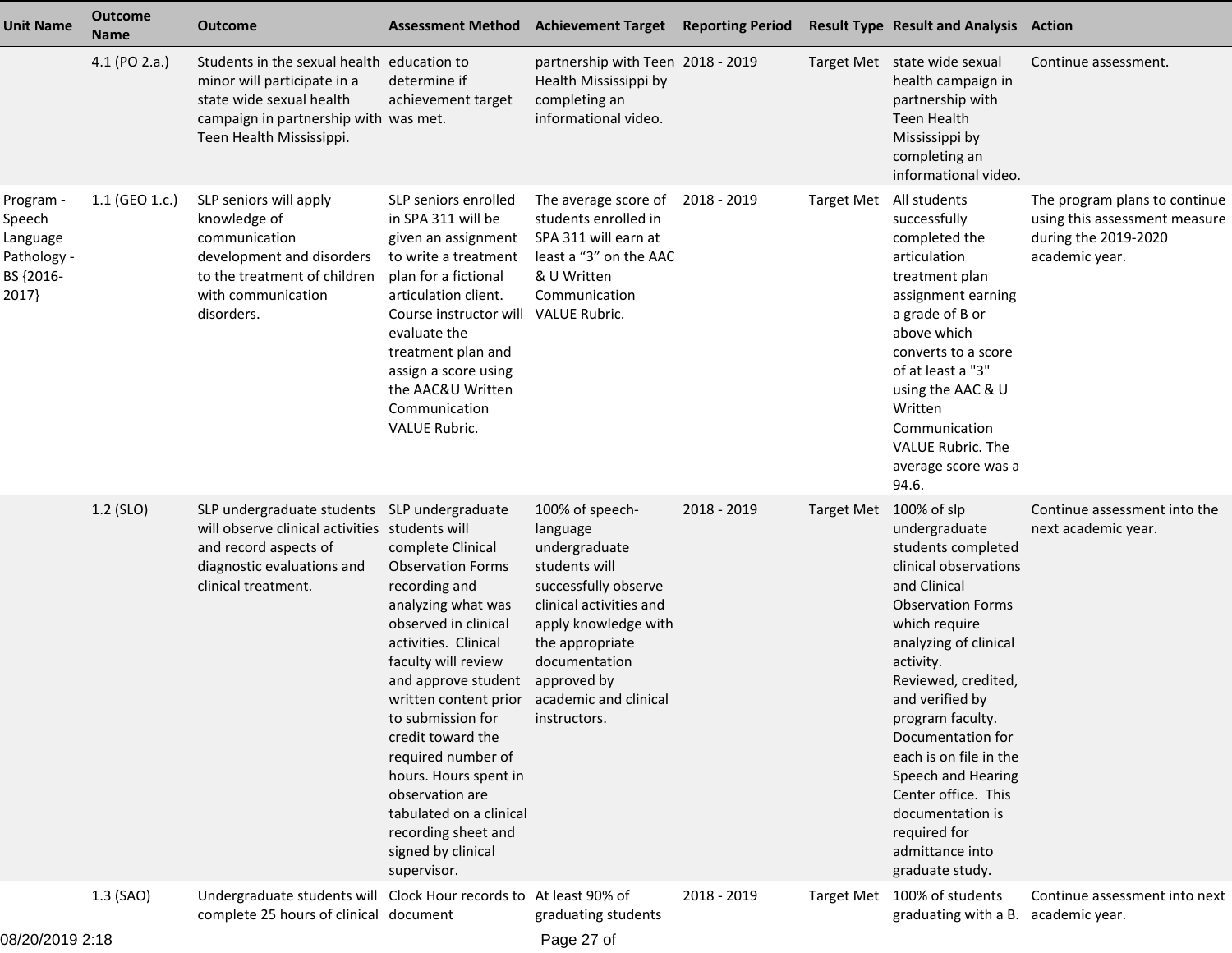| <b>Unit Name</b> | <b>Outcome</b><br><b>Name</b> | <b>Outcome</b>                                                                                                           |                                                                                                                                                                                                                                                                                                           | <b>Assessment Method Achievement Target</b>                                                                                                                                                                                                 | <b>Reporting Period</b> |                        | <b>Result Type Result and Analysis Action</b>                                                                                                                                                                                                                                                                                                       |                                                                               |
|------------------|-------------------------------|--------------------------------------------------------------------------------------------------------------------------|-----------------------------------------------------------------------------------------------------------------------------------------------------------------------------------------------------------------------------------------------------------------------------------------------------------|---------------------------------------------------------------------------------------------------------------------------------------------------------------------------------------------------------------------------------------------|-------------------------|------------------------|-----------------------------------------------------------------------------------------------------------------------------------------------------------------------------------------------------------------------------------------------------------------------------------------------------------------------------------------------------|-------------------------------------------------------------------------------|
|                  | 1.3 (SAO)                     | observation.                                                                                                             | completion of each<br>clinical observation.<br>Clinical documents<br>are reviewed and<br>verified by Graduate<br>Practicum<br>Coordinator.                                                                                                                                                                | will complete at least 2018 - 2019<br>25 hours of clinical<br>observation with the<br>appropriate<br>documentation.                                                                                                                         |                         |                        | Target Met S. in SLP and<br>students completing academic year.<br>the prerequisite<br>requirements<br>earned 25 hours of<br>clinical observation<br>hours. Accrual of<br>hours are verified by<br>faculty.<br>Documentation of<br>individual students'<br>hours are on file in<br>the SLP Program<br>office.                                        | Continue assessment into next                                                 |
|                  | 1.4 (SLO)                     | SLP undergraduate students<br>will conduct and evaluate<br>the outcome of basic hearing will successfully<br>screenings. | Students enrolled in<br>SPA 303 Audiology<br>complete one hearing demonstrate<br>screening and<br>evaluate the<br>outcome. Course<br>instructor will<br>observe the screening course instructor's<br>task and evaluate the observation and<br>clinical task as a<br>"pass" or "requires a<br>repetition." | No less than 90% of<br>students enrolled in<br>SPA 303 will<br>competency in<br>conducting a basic<br>hearing screening as<br>determined by the<br>evaluation.                                                                              | 2018 - 2019             | <b>Target Met</b>      | 100% of students<br>enrolled in SPA 303<br>Introduction to<br>Audiology were<br>observed by the<br>course instructor<br>while conducting a<br>hearing screening.<br>All students received<br>a "pass" for this<br>competency.                                                                                                                       | We want to continue with this<br>assessment goal for 2019-<br>2020.           |
|                  | 2.1 (PO 4.d.)                 | Graduating SLP students will<br>express satisfaction with the<br>undergraduate curriculum.                               | The SLP<br>Undergraduate<br>Program Exit Survey<br>completed by<br>graduating seniors<br>will be reviewed by<br>the SLP faculty<br>members.                                                                                                                                                               | 80% of participating<br>graduating<br>undergraduate<br>students will express<br>satisfaction with the<br>undergraduate<br>curriculum as<br>documented by a<br>rating of 3.0 or above<br>on the SLP<br>Undergraduate<br>Program Exit Survey. | 2018 - 2019             | Target Met Thirty-four | undergraduate<br>enrolled in 449<br>Neurology were<br>surveyed to evaluate<br>their satisfaction<br>with the<br>undergraduate<br>curriculum. The<br>sample included<br>seniors, post-bac<br>students and cross-<br>registered students.<br>The average overall<br>satisfaction rating<br>was a 4.58 on a 5.0<br>Likert scale,<br>indicating 100% of | We plan to continue to survey<br>the students enrolled in 449<br>each spring. |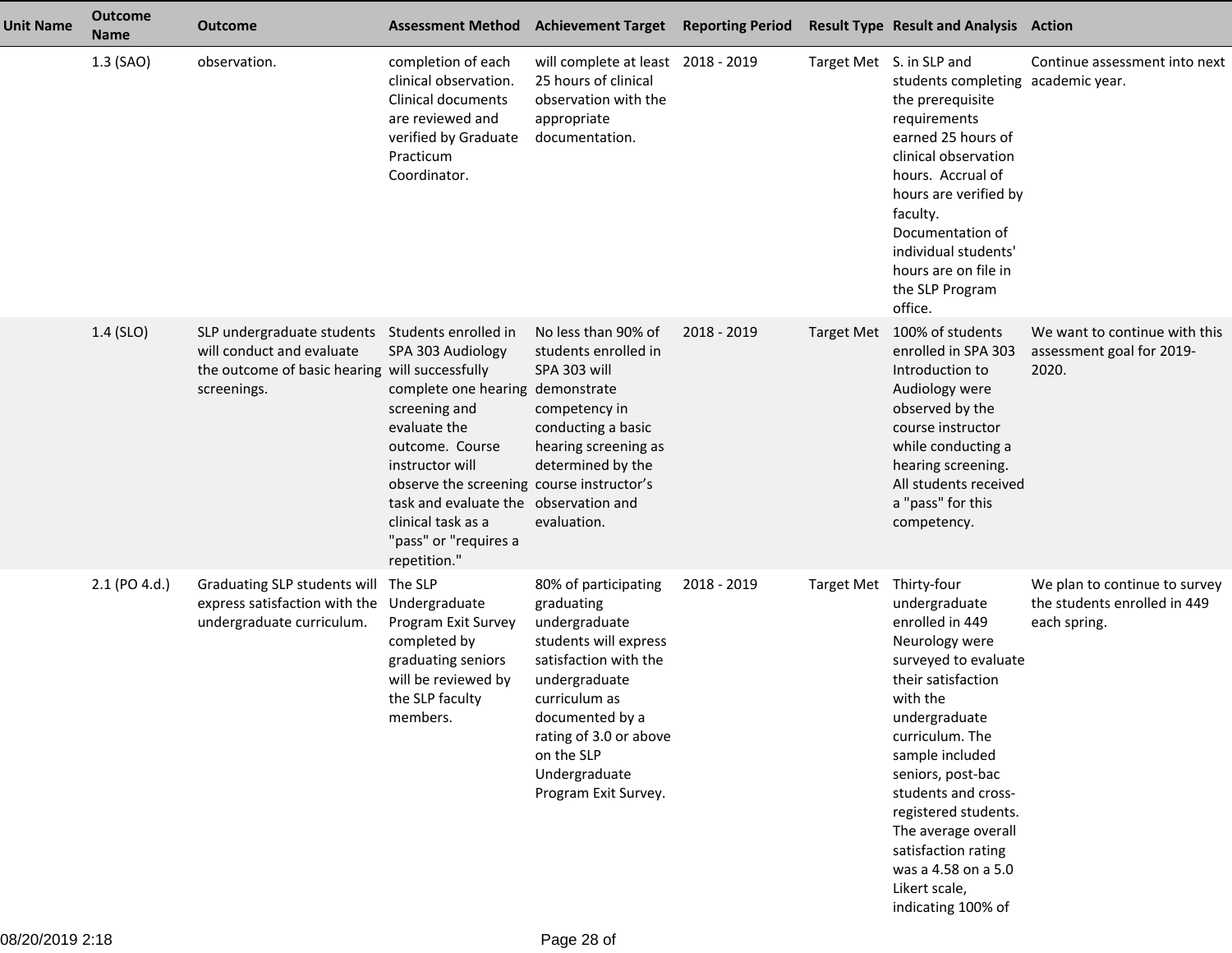| <b>Unit Name</b>                                                     | <b>Outcome</b><br><b>Name</b> | <b>Outcome</b>                                                                                                  |                                                                                                                                                                                                                                                                                                                                                                                                                                                                       | <b>Assessment Method Achievement Target</b>                                                                                                                                                                                                 | <b>Reporting Period</b> |                   | <b>Result Type Result and Analysis Action</b>                                                                                                         |                                                                                                                                                                                                                                                           |
|----------------------------------------------------------------------|-------------------------------|-----------------------------------------------------------------------------------------------------------------|-----------------------------------------------------------------------------------------------------------------------------------------------------------------------------------------------------------------------------------------------------------------------------------------------------------------------------------------------------------------------------------------------------------------------------------------------------------------------|---------------------------------------------------------------------------------------------------------------------------------------------------------------------------------------------------------------------------------------------|-------------------------|-------------------|-------------------------------------------------------------------------------------------------------------------------------------------------------|-----------------------------------------------------------------------------------------------------------------------------------------------------------------------------------------------------------------------------------------------------------|
|                                                                      | 2.1 (PO 4.d.)                 | Graduating SLP students will The SLP<br>express satisfaction with the<br>undergraduate curriculum.              | Undergraduate<br>Program Exit Survey<br>completed by<br>graduating seniors<br>will be reviewed by<br>the SLP faculty<br>members.                                                                                                                                                                                                                                                                                                                                      | 80% of participating<br>graduating<br>undergraduate<br>students will express<br>satisfaction with the<br>undergraduate<br>curriculum as<br>documented by a<br>rating of 3.0 or above<br>on the SLP<br>Undergraduate<br>Program Exit Survey. | 2018 - 2019             |                   | Target Met the students were<br>satisfied with the<br>undergraduate<br>curriculum.                                                                    | We plan to continue to survey<br>the students enrolled in 449<br>each spring.                                                                                                                                                                             |
| Program -<br>Speech<br>Language<br>Pathology -<br>MS {2016-<br>2017} | $1.1$ (SAO)                   | SLP graduate students will<br>successfully complete the<br>Praxis Examination in<br>Speech-Language Pathology.  | Students completing<br>the M.S. degree in<br>speech-language<br>pathology will take<br>the Praxis<br>Examination in<br>Speech-Language<br>Pathology. Scores<br>will be reviewed by<br>the SLP faculty.                                                                                                                                                                                                                                                                | 80% of the cohort of<br>students completing<br>the M.S. degree will<br>earn a passing score<br>on the Praxis<br>Examination in<br>Speech-Language<br>Pathology.                                                                             | 2018 - 2019             |                   | Target Met 11 of 12 students<br>have successfully<br>passed the Praxis II<br>exam. One student<br>is scheduled to take<br>the exam on<br>$6/3/2019$ . | We will continue to use this<br>measure.                                                                                                                                                                                                                  |
|                                                                      | 1.2 (SLO)                     | SLP graduate students<br>enrolled in SPA 522<br>Dysphagia will interpret<br>modified barium swallow<br>studies. | SLP graduate<br>students will<br>interpret modified<br>barium swallow<br>studies using patients<br>recorded on video<br>technology. This<br>competency will be<br>administered to each<br>student individually<br>by the course<br>instructor. The<br>grading system in<br>place: 1 point for<br>correct<br>interpretation; .5 for<br>a partially correct<br>interpretation; and, 0<br>points for incorrect<br>interpretation. A<br>total of 3 points is<br>required. | 100% of students<br>enrolled in SPA 522<br>will successfully<br>interpret/diagnose<br>swallowing disorders<br>viewed on<br>videofluroscopy on no<br>less than 3 out of 5<br>(60%) trials.                                                   | 2018 - 2019             | <b>Target Met</b> | 100% (12/12) of<br>SPA 522 Dysphagia<br>modified barium<br>meet this<br>competence.                                                                   | Continue to use this measure<br>students enrolled in for next academic year. Next<br>year faculty will provide the<br>correctly interpreted number of trials each student<br>required for successful<br>swallow students to completion of this objective. |
|                                                                      | $1.3$ (SLO)                   | Graduate students will                                                                                          | Each graduate                                                                                                                                                                                                                                                                                                                                                                                                                                                         | 100% of fifth                                                                                                                                                                                                                               | 2018 - 2019             |                   | Target Met 100% (12/12) of                                                                                                                            | Continue assessment into the                                                                                                                                                                                                                              |
|                                                                      |                               |                                                                                                                 |                                                                                                                                                                                                                                                                                                                                                                                                                                                                       |                                                                                                                                                                                                                                             |                         |                   |                                                                                                                                                       |                                                                                                                                                                                                                                                           |

08/20/2019 2:18

Page 29 of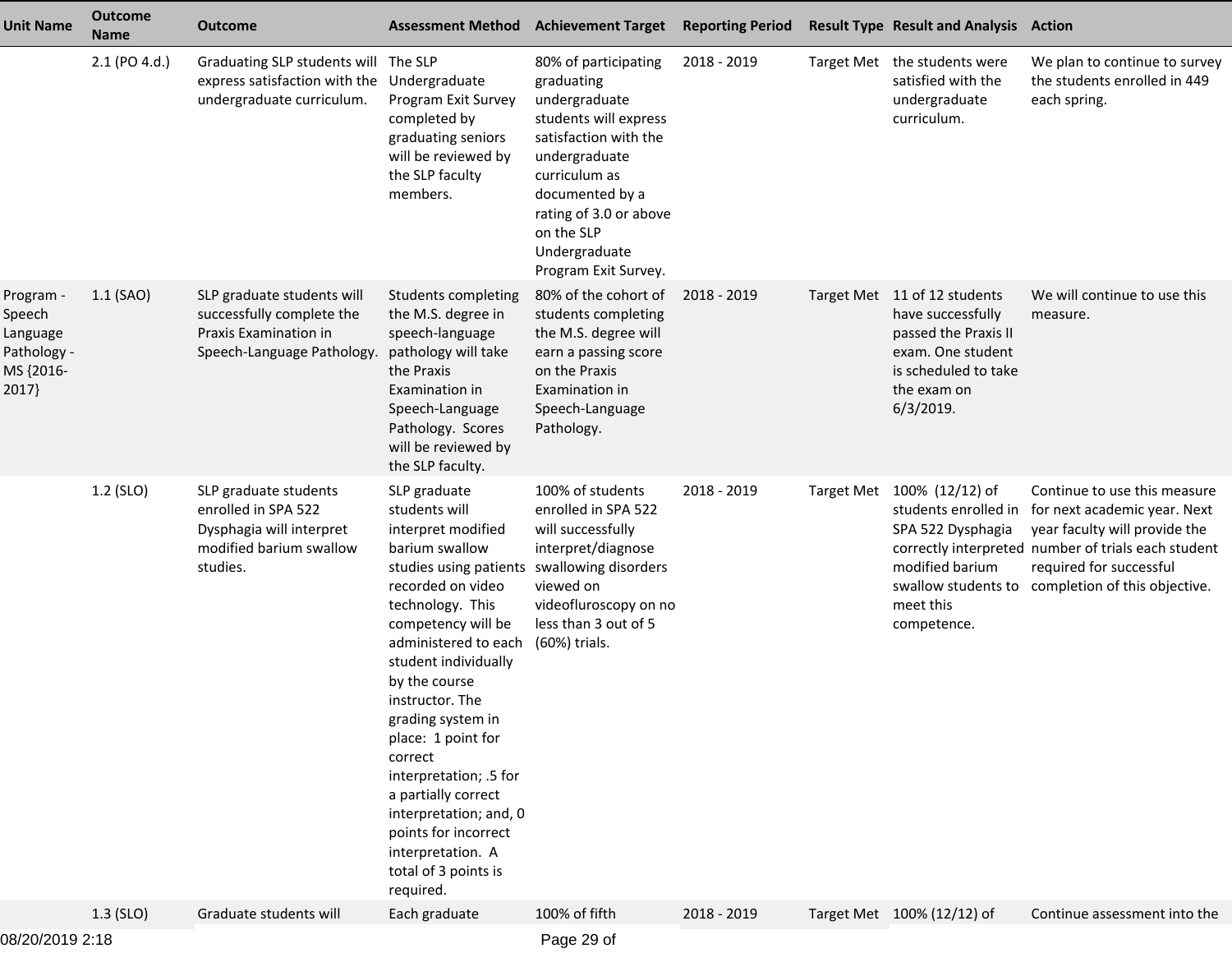| <b>Unit Name</b> | <b>Outcome</b><br><b>Name</b> | <b>Outcome</b>                                                                                                                                    | <b>Assessment Method Achievement Target</b>                                                                                                                                                                                                                                                                                                                                                                         |                                                                                                                                                                                                                                                                          | <b>Reporting Period</b> |                   | <b>Result Type Result and Analysis Action</b>                                                                                                                                                                                                                                                                                                                                                                                 |                                                                                                                                                                   |
|------------------|-------------------------------|---------------------------------------------------------------------------------------------------------------------------------------------------|---------------------------------------------------------------------------------------------------------------------------------------------------------------------------------------------------------------------------------------------------------------------------------------------------------------------------------------------------------------------------------------------------------------------|--------------------------------------------------------------------------------------------------------------------------------------------------------------------------------------------------------------------------------------------------------------------------|-------------------------|-------------------|-------------------------------------------------------------------------------------------------------------------------------------------------------------------------------------------------------------------------------------------------------------------------------------------------------------------------------------------------------------------------------------------------------------------------------|-------------------------------------------------------------------------------------------------------------------------------------------------------------------|
|                  | $1.3$ (SLO)                   | correctly administer and<br>interpret an age-appropriate observed by certified<br>articulation test.                                              | student will be<br>clinical educators as<br>they administer an<br>articulation<br>evaluation<br>instrument(s).                                                                                                                                                                                                                                                                                                      | semester graduate<br>students will<br>complete and earn<br>credit for this<br>competency as<br>documented on the<br>Knowledge and Skills<br>Checklist (required for<br>each student) by a<br>clinical educator.                                                          | 2018 - 2019             |                   | Target Met graduate students<br>completed the<br>competency of<br>administering an<br>articulation<br>assessment.                                                                                                                                                                                                                                                                                                             | next academic year.                                                                                                                                               |
|                  | 1.4 (SLO)                     | Graduate students will utilize Each graduate<br>appropriate intervention<br>techniques for articulation<br>impaired children.                     | student will be<br>observed by certified<br>clinical educators as<br>they provide therapy<br>for an articulation<br>impaired child.                                                                                                                                                                                                                                                                                 | 100% of fifth<br>semester graduate<br>students will<br>complete and earn<br>credit for pediatric<br>articulation<br>intervention as<br>documented on the<br>Knowledge and Skills<br>Checklist by a<br>certified speech-<br>language<br>pathologist/clinical<br>educator. | 2018 - 2019             | <b>Target Met</b> | 100% (12/12)<br>students<br>successfully<br>completed a<br>pediatric articulation<br>intervention.                                                                                                                                                                                                                                                                                                                            | Continue the assessment into<br>the next academic year.                                                                                                           |
|                  | 1.5(RO)                       | Graduate students in<br>speech-language pathology<br>will successfully complete<br>research projects for oral<br>presentation to ASN<br>students. | Students enrolled in<br>SPA 512 Seminar in<br><b>Medical Speech-</b><br>Language Pathology<br>will be assigned<br>topics relating to<br>communication/swall<br>owing/feeding and<br>associated medical<br>issues to research and<br>prepare an oral<br>presentation. Faculty<br>assigned to SPA 512<br>will observe and<br>evaluate content and<br>presentation. Rubric<br>is completed by the<br>course professor. | 90% of students will<br>earn a grade of<br>"B"/80% or better on<br>the scoring rubric.                                                                                                                                                                                   | 2018 - 2019             |                   | Target Met 100% of students<br>enrolled in SPA 512<br>Seminar in Medical<br>Speech-Language<br>information<br>regarding<br>communication/swa<br>llowing/feeding and<br>associated medical<br>issues as part of the<br>course. 100% of<br>students earned a<br>grade of "B"/80% or<br>better. 12/12<br>students earned a<br>grade of "A". Due to<br>scheduling conflicts<br>the ASN students<br>were not able to<br>attend the | Continue this goal through the<br>next academic year. A<br>different course may be used<br>for this goal in order to<br>Pathology presented coordinate schedules. |